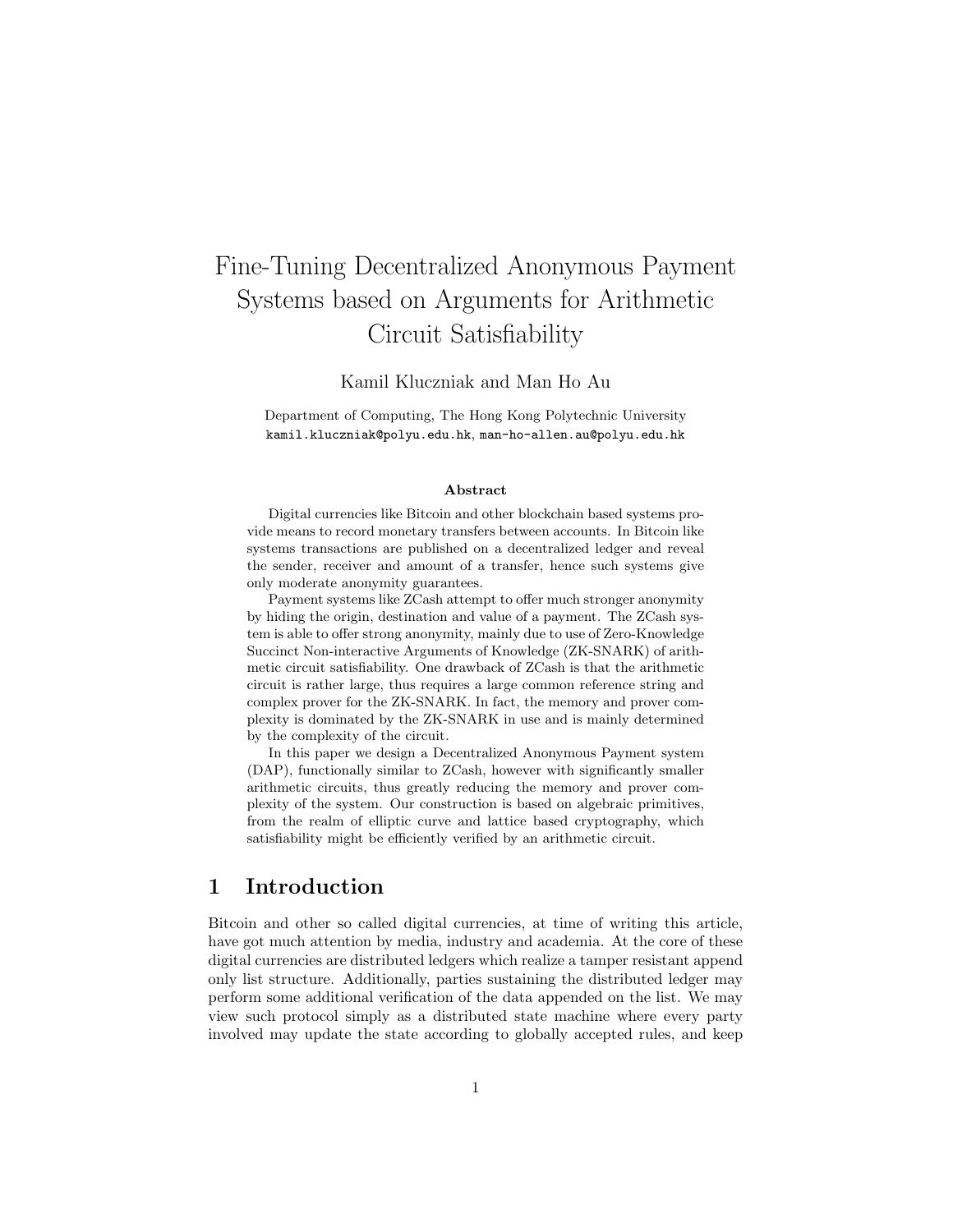a replica of the current state and the history of previous states and inputs to the machine. The fact, that all nodes in the network keep the history of states and inputs gives the ability to verify the consistency of the current state to parties which dynamically join and leave the protocol. In a digital currency users are given the possibility to create accounts on a distributed ledger and register monetary transactions. In Bitcoin for instance, an account is identified by a public key of a signature scheme and is associated with some value. Users might exchange value simply by signing the amount they wish to send and the recipient address. When nodes of the network obtain a transaction as above, they verify whether the signature is correct and whether the sender has enough value on his account. Then the system changes the state by subtracting the value from the senders' account and advancing the receivers account. Obviously, this change in state is then replicated among all nodes in the system. For clarity, we omit here animosities related to realizing the distributed ledger, consensus or the network layer. What is worth noting however, is that every participant, not only needs to posses a replica of the current state, but also the history of all states in order to verify the consistency of the transaction record.

Since the public keys on a distributed ledger, such as Bitcoin, have no tight link with their legal identity and can be created "on-the-fly", it has become a popular claim that Bitcoin and other digital currencies, offer strong privacy. However, it is easy to see that such claims are actually not strongly grounded in reality. In Bitcoin type currencies a transaction does not hide the values of the transactions nor the public keys of the sender or recipient. In fact methods for tracing Bitcoin transactions are becoming more advanced and effective [47, 3, 48, 42]. Therefore, most digital currencies offer only moderate privacy guaranties, sometimes called pseudonymity.

There have been proposals of digital currencies which offer much stronger privacy guarantees. One line of solutions is to use mixing services, which in essence operate very similarly to mix nets, or onion routing. Such approaches have been applied in protocols [41, 51, 50] and incorporated in some digital currencies like for instance Dash. However, the very idea requires to involve third parties or additional distributed infrastructure which results in less scalable systems and higher operational costs.

Another approach is to design a payment system which by design does not reveal anything except the correctness of the transaction. We will call such systems Decentralized Anonymous Payment systems  $(DAP)^1$ . In principle, DAPs are supposed to offer the same functionality as Bitcoin type payment systems, however without revealing any additional information about a transaction despite that a transaction happened and is correctly formed. In particular, the goal is to hide the sender and recipient addresses, and the amount of the transfer. On the other hand, we want to have a way to verify the consistency of such transfers and ensure a correct update of the current state of the ledger. In this approach a transaction does not reveal the sender or recipient public keys in

<sup>&</sup>lt;sup>1</sup>The terminology in literature is inconsistent. For instance in  $[44]$  such systems called Ring Confidential transactions. In this article we adopt the terminology from [53], since its the closest to what this article is about.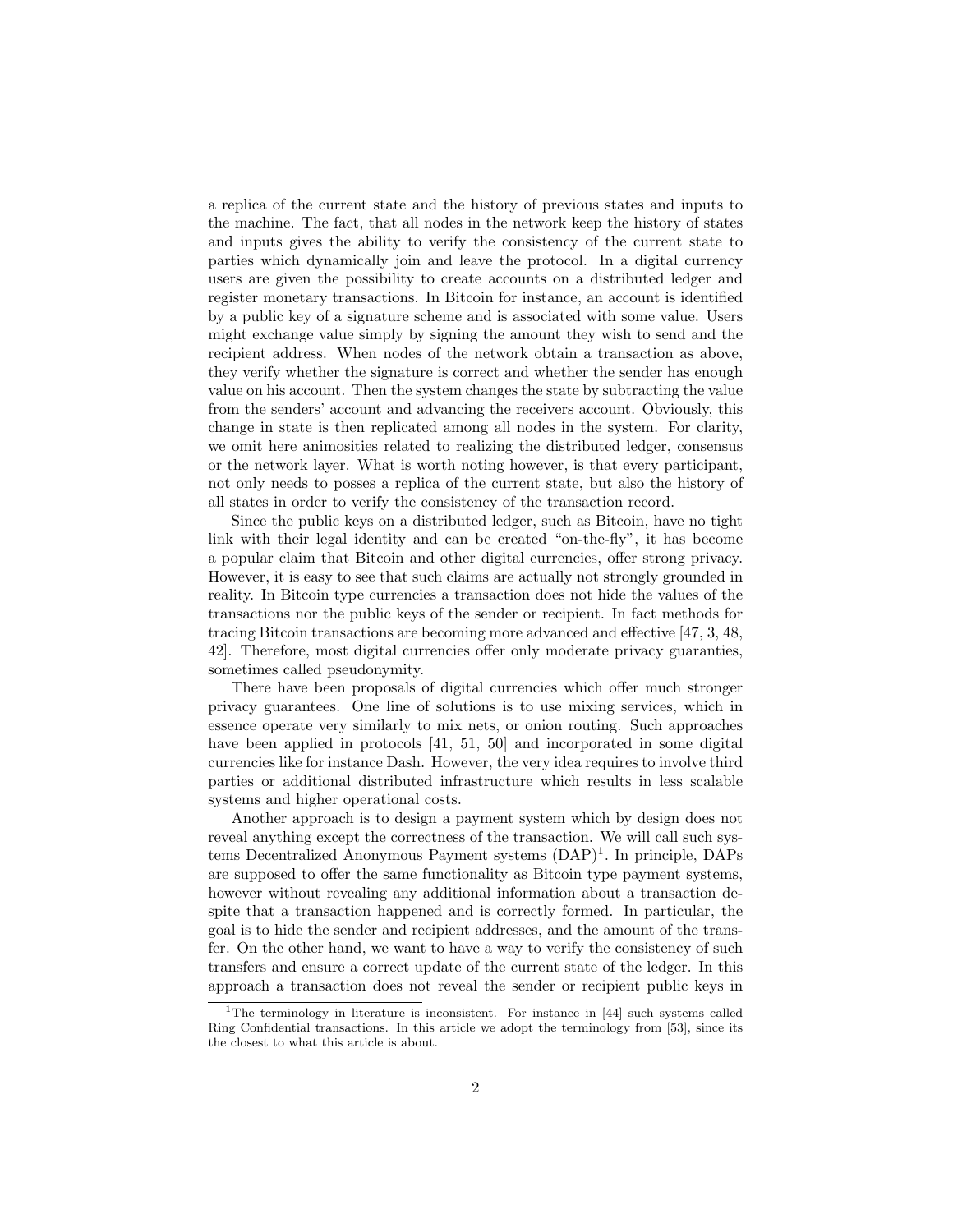contrast to Bitcoin, but instead exploits the properties of zero-knowledge proofs to provide consistency of the transaction while simultaneously hiding the sender and recipient addresses, and values transferred between them. One notable protocol called RingCT [44] and based on CryptoNote [52], has been implemented by the Monero digital currency. The protocol makes use of some clever tricks with Schnorr type  $\Sigma$ -protocols [25] for proving statements about linear relations of discrete logarithms. In short, the RingCT protocol uses so called one-time ring signatures, i.e. the signer produces a signature of knowledge that he has a private key related to one of the public keys in a given set. The signature is one-time in the sense that attempts to use the same secret signing key will lead to the same serial number what can be detected. Furthermore, the coin public keys for the ring signature are created in a Diffie-Hellman manner, where, in contrast to the Diffie-Hellman protocol, only the recipient can compute the secret key. Since, the protocol applies Schnorr type  $\Sigma$ -protocols for discrete logarithm statements and proofs of set membership, the size of the signature depends linearly on the size of the ring, i.e. the anonymity set. This is a serious obstacle since the protocol does not scale well and in practice the anonymity set includes 2 to 4 coins. Several proposals have been made to improve RingCT in order to make the protocol scale better. For instance [32] proposed a set membership proof of logarithmic size. In [54] the authors design a constant size proof, but use pairing based accumulators to accumulate integers. The asymptotic proof size from [54] is very promising, however system parameters grow linearly in the maximal size of the anonymity set. Moreover, in order to instantiate the system in practice the parameters for the system need to be relatively large, since the accumulator needs to accumulate group elements (integers) in which the discrete logarithm is hard. Another obstacle is hiding the mounts of a transaction, which is realised by commitment schemes and expensive, in terms of size, range proofs.

To address the scalability problem, Ben-Sasson et al. [53] introduce Zerocoin, where the public parameters depend only logarithmically on the anonymity set and the size of a transaction is constant, i.e. depends only on the security parameter. The Zerocoin protocol relies on Zero-Knowledge Succinct Non-interactive ARgument of Knowledge (ZK-SNARK) for general statements instead of Schnorr type Σ-protocols. Briefly, Non-Interactive Zero-Knowledge proofs (NIZK), produce a proof of the truth of a statement without revealing any other information, in particular not revealing any information about the witness. When a NIZK is a proof of knowledge, we additionally assume there is a (hypothetical) extractor which can extract a witness satisfying the statement. Since, there exists such an extractor we belief that the prover must have known the witness. We call a system an argument system instead of poof system, if the soundness or the existence of the extractor is conditioned on some computational assumptions. Finally, a ZK-SNARK is a non-interactive zero-knowledge argument of knowledge which is additionally succinct, what means that the size of the argument is polylogarithmic in the size of the statement [10, 30, 11, 13]. Practical ZK-SNARKs [29, 12, 26, 33, 31] and implementations of those systems [45, 6, 7, 5] allow to proof statements about satisfiability of arithmetic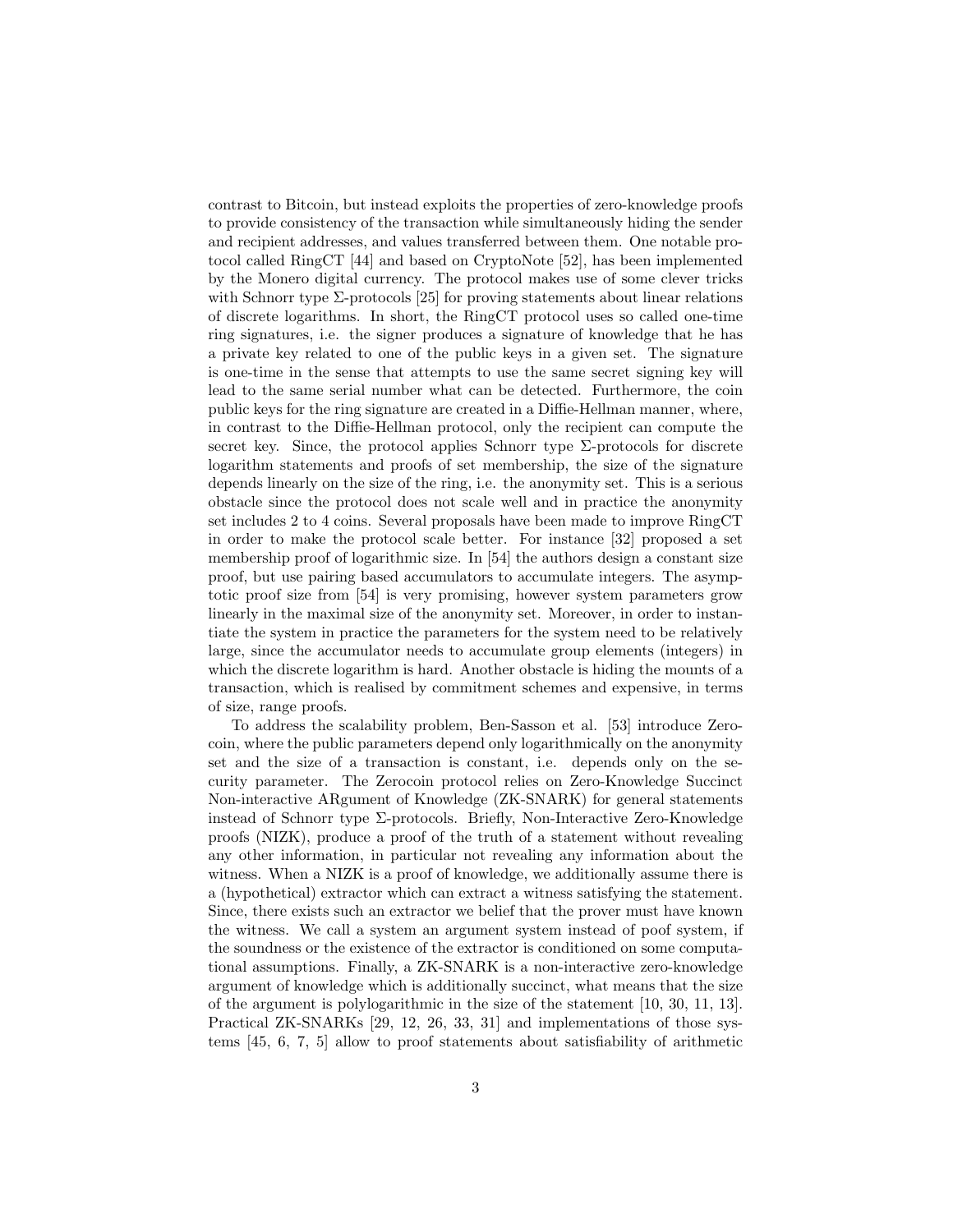circuits and the size of the argument is a few group elements. For instance the argument size of the system from Parno et al. [45] is only 8 group elements. Later improvements resulted only 3 groups elements [31, 33]. Succinctness of the arguments make ZK-SNARKs especially attractive for applications like distributed ledgers. The major drawbacks of practical ZK-SNARKs are related to their reliance on a common reference string (CRS). First of all, the CRS has to be generated by a trusted party. In practice, this may be accomplished by a distributed setup process [21, 22]. Second, the size of the common reference string and the prover complexity depend on the complexity of the circuit. Moreover, the security assumptions are not falsifiable and the strength of the assumptions also depends on the circuit complexity. In other words, the more complex the circuit, the bigger the system parameters, the more complex the prover and the weaker the soundness guarantees of the argument system. Therefore it is crucial to have a relatively small circuit.

In Zerocoin [53] the authors exploit the succinctness and the generality of the argument system, and give a generic construction of a Decentralized Payment System (DAP). The generic construction is build from collision-resistant hash functions, commitment schemes and pseudorandom functions. Later these building blocks may be instantiated by any primitive satisfying the requirements. In Zerocoin and later ZCash [36], these building blocks are instantiated by standard symmetric primitives like the SHA256 hash function. The ZK-SNARK then proofs that the transaction is consistent and that the user knows all the secret keys, without revealing any additional information. The ZK-SNARK in use in ZCash is based on [7] and shows satisfiability of arithmetic circuits. Most of the statements circuitry in the ZCash protocol checks satisfiability of boolean operations, hence the arithmetic circuit for the ZK-SNARK needs to realize boolean operations what is quite expensive in terms of the circuit size. Therefore, in order to reduce the circuit size, it seems to be reasonable to redesign the protocol such that its build from primitives which can directly be implemented by the arithmetic circuit of the ZK-SNARK.

Our Contribution. We propose a semi-generic construction of a Decentralized Anonymous Payments (DAP) scheme. Our construction relies on similar design principles as ZCash [53, 36], however we do not follow the ZCash generic construction faithfully. The main difference lies in the way we construct addresses, coins and their serial numbers. Below we give an (over) simplified description of our system. In our case an address is a single group element  $X = g^x \in \mathbb{G}$ , where  $x \in \mathbb{Z}_q$  is the address secret key. Then a coin is build also from a coin public key  $pk = g^x g_1^a g_2^b$ , where a will be used to compute the serial number and  $b$  is an additional blinding, and a commitment of the coins value. The coin public key is created by a payer, who chooses the secret masks  $a, b \in \mathbb{Z}_p$ . In order to "bind" and compress the commitment and the coin public key, a collision-resistant hash of these values is published on the ledger. Double spending is prevented by computing a serial number of the coin public key. In our case the serial numbers are computed using the Dodis-Yampolskiy PRF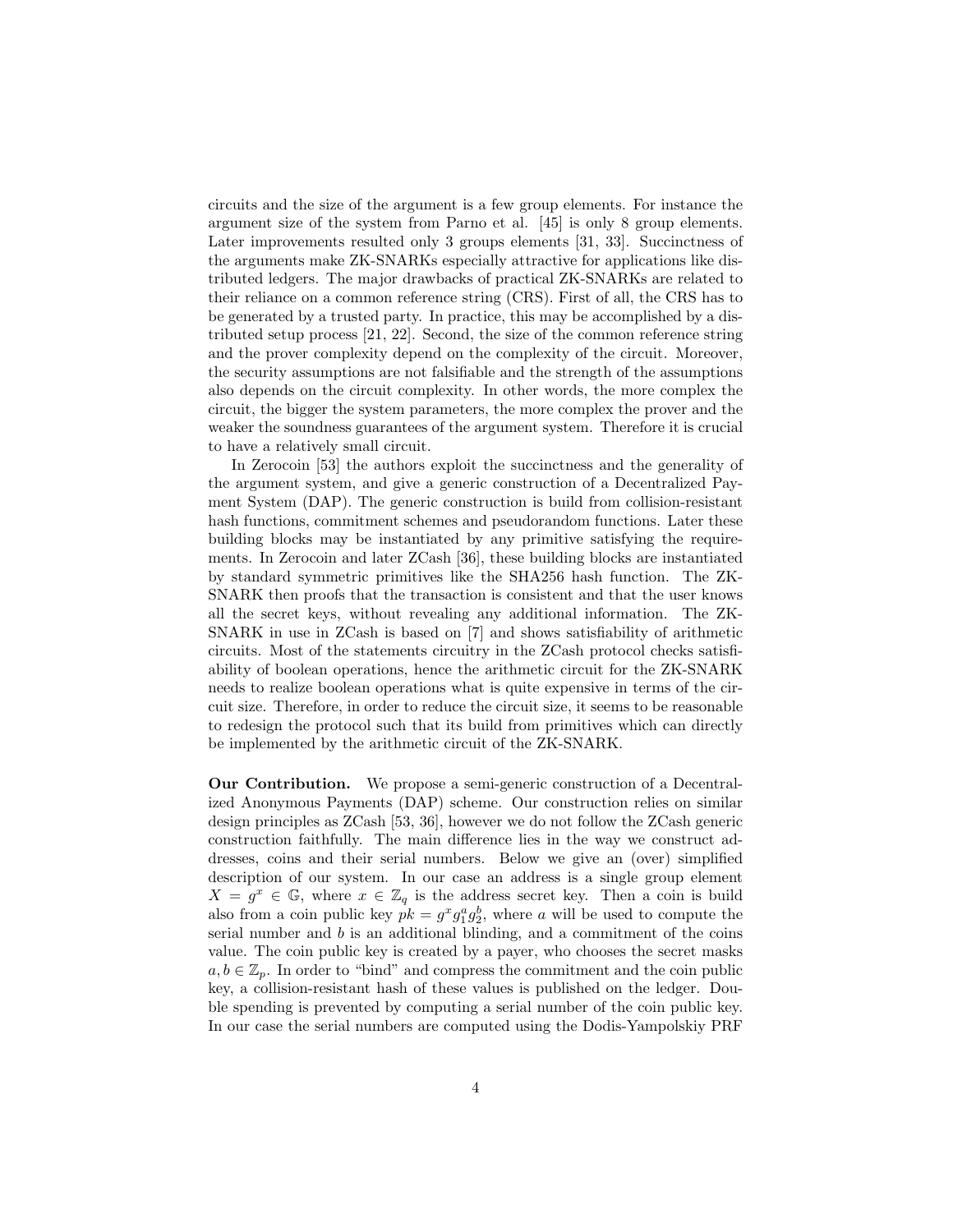[27], i.e  $sn = g^{1/x+a}$ . Similarly, as in ZCash, in our scheme a spender creates a non-interactive zero-knowledge argument of knowledge that, his coin is well formed, he knows all secrets of the coin, the serial number if well formed and the coin is in a hash tree. Moreover, the spender also has to create a new coin with a public key as described above and a commitment of its value. We describe our system for two input coins and two output coins, thus the non-interactive argument also needs to show that the values of the coins are consistent.

Our scheme is semi-generic. In particular, we may instantiate commitment schemes, hash functions and hash trees with different building blocks. A significant part of our contribution includes two instantiations from discrete logarithm based primitives and lattice based primitives.

To instantiate discrete logarithm based primitives we follow the suggestions given by Kosba et al. in [38], and instantiate the underlying group on twisted Edwards curves. Moreover, we apply a few optimisations which result in smaller arithmetic circuits like scalar multiplication using the windowed method when the based point is known. Using the windowed method was suggested at a blog post [58] with a window of size  $w = 4$ . We show that actually the optimal window size is  $w = 3$ . This is because the cost of multiplexing precomputed elements grows much faster. Our construction also requires to perform general scalar multiplications on unknown points. In this case we cannot precompute a table for the windowed method, therefore we provide a few optimisations for general scalar multiplication by exploiting doubling formulas with slightly smaller arithmetic circuits. As mentioned earlier, the membership proofs are usually done by showing that a coin is in a hash tree. Previous work [5, 53], focused mostly on binary Merkle trees. In our work we investigate whether 3-ary or 4-ary hash trees may give better performance, and we found that 3-ary trees result in smaller arithmetic circuits.

Additionally, we provide an instantiation on lattice based primitives. In particular, we instantiate the hash functions on the Ajtai hash [1]. The use of Ajtai hash was first suggested by Ben-Sasson et al. in [5], where the authors build Merkle trees. However, the parameter choices for collision-resistance made in [5] were further questioned by Kosba et al. in [38], who provide additional analysis for the Ajtai hash. In our case we complement the analysis given in [38] with additional analysis using combinatorial methods suggested for lattice based hash functions in [43]. Beside collision-resistant hash functions, we additionally investigate the use of Ajtai hash for building statistically-hiding commitment schemes. In [37] Kawachi et al. give a commitment scheme which is essentially the Ajtai hash where half of the input bits are the randomness bits and the other half is are the bits of the message. The authors show that if the hash input is big enough relative to the output, then the distribution of the output bits are statistically close to uniform. In our setting the message space of the commitment scheme is small. Therefore, using directly the constraints on the parameters from [37] would result in a bigger arithmetic circuit than necessary. For our construction we set the number of bits in the message, and we extend the randomness space of the randomness to "blur" the committed message.

Finally, we evaluate our instantiation in terms of size of the arithmetic circuit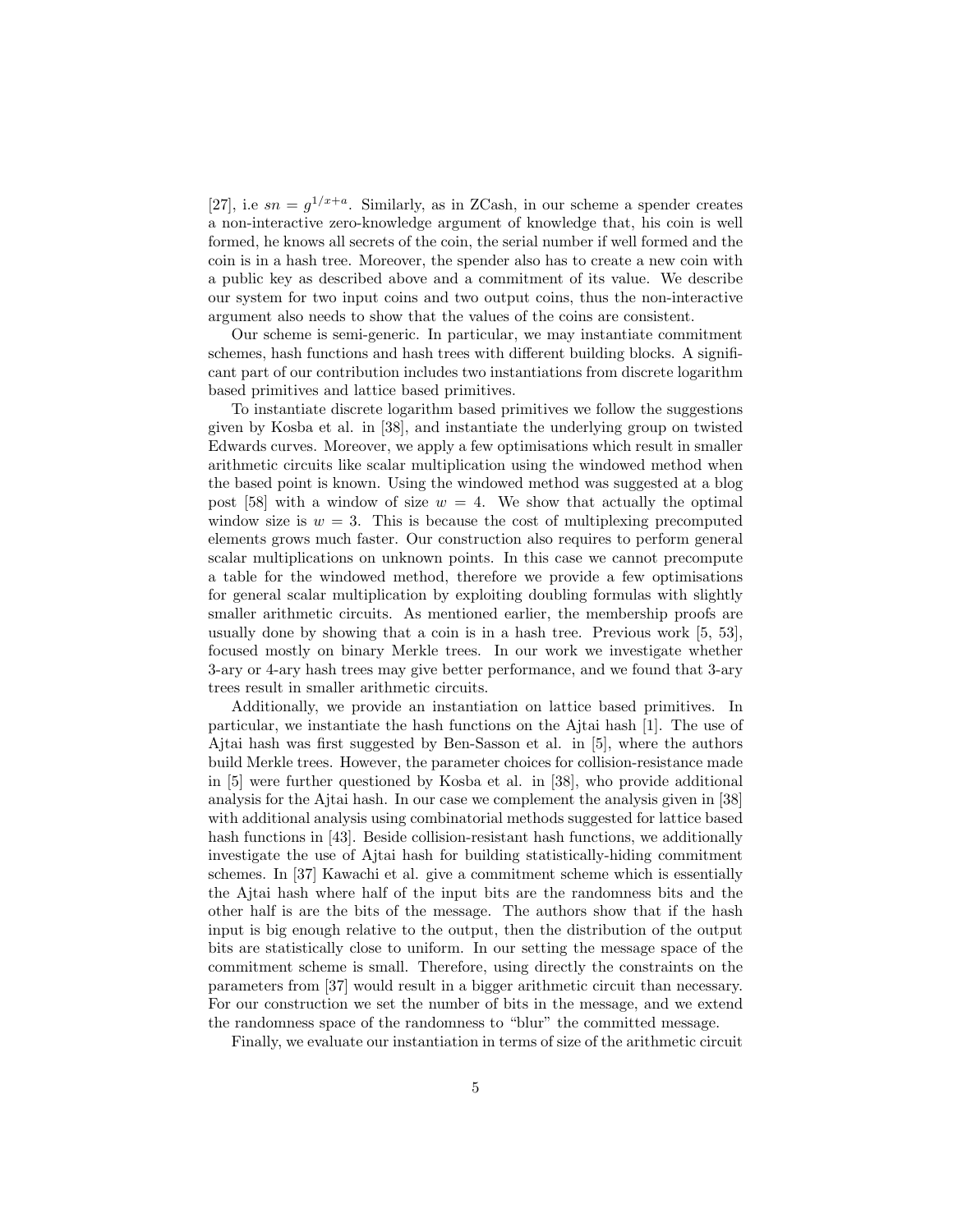for the argument system. In order for our results to be accountable, we show the design of the arithmetic circuits and calculate their cost.

Concurrent work. We are aware that some parallel work on a similar system is in progress by the ZCash team. However, little is known by far about the details. At a blog post [57], the ZCash team announced a major update codenamed "Sampling", which aims to improve performance and usability of the payment system. In a series of blog posts [17, 20, 19] Sean Bowe described the BLS12-381 curve which will be used to instantiate the ZK-SNARK [31] for the "Sampling" update. In a later blog post [18] by Sean Bowe, we learn that the new system for the arithmetic circuit will not be instantiated by symmetric primitives, but with elliptic curve based primitives. Additionally, there is an explainer page given [58] with the description of a twisted Edwards curve called Jubjub. The explainer page announces plans of using windowed exponentiation at window size  $w = 4$  and hash functions based on the Pedersen commitment. At this point however, we don't know whether the designed system will follow the generic construction from [53], and, if so, what other building blocks (especially which PRF's) will be used.

In order to provide an easier comparison in the future, we evaluate the size of our circuits for the bit size of the field and group order over the Jubjub curve.

# 2 Preliminaries

In this section we give our denotations and recall the fundamental definitions we use throughout the article. Some definitions, however, are given in other sections where there will be needed. We denote as  $x = [x_i \in \mathcal{S}]_{i=0}^{m-1}$  a string of elements  $x_i$ from the set S. In particular we will denote as  $x = [x_i \in \{0, 1\}]_{i=0}^{m-1}$  a bit string of length m s.t.  $x = \sum_{i=0}^{m-1} 2^i x_i$ . When such a string in input to an algorithm, then we implicitly input its string representations, e.g. bit representation and not the corresponding integer, unless its clearly marked. Later F denotes a finite field and  $\mathbb{F}_q$  denotes a finite field with q elements. We denote as G a cyclic group usually of order p. The operator  $a||b$  denotes concatenation of two bit strings.

Definition 1 (Commitment Scheme). A commitment scheme consists of probabilistic polynomial-time algorithms  $C = (CommSetup, Comm)$  defined as follows:

- CommSetup( $1^{\lambda}$ ): The key generation algorithm takes as input a security parameter  $1^{\lambda}$  and outputs the commitment public key pk. The commitment public key determines the message space M and randomness space R.
- $\mathsf{Comm}(pk, m, r)$ : The commitment algorithm takes as input the commitment public key pk, a message  $m \in \mathcal{M}$  and randomness  $r \in \mathcal{R}$ , and outputs the commitment cm.

Definition 2 (Hiding). A commitment scheme is hiding if it is infeasible to distinguish which message is in the commitment. More formally, for a commitment scheme  $C = (CommSetup, Comm)$  and an adversary A, we definite the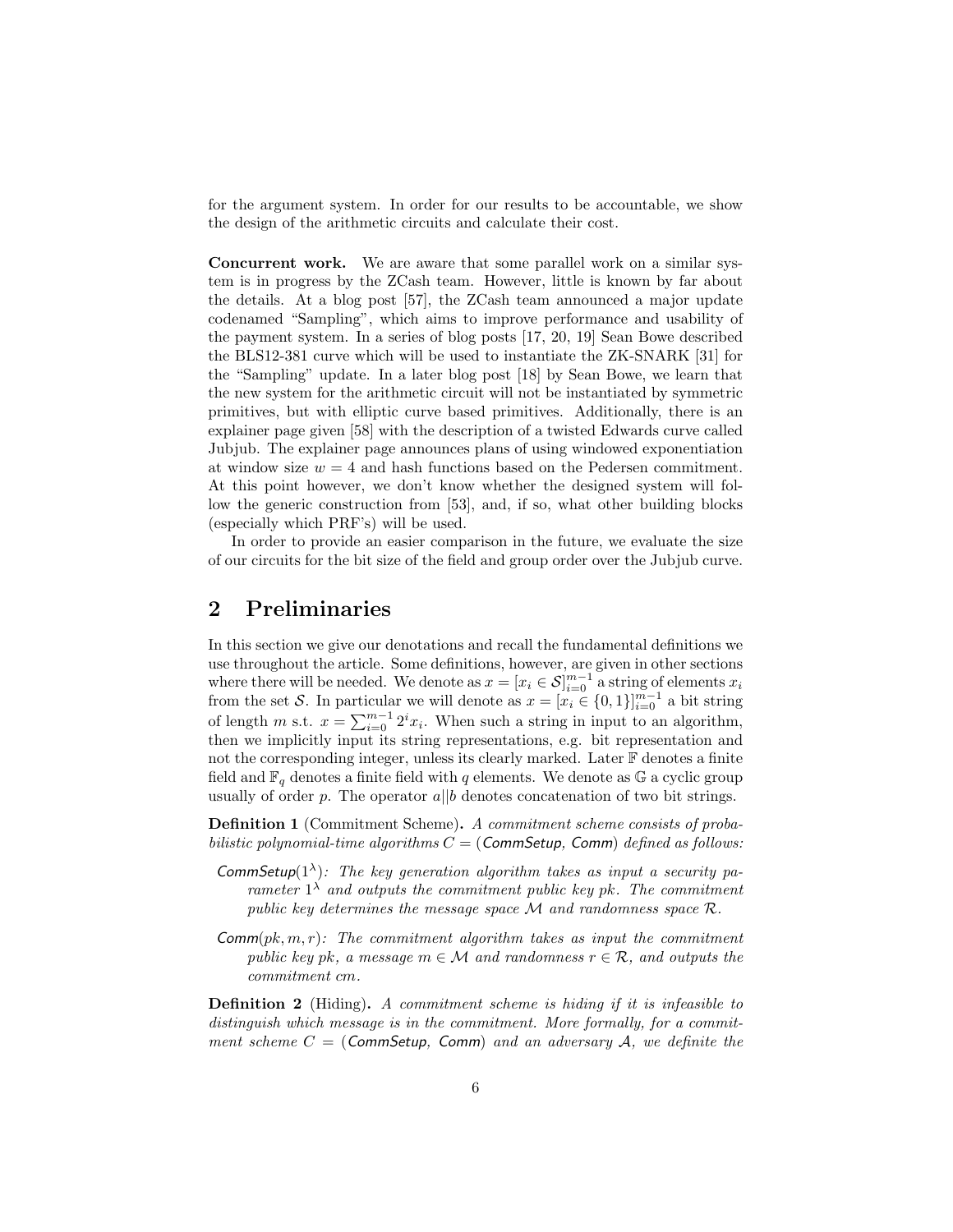advantage  $Adv_{C,\mathcal{A}}^{Hide}$  as follows.

$$
\left| \Pr \left[ \begin{array}{c} pk \leftarrow \text{CommSetup}(1^{\lambda}); (m_1, m_2) \leftarrow \mathcal{A}(pk); r \stackrel{R}{\leftarrow} \mathcal{R}: \\ \mathcal{A}(\text{Comm}(pk, m_0, r)) \end{array} \right] \right. \\ - \Pr \left[ \begin{array}{c} pk \leftarrow \text{CommSetup}(1^{\lambda}); (m_1, m_2) \leftarrow \mathcal{A}(pk); r \stackrel{R}{\leftarrow} \mathcal{R}: \\ \mathcal{A}(\text{Comm}(pk, m_1, r)) \end{array} \right] \right| \leq Adv_{C, \mathcal{A}}^{Hide}(1^{\lambda})
$$

We say that C is perfect hiding if for all A and  $\lambda$ ,  $Adv_{C,A}^{Hide}(1^{\lambda}) = 0$ . We say that C is computationally hiding if for all PPT adversaries A,  $Adv_{C,A}^{Hide}(1^{\lambda})$  is negligible in  $\lambda$ .

Definition 3 (Binding). A commitment scheme is binding if it is hard to find a collision, i.e. two message/randomness pairs which result in the same commitment. More formally, for a commitment scheme  $C = (CommSetup, Comm)$ and an adversary A, we definite the advantage  $Adv_{C,\mathcal{A}}^{Bind}$  as follows.

$$
\Pr\left[\begin{array}{l}pk \leftarrow \mathit{CommSetup}(1^{\lambda});(m_0,r_0,m_1,r_1) \leftarrow \mathcal{A}(pk): \\ (m_0,r_0) \neq (m_1,r_1) \wedge \mathit{Comm}(pk,m_0,r_0) = \mathit{Comm}(pk,m_1,r_1) \end{array}\right] \leq Adv_{C,\mathcal{A}}^{Bind}(1^{\lambda})
$$

We say that  $C$  is computationally binding if for all PPT adversaries  $A$ ,  $Adv_{C,\mathcal{A}}^{Bind}(1^{\lambda})$  is negligible in  $\lambda$ .

Definition 4 ((Keyed) Hash Function). A (Keyed) Hash Function consists of algorithms  $H = ($ Setup $_H$ ,  $H_{pk}$ ) defined as follows:

- Setup $H^{(1)}$ : The key generation algorithm takes as input a security parameter  $1^{\lambda}$  and outputs the hash public key pk. The public key determines the message space M.
- $H_{pk}(m)$ : The commitment algorithm takes as input the public key pk, a message  $m \in \mathcal{M}$  and outputs the hash h.

Definition 5 (Collision-Resistance). Similarly as for binding commitment schemes, a hash function if collision-resistant if it is hard to find collisions. For a (keyed) hash function  $H = ($ Setup $_H$ ,  $H_{pk}$ ) and an adversary A, we definite the the advantage  $Adv_{H,\mathcal{A}}^{CR}$  as follows.

$$
\Pr\left[\begin{array}{c}pk \leftarrow \mathsf{Setup}_H(1^{\lambda}); (m_0, m_1) \leftarrow \mathcal{A}(pk): \\ (m_0) \neq (m_1) \wedge \mathcal{H}_{pk}(m_0) = \mathcal{H}_{pk}(m_1) \end{array}\right] \leq Adv_{H, \mathcal{A}}^{CR}(1^{\lambda})
$$

We say that  $K$  is a collision-resistant (keyed) hash function (CRHF) if for all PPT adversaries A,  $Adv_{H,\mathcal{A}}^{CR}(1^{\lambda})$  is negligible in  $\lambda$ .

**Definition 6** (Pseudorandom Function). Let  $PRF: K \times M \rightarrow R$  be a efficiently computable function, where  $K$  is the key space,  $M$  is the domain space and  $R$ is the range. For an adversary  $A$  define the advantage of braking the PRF as follows.

$$
|\Pr[k \stackrel{R}{\leftarrow} K; \mathcal{A}^{PRF(k,.)} = 1] - \Pr[\mathcal{A}^{\mathcal{O}(.)} = 1]| \leq Adv_{\mathcal{A}}^{PRF}(\lambda),
$$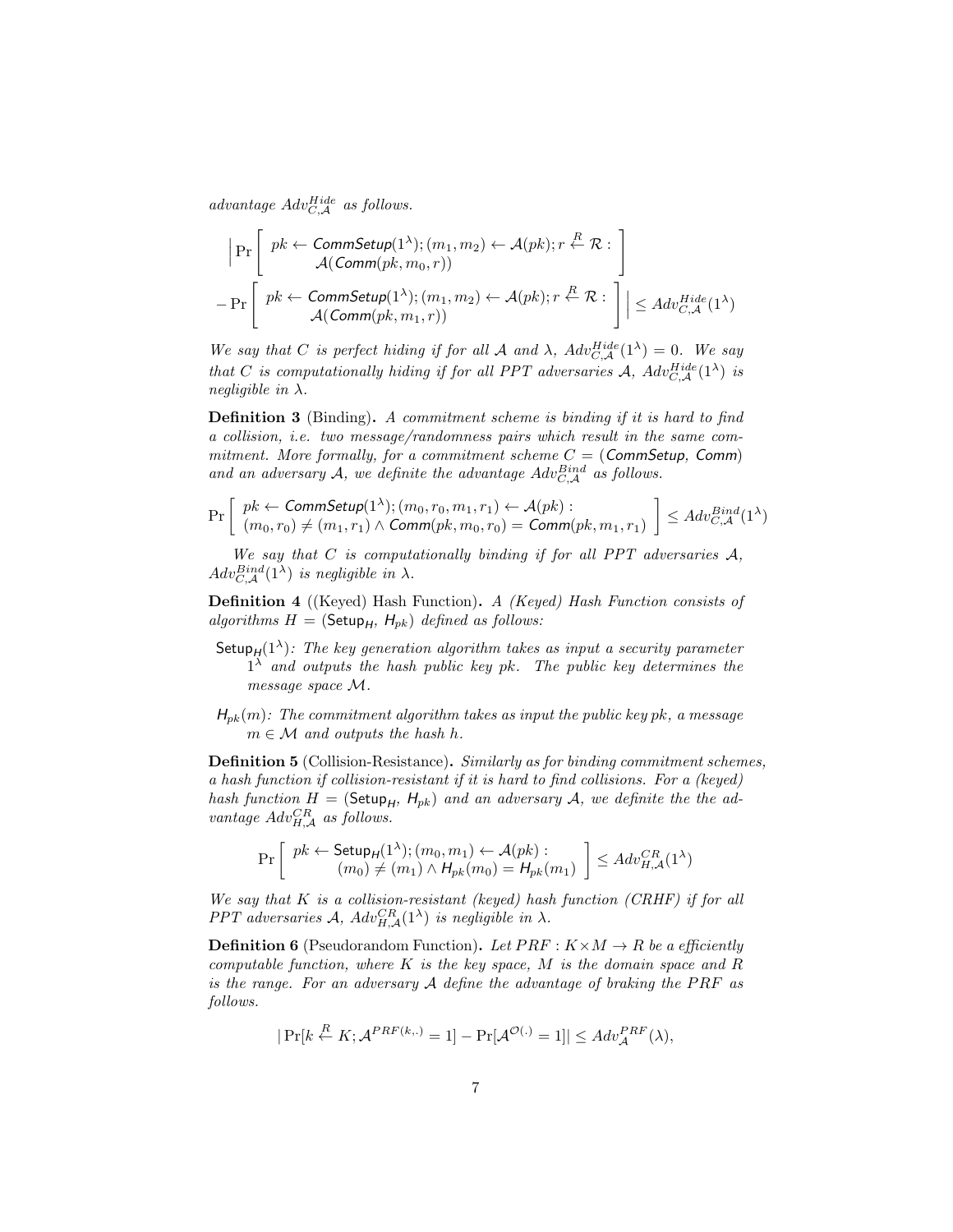were the oracle  $\mathcal O$  on input a massage from M chooses a uniformly random output and saves the output for future queries on the same message.

We say that the the function PRF is a pseudorandom function if  $Adv_{\mathcal{A}}^{PRF}(\lambda)$ is negligible in the security parameter.

Non-interactive zero-knowledge arguments of knowledge. We recall the definition of non-interactive zero-knowledge arguments of knowledge from [31]. A NP-relation  $R(x, \omega)$  is a binary relation which can be tested in polynomial time, i.e. having x and  $\omega$  we can verify whether  $R(x, \omega) = 1$  in polynomial time. Let  $L_R = \{x : \exists \omega \ R(x, \omega) = 1\}$  denote the language defined by R. We define a relation generator  $\mathcal{R}_{\lambda}$  which on input  $1^{\lambda}$  outputs a relation R from the set of possible relations.

**Definition 7.** An non-interactive proof system  $\Pi_R =$  (SetupCRS, Prove, Verify, Sim) for an NP-relation  $R(x, \omega)$  is defined by the following PPT algorithms.

- SetupCRS $(R, 1^{\lambda})$ : This procedure given a relation R and security parameter  $\lambda$ , outputs a common reference string  $\mathsf{crs}$  and a simulation trapdoor  $\tau$ .
- Prove $(R, \text{crs}, x, \omega)$ : The prover takes as input the relation R, a common reference string crs and  $(x, \omega) \in R$ , and returns an argument  $\pi$ .
- Verify(R, crs, x,  $\pi$ ): The verification algorithm takes as input the relation R, the common reference string crs, the statement x and argument  $\pi$ , and outputs 0 (reject) or 1 (accept).
- $\textsf{Sim}(R, \tau, x)$ : The simulator takes as input the relation R, the trapdoor  $\tau$  and statement x, and outputs an argument x.

Definition 8. Perfect Completeness Completeness says that, given any true statement, an honest prover should be able to convince an honest verifier. For all  $\lambda \in \mathbb{N}$ ,  $R \in L_R$ ,  $(x, \omega) \in R$ 

 $Pr[(\textsf{crs}, \tau) \leftarrow \textsf{SetupCRS}(R, 1^{\lambda}); \pi \leftarrow \textsf{Prove}(R, \textsf{crs}, x, \omega): \textsf{Verify}(R, \textsf{crs}, x, \pi)] = 1.$ 

Definition 9. Perfect zero-knowledge. An argument is zero-knowledge if it does not leak any information besides the truth of the statement. We say  $\Pi_R$ = (SetupCRS, Prove, Verify, Sim) is perfect zero-knowledge if for all  $\lambda \in \mathbb{N}$ ,  $(R, z) \leftarrow R(1^{\lambda}), (x, \omega) \in R$  and all adversaries A.

$$
\Pr\left[\begin{array}{c}(\mathsf{crs},\tau) \leftarrow \mathsf{SetupCRS}(R,1^{\lambda}); \pi \leftarrow \mathsf{Prove}(R,\mathsf{crs},x,\omega): \\\mathcal{A}(R,z,\mathsf{crs},\tau,\pi)=1\\\ \mathsf{Pr}\left[\begin{array}{c}(\mathsf{crs},\tau) \leftarrow \mathsf{SetupCRS}(R,1^{\lambda}); \pi \leftarrow \mathsf{Sim}(R,\tau,x): \\\mathcal{A}(R,z,\mathsf{crs},\tau,\pi)=1\end{array}\right]\end{array}\right]
$$

Definition 10. Computational Knowledge Soundness We say that an argument system has computation knowledge soundness if there exists an extractor which can extract a valid witness from the proof. More formally, let  $\Pi_R =$  (SetupCRS,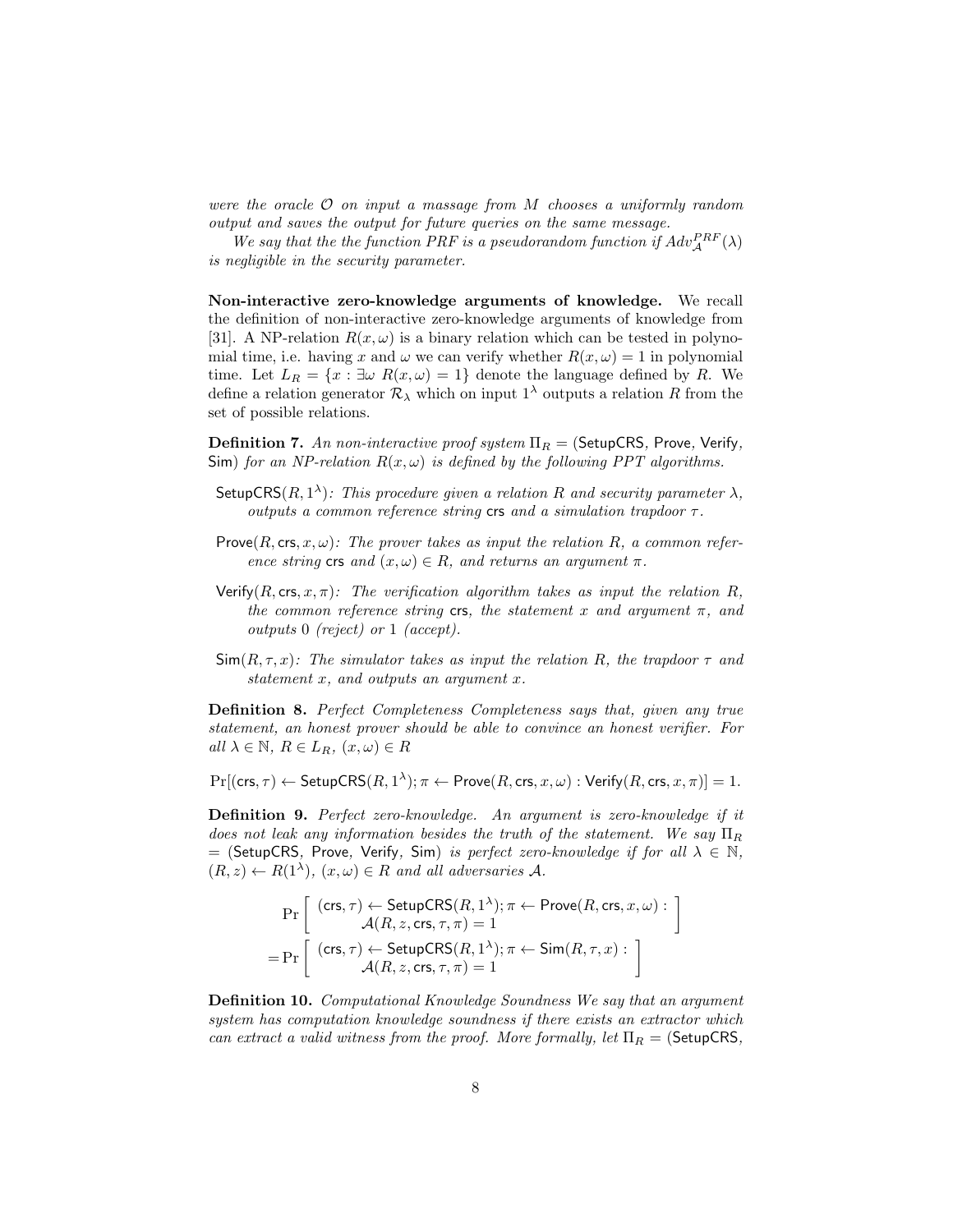Prove, Verify, Sim) be an argument system and let  $X_A$  be a non-uniform polynomial time extractor. We define the advantage for any non-uniform polynomial time adversaries A as

$$
\Pr\left[\begin{array}{c}(R,z)\leftarrow R(1^{\lambda});(\mathsf{crs},\tau)\leftarrow\mathsf{SetupCRS}(R);\\((x,\pi);\omega)\leftarrow(\mathcal{A}||\mathcal{X}_{\mathcal{A}})(R,z,\mathsf{crs}):\\(x,\omega)\not\in R\wedge\mathsf{Verify}(R,\mathsf{crs},x,\pi)\end{array}\right]\leq Adv_{\mathcal{A},\Pi}^{Ext}(1^{\lambda}]).
$$

We say the proof system  $\Pi_R$  is computationally knowledge sound if  $Adv_{\mathcal{A},\Pi}^{Ext}(1^{\lambda})$ is negligible in the security parameter  $\lambda$ .

Definition 11. We call a non-interactive zero-knowledge argument of knowledge a ZK-SNARK if for all  $\lambda \in \mathbb{N}$ ,  $R \in L_R$ ,  $(x, \omega) \in R$ ,  $(crs, \tau) \leftarrow$  SetupCRS $(R, 1^{\lambda})$ and honest executions  $\pi \leftarrow \text{Prove}(R, \text{crs}, x, \omega)$ , we have that  $|\pi| = polylog(|x|)$ , i.e. the size of the proofs is bounded poly-logarithmically in the size of the statement.

Quadratic Constraints. In this article we consider arithmetic circuits consisting of addition and multiplication gates over a finite field  $\mathbb{F}_q$ . We may view some of the publicly known wires of such arithmetic circuit as specifying a statement and all other wires as specifying the witness. The arithmetic circuit specifies a binary relation where a statement consisting of public wires and a witness consisting of all other wires belong to the relation only if these variables corresponding to the wires satisfy the arithmetic circuit. Throughout the paper we will revere to wires corresponding to the witness as variables, whereas to wires corresponding to the statement as constants.

We may represent the satisfiability problem of an arithmetic circuit as a system of equations. The equations will takes variables  $x_0, \ldots, x_{n-1} \in \mathbb{F}$  and be of the form

$$
(\sum_{i=0}^{n} x_i a_i) \cdot (\sum_{i=0}^{n} x_i b_i) = (\sum_{i=0}^{n} x_i c_i),
$$

where  $a_i, b_i, c_i \in \mathbb{F}$  for all  $0 \geq i \geq n$  and  $x_n = 1$ .

Analogically, Ben-Sasson et al. [6], characterizes such systems using vector operation and calls such systems Rank-1 Constraint Systems (R1CS).

The arithmetic circuits we build in this paper are rather big and complicated. Thus we will build them from smaller procedures and develop convenient notation. We will usually denote variables which are on input to a procedure in bold e.g. a. Additional variables which appear within a procedure are denoted with fraktur font e.g. a. Constants are denoted in plain. A procedure will have the following form.

Procedure-Name(Set of input variables: Short description of the relation):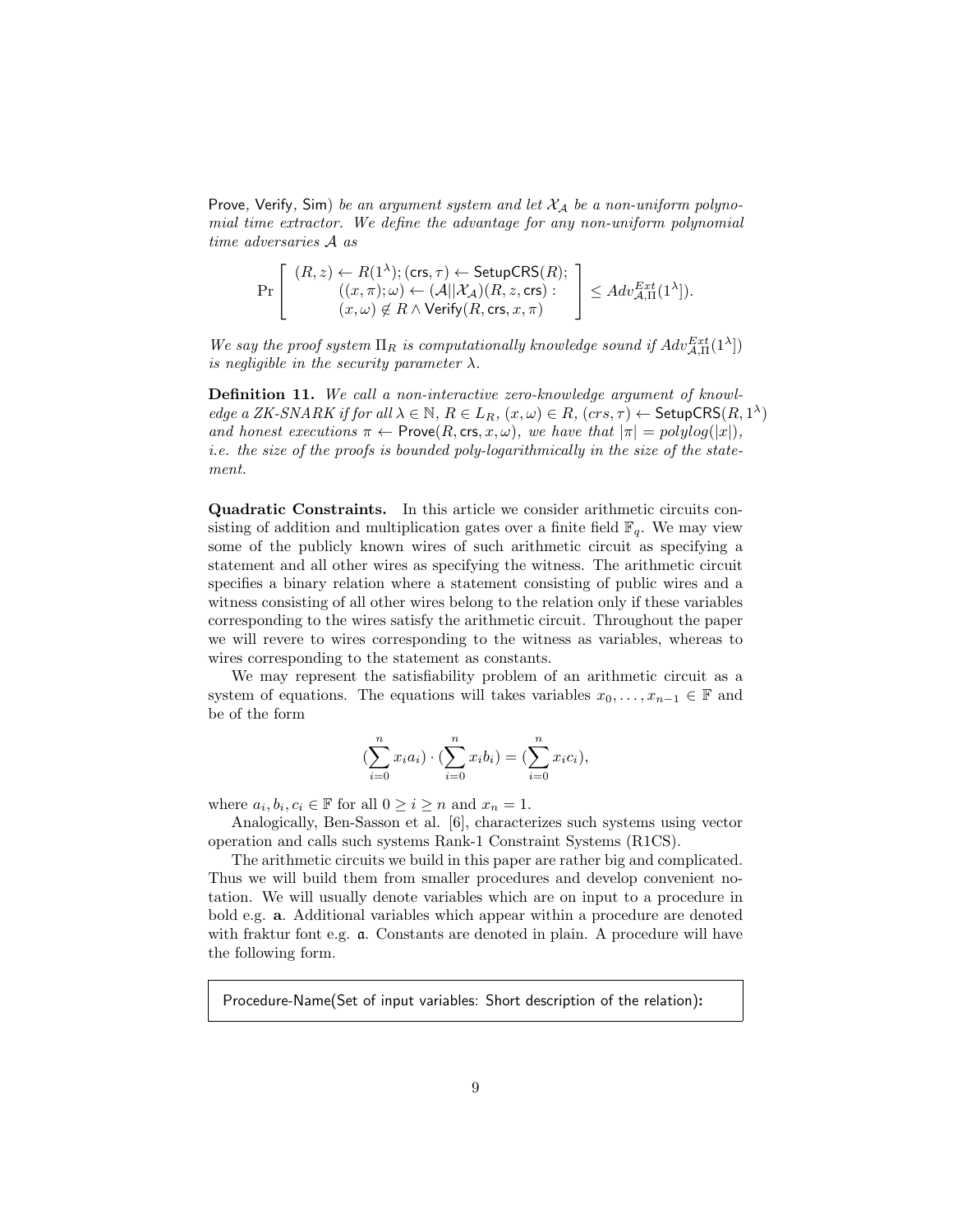1. Quadratic constrains in form of

$$
(\sum_{i=0}^{n} x_i a_i) \cdot (\sum_{i=0}^{n} x_i b_i) = (\sum_{i=0}^{n} x_i c_i),
$$

2. and subprocedures.

Cost: (Constraint number) constraints and (Variable number) additional variables.

We present our constraint system in Appendix A.

### 3 Decentralized Anonymous Payments

Definition 12. A Decentralized Anonymous Payment system consists of algorithms (Setup<sub>DAP</sub>, CreateAddress<sub>DAP</sub>, CreateCoin<sub>DAP</sub>, Mint<sub>DAP</sub>, Pour<sub>DAP</sub>, Verify<sub>DAP</sub>, Receive<sub>DAP</sub>) defined as follows.

- Setup $_{DAP}(1^{\lambda})$ : On input a security parameter  $\lambda$  outputs the public parameters  $PP_{DAP}$ .
- CreateAddress<sub>DAP</sub>(pp<sub>DAP</sub>): On input the public parameters  $pp_{DAP}$ , outputs address addr and address secret key addrSK.
- CreateCoin $_{DAP}$  (pp $_{DAP}$ , addr, addrSK, v): On input the public parameters pp $_{DAP}$ , an address addr and value v, this algorithm outputs a coin coin, a proof  $\pi$ and coin spending key coinSK.
- Mint<sub>DAP</sub> (pp<sub>DAP</sub>, coin,  $v, \pi, L$ ): On input the public parameters pp<sub>DAP</sub>, a coin coin, value v and a proof  $\pi$ , this algorithm appends coin to the ledger L, or outputs ⊥.
- $\mathsf{Pour}_{DAP}(\mathsf{pp}_{DAP}, \mathsf{coin}_1, \mathsf{coin}_2, \mathsf{coinSK}_1, \mathsf{coinSK}_2, \mathsf{addr}_1, \mathsf{addr}_2, v_1, v_2, v^{pub}, L)$ : This algorithm takes as input the public parameters  $pp_{DAP}$ , two input coins  $\text{coin}_1$ ,  $\text{coin}_2$  and the corresponding spending keys  $\text{coinSK}_1$ ,  $\text{coinSK}_2$ , two output addresses  $\text{addr}_1$ ,  $\text{addr}_2$ ,  $\text{output values } v_1$ ,  $v_2$ , the public value  $v^{\text{pub}}$ and the ledger L. The algorithm outputs two output coins  $\text{coin}_1^{\text{out}}$ ,  $\text{coin}_2^{\text{out}}$ <br>and their decodings  $\text{coinDec}_1^{\text{out}}$ ,  $\text{coinDec}_2^{\text{out}}$ , and a transaction  $\text{tr}_{POUR}$ .
- Verify<sub>DAP</sub> (pp<sub>DAP</sub>, tr<sub>POUR</sub>, coin<sub>1</sub>, coin<sub>2</sub>, L): On input the public parameters pp<sub>DAP</sub>, a pour transaction  ${\rm tr}_{POUR}$ , two coins  ${\rm coin}_1, {\rm coin}_2$  and the ledger L, this algorithm appends tr $_{POUR}$ , coin<sub>1</sub>, coin<sub>2</sub> to the ledger, or outputs  $\perp$ .
- Receive $_{DAP}$  (pp $_{DAP}$ , coin,  $v$ , coinDec, addr, addrSK): On input the public parameters  $pp_{DAP}$ , a coin coin, a value v, a coin decoding coinDec and an address addr and its secret key addrSK, this algorithm returns the spending  $key$  coinSK, or  $\perp$ .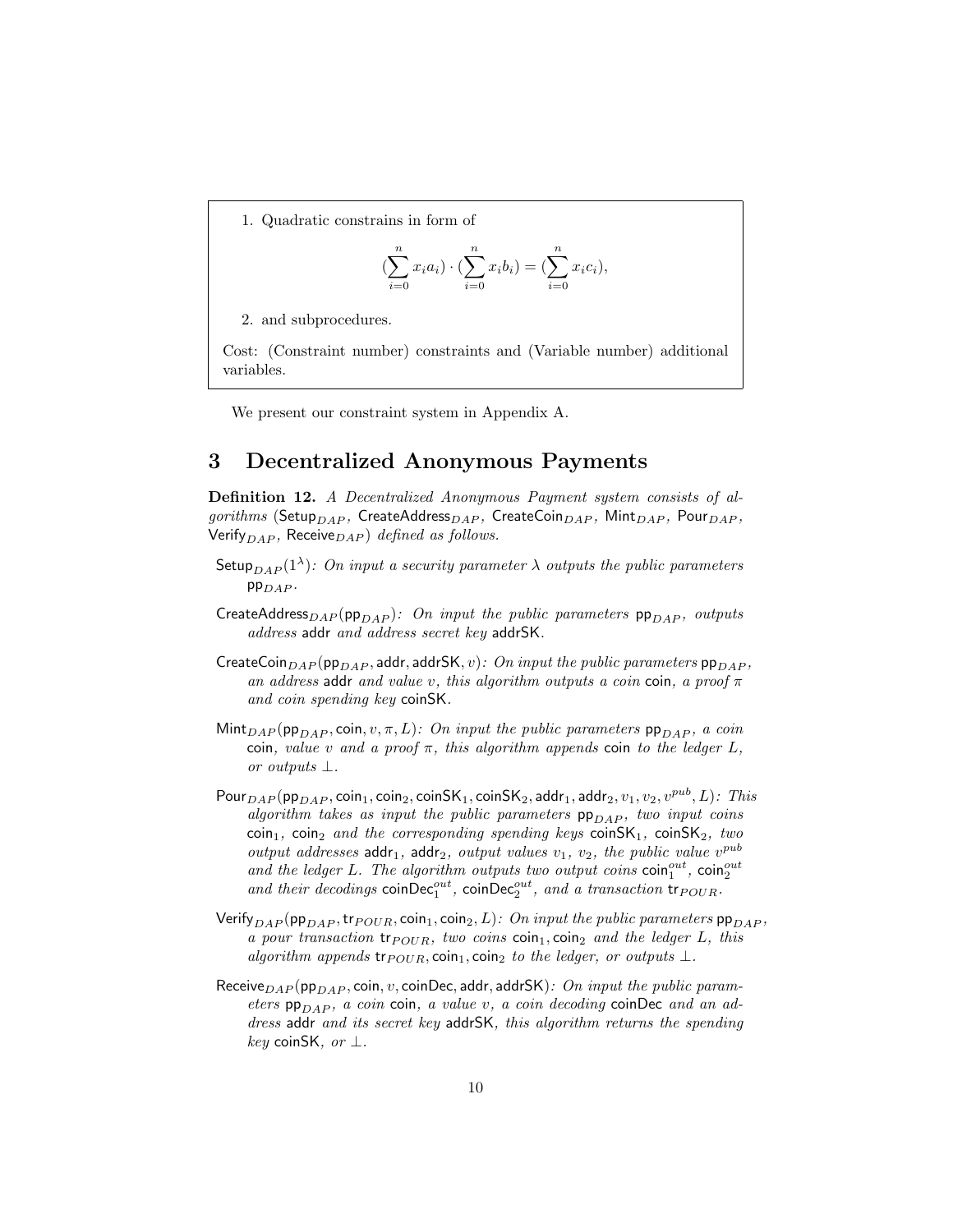The Zerocash paper [53] defines security of a DAP system by three properties called ledger indistinguishability, transaction non-malleability and balance. Informally, ledger indistinguishability captures the fundamental privacy requirement, that is, that the DAP scheme reveals no information beyond what is publicly-revealed. In particular, a DAP scheme hides everything except the values of minted coins, public values and the total number of transactions. Note, that the public values are necessary in practice to pay transaction fees. In this case the adversary may sent coins to an address, and receive payments from an address. Transaction non-malleability requires that transaction data returned by a pour transaction cannot be altered by a third party. Finally, balance requires that the amount of value on the ledger is determined only by the mint transaction. In practice, that means that the pour transaction cannot create new value or delete existing value. Moreover, this property also captures the infeasibility of double spending (a double spend would create new value).

Unfortunately, there have been issues with the definitions given in [53], some of them pointed out by Kosba et al. [39]. In particular, the ledger indistinguishability game can be won by any adversary since the adversarial model leaks unintended information. Garman et al. [28] introduce a simulation based definition and outline a ideal functionality. Then, they present an incomplete sketch of a proof for the Zerocoin [53]. This leaves us without a reliable security definition and security analysis for any DAP scheme. Unfortunately, because of time constraints we also have to leave the definition and security analysis for a further iteration of the article.

### 4 Our DAP Protocol

In this section we describe our basic scheme.

- Setup<sub>DAP</sub>(1<sup> $\lambda$ </sup>): The procedure takes as input the security parameter  $\lambda$  based on which it generates the following:
	- 1. A group  $\mathbb G$  of prime order p.
	- 2. Random generators  $q, \bar{q}_1, \bar{q}_2 \in \mathbb{G}$ .
	- 3. A bit commitment function Comm :  $\{0,1\}^{\ell_R+\ell_{max}} \to D_{\text{Comm}}$ .
	- 4. Collision-resistant functions:  $H: \{0,1\}^{\ell_I} \to \mathcal{D}_H$ ,  $H_S\{0,1\}^* \to \mathbb{Z}_p$ ,  $H_P: \{0,1\}^{\log(p)\times \ell_{PRF}} \to \mathbb{Z}_p.$
	- 5. Set  $\ell_{max}$  to be the maximal value of a coin.
	- 6. Set the height of the Merkle tree as N. If necessary define an additional hash function.
	- 7. A non-interactive proof system  $\Pi_{crs}$  with common reference string crs.
	- 8. A one-time signature scheme  $S = ($ Setup $_{Siq}$ , Sign $_{Siq}$ , Verify $_{Siq}$ ).

The procedure outputs the public parameters  $pp_{DAP} = (\mathbb{G}, p, g, \bar{g}_1, \bar{g}_2,$ Comm, H, H<sub>S</sub>,  $\ell_{max}$ , N, crs, S).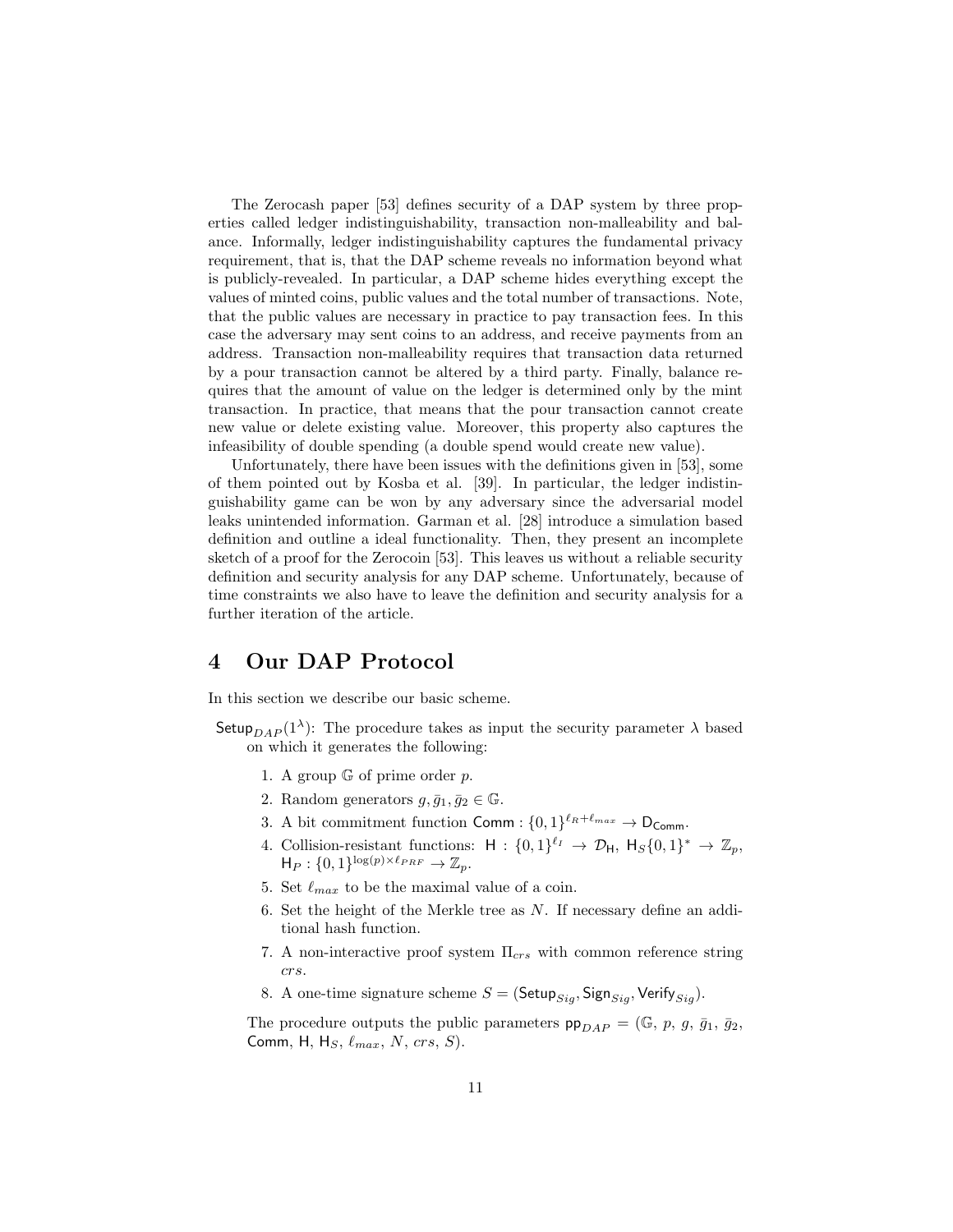- CreateAddress<sub>DAP</sub> (pp<sub>DAP</sub>): A user chooses uniformly random  $x \in \mathbb{Z}_p$ , computes  $X = g^x$  sets the address  $\mathsf{addr} = (X)$  and address secret key  $\mathsf{addrSK} =$  $(x).$
- CreateCoin $_{DAP}$  (pp $_{DAP}$ , addr, addrSK, v): The procedure takes as input the public parameters  $pp_{DAP}$ , an address addr =  $(X)$  and its secret key addrSK =  $(x)$ , and value  $v = [v_i \in \{0,1\}]_{i=0}^{\ell_{max}-1}$ . A user chooses  $y \in \{0,1\}^{\ell_{PRF}}$ ,  $b \stackrel{R}{\leftarrow} \mathbb{Z}_p$ , computes  $a \leftarrow \mathsf{H}_{PRF}(y)$ , sets  $sk \leftarrow (x, y, b)$  and  $pk \leftarrow g^x \overline{g}_1^a, \overline{g}_2^b$ . Then the user chooses a bit string  $r = [r_i \in \{0,1\}]_{i=0}^{\ell_R-1}$  uniformly at random, computes  $c \leftarrow \text{Comm}(r, v)$  and  $cm = H(pk||c)$ . Finally, the user sets coin =  $(cm)$ , a proof  $\pi = (pk, c, r, v)$  and coin spending key  $\text{coinSK} = (sk, pk, c, r, v).$
- $\text{Mint}_{DAP}$  (pp<sub>DAP</sub>, coin,  $v, \pi, L$ ): The verifier takes as input the public parameters pp<sub>DAP</sub>, a coin coin =  $(cm)$ , value  $v = [v_i \in \{0, 1\}]_{i=0}^{\ell_{max}-1}$  and a proof  $\pi = (pk, c, r, v)$ . If  $cm \neq H(pk||c)$  or  $c \neq \text{Comm}(r, v)$  or the user didn't pay v, the procedure outputs  $\perp$  and aborts. Otherwise the verifier appends (coin,  $\pi$ ) to the ledger L.
- $\mathsf{Pour}_{DAP}(\mathsf{pp}_{DAP}, \mathsf{coin}_1, \mathsf{coin}_2, \mathsf{coinSK}_1, \mathsf{coinSK}_2, \mathsf{addr}_1, \mathsf{addr}_2, v^{out,1}, v^{out,2}, v^{pub}, L)$ : The prover takes the public parameters  $pp_{DAP}$  the ledger L and for  $j, k \in \{1, 2\}$  the following:
	- The input coins  $\text{coin}_j = (cm^{in,j} = H(pk^{in,j} || c^{in,j})).$
	- The input coin spending key coinSK<sub>j</sub> =  $(sk^{in,j}, p k^{in,j}, c^{in,j}, r^{in,j}, v^{in,j})$ where  $sk^{in,j} = (x^{in,j}, y^{in,j}, b^{in,j}) \in \mathbb{Z}_p$ ,  $a^{in,j} = H_{PRF}(y^{in,j}||g^{x^{in,j}})$ ,  $pk^{in,j} = g^{x^{in,j}} \bar{g}^{a^{in,j}}_{1} \bar{g}^{b^{in,j}}_{2}, \ c^{in,j} = \mathsf{Comm}(r^{in,j}, v^{in,j}), \ r^{in,j} = [r^{in,j}_i \in$  $\{0,1\}\}_{i=0}^{\ell_R-1}$  and  $v^{in,j} = [v_i^{in,j} \in \{0,1\}\}_{i=0}^{\ell_{max}-1}$ . We denote  $X^{in,j}$  $g^{x^{in,j}}.$
	- The public values  $v^{pub} = [v_i^{pub} \in \{0, 1\}]_{i=0}^{\ell_{max}-1}$
	- Output values  $v^{out,k} = [v_i^{out,k} \in \{0,1\}]_{i=0}^{\ell_{max}-1}$ , s.t.  $v^{out,1} + v^{out,2} =$  $v^{pub} + v^{in,1} + v^{in,2}.$
	- Output addresses  $\text{addr}_k = (X^{out,k} \in \mathbb{G}).$

To spend the input coins and create new output coins with values  $v^{out,1}$ and  $v^{out,2}$ , for  $j, k \in \{1, 2\}$  the user does the following:

- 1. Compute hash a Merkle tree root  $M_{root}$  s.t.  $cm^{in,j}$  are leaves in the tree and  $M_{path}^j$  are the corresponding paths to  $M_{root}$ . The computation is done using the ledger L.
- 2. Compute  $s\hat{k}_j = 1/(x^{in,j}+a^{in,j}) \mod p$  and the serial numbers  $sn_j \leftarrow$  $g^{s\hat{k}_j}$ . Additionally, compute  $p\hat{k}^j \leftarrow g^{x^{in,j} + a^{in,j}}$ .
- 3. Compute the output coins:
	- Choose  $y^{out,k} \in \{0,1\}^{\ell_{PRF}}, b^{out,k} \in \mathbb{Z}_p$  and  $r^{out,k} = [r_i^{out,k} \in$  $\{0,1\}\}_{i=0}^{\ell_R-1}$  uniformly at random.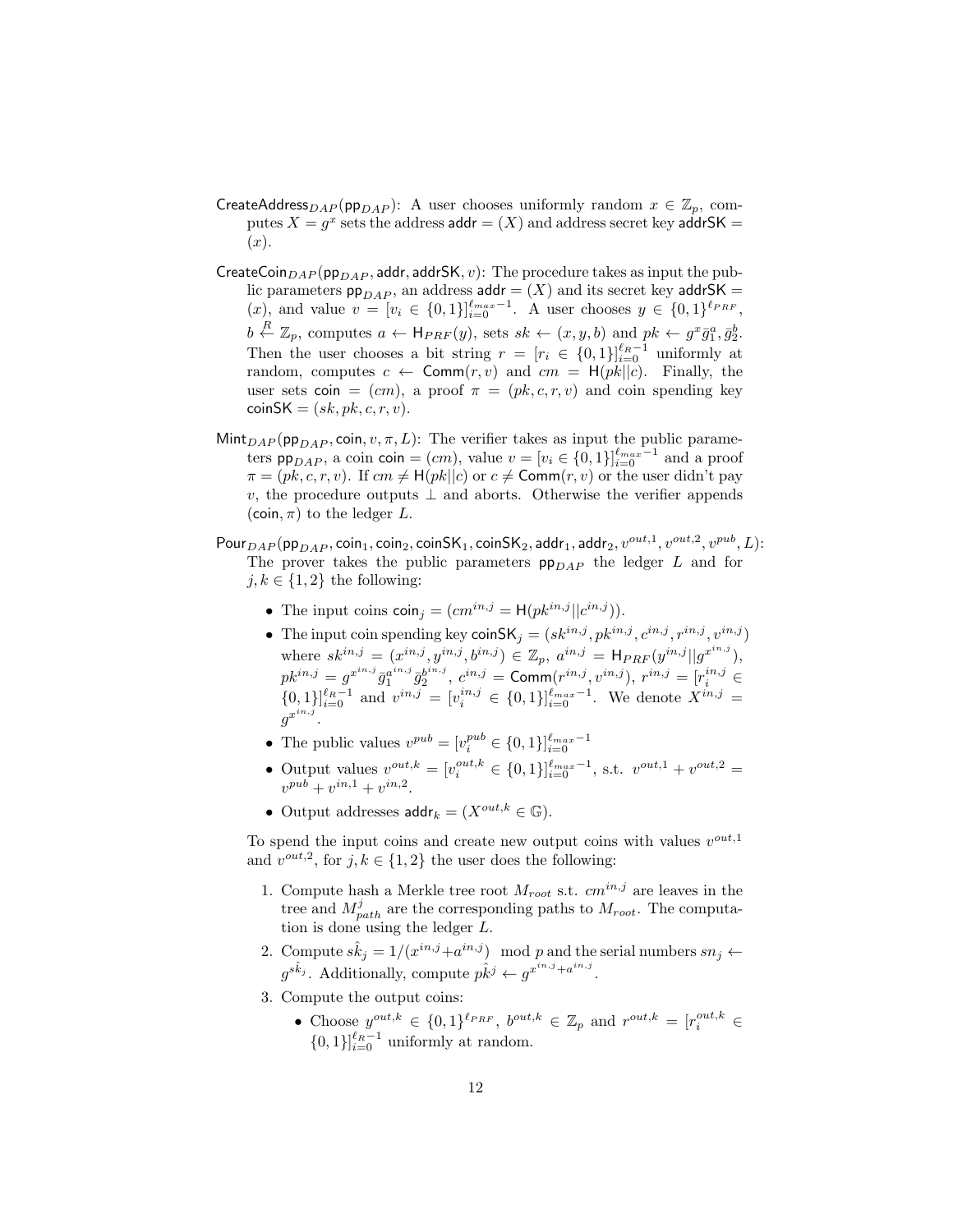- Compute the coin public keys, by computing  $a^{out,k} \leftarrow H_{PRF}(y^{out,k}||X_k)$ and  $pk^{out,k} = \bar{g}_1^{a^{out,k}} \bar{g}_2^{b^{out,k}} \cdot X_k$ .
- Compute the commitments  $c^{out,k} = \text{Comm}(r^{out,k}, v^{out,k}).$
- Compute  $cm^{out,k} = H(pk^{out,k} || c^{out,k}).$
- Set coin $e^{out} = (cm^{out,k})$  and coin $\text{Dec}_{k}^{out} = (y^{out,k}, b^{out,k}, p^{k^{out,k}})$  $c^{out,k}, r^{out,k}, v^{out,k})$ ).
- 4. Run  $(PK_{Sig}, SK_{Sig}) \leftarrow$  Setup $_{Sig}(1^{\lambda})$  and compute the following:
	- $h_S \leftarrow H_S(PK_{Sig}),$
	- $sk_j^S = 1/(x_{in,j} + a_{in,j} + h_S) \mod p$  and
	- $\bullet \; sn'_j \leftarrow g^{sk_j^S}.$
- 5. Set
	- the statement  $stmt = (pp<sub>DAP</sub>, M<sub>root</sub>, sn<sub>1</sub>, sn<sub>2</sub>, h<sub>S</sub>, sn'<sub>1</sub>, sn'<sub>2</sub>)$  $cm^{out,1}, cm^{out,2}, v^{pub}$ ), and
	- the secret input  $\omega = (M_{path}^1, M_{path}^2, pk^{in,1}, pk^{in,2}, c^{in,1}, c^{in,2},$  $a^{in,j},\,\,b^{in,j},\,\,x^{in,j},\,\,X^{in,j},\,\,p\hat{k}^j,\,\,s\hat{k}_1,\,\,s\hat{k}_2,\,\,sk_1^S,\,\,sk_2^S,\,\,r^{in,1},\,\,r^{in,2},$  $v^{in,1}, v^{in,2}, p k^{out,1}, p k^{out,2}, c^{out,1}, c^{out,2}, r^{out,1}, r^{out,2}, v^{out,1},$  $v^{out,2}$ ).
- 6. Compute the proof  $\pi \leftarrow \Pi_{crs}$ . Prove $(stmt, \omega)$ .
- 7. Compute the signature  $\sigma \leftarrow$  Sign $_{Siq}(SK_{Siq}; \text{stmt}, \pi)$ .
- 8. Output the transaction  $tr_{POUR} = (M_{root}, sn_1, sn_2, sn'_1, sn'_2, \pi,$  $PK_{Sig}, \sigma, v^{pub}$ , the output coins coin<sub>1</sub>, coin<sub>2</sub> and send coinDec<sub>1</sub> and  $\text{coinDec}_2$  to the new coin owners.

Verify<sub>DAP</sub> (pp<sub>DAP</sub>, tr<sub>POUR</sub>, coin<sub>1</sub>, coin<sub>2</sub>, L): On input the public parameters pp<sub>DAP</sub>, a transaction tr<sub>POUR</sub> = ( $M_{root}$ ,  $sn_1$ ,  $sn_2$ ,  $sn'_1$ ,  $sn'_2$ ,  $\pi$ ,  $PK_{Sig}$ , σ,  $v^{pub}$ ) and two coins for the transaction coin<sub>1</sub> =  $(cm^{out,1})$ , coin<sub>2</sub> =  $(cm^{out,2})$ , the verifier

- 1. restores the Merkle tree with root  $M_{root}$ ,
- 2. checks whether  $sn_1 \neq sn_2$  or  $sn_1$  or  $sn_2$  appears on L,
- 3. computes  $h_S \leftarrow H_S(PK_{Siq})$ ,
- 4. sets the statement as  $stmt = (pp_{DAP}, M_{root}, sn_1, sn_2, h_S, sn'_1, sn'_2)$  $cm^{out,1}, cm^{out,2}),$
- 5. verifies the proof  $\Pi_{crs}$ . Verify $(stmt, \pi) = 1$ ,
- 6. verifies the signature Verify<sub>Sig</sub>( $PK_{Sig}$ ; stmt,  $\pi$ ;  $\sigma$ ) = 1,
- 7. updates the Merkle tree to contain  $cm^{out,1}$  and  $cm^{out,2}$ , and
- 8. appends  $\text{coin}_1$ ,  $\text{coin}_2$  and  $\text{tr}_{POUR}$  to the ledger.
- Receive $_{DAP}$  (pp<sub>DAP</sub>, coin, v, coinDec, addr, addrSK): a user with addr = (X) and address secret key addrSK =  $(x)$ , receives a coin coin =  $(cm)$  and the coin decoding coinDec =  $(y, b, pk, c, r, v)$ . In particular, the user obtains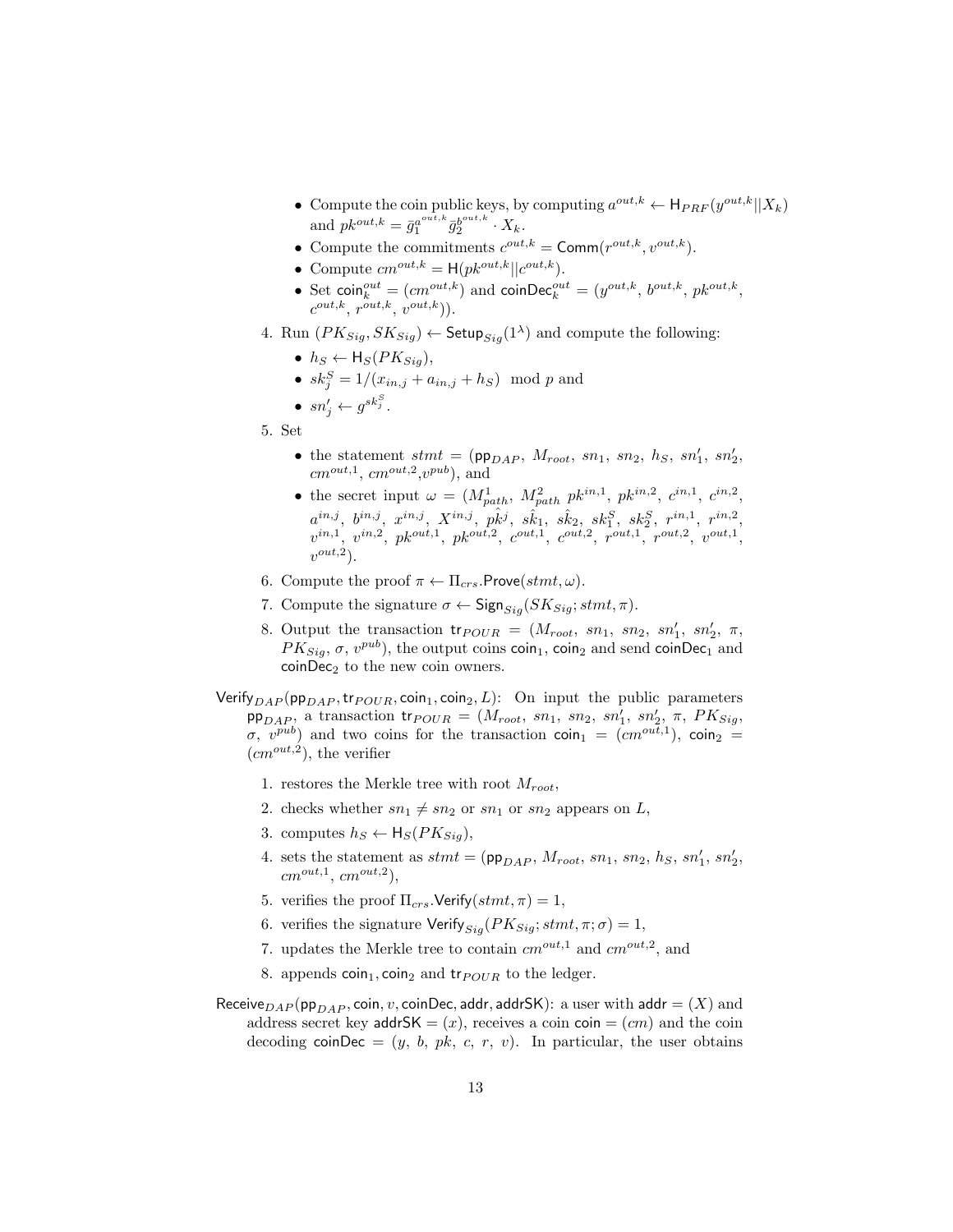a share of the coin secret key  $y \in \{0,1\}^{\ell_{PRF}}$ , the blinding  $b \in \mathbb{Z}_p$  the commitment random bits  $r = [r_i \in \{0,1\}]_{i=0}^{\ell_R-1}$  and the bits  $v = [v_i \in$  $\{0,1\}\}_{i=0}^{\ell_{max}-1}$  of the coin value. If any of the given values is outside in the required domain, the user rejects. If  $a = H_P(y||X)$  is on the users internal list, i.e. he got the same randomness earlier or  $a = 0$ , then return  $\perp$ . The user checks  $pk = g^x \bar{g}_1^a \bar{g}_2^b$  and  $c = \text{Comm}(r, v)$  and whether  $cm = \text{H}(pk||c)$ is on the ledger. The user sets key  $sk = (x, y, b)$  and the coin secret key as coinSK =  $(sk, pk, c, r, v)$ .

- Public input:  $stm = (pp_{DAP}, M_{root}, sn_1, sn_2, h_S, sn'_1, sn'_2, cm^{out,1}, cm^{out,2},$  $v^{pub}$ ),
- Secret input:  $\omega = (M_{path}^1, M_{path}^2, p k^{in,1}, p k^{in,2}, c^{in,1}, c^{in,2}, a^{in,j}, b^{in,j}, x^{in,j},$  $X^{in,j},\ p\hat{k}^j,\ \hat{s k_1},\ \hat{s k_2},\ \hat{s k_1^S},\ \hat{s k_2^S},\ r^{in,1},\ r^{in,2},\ v^{in,1},\ v^{in,2},\ p k^{out,1},\ p k^{out,2},\ c^{out,1},$  $c^{out,2}, r^{out,1}, r^{out,2}, v^{out,1}, v^{out,2}).$
- Prove that the inputs which are supposed to be bits are bits.
- For  $j \in \{1,2\}$  and  $k \in \{1,2\}$  proof that:

1.  $pk^{in,j}$  are well formed and the prover knows the secret keys.

- 
$$
g^{x^{in,j}} = X^{in,j}
$$
,  
\n-  $\bar{g}_1^{a^{in,j}} \bar{g}_2^{b^{in,j}} \cdot X^{in,j} = p k^{in,j}$  and  
\n-  $X^{in,j} \cdot g^{a^{in,j}} = p \hat{k}^j$ .

2.  $sn_i$  are well formed and the prover knows the secret key.

$$
-(p\hat{k}^{j})^{s\hat{k}_{j}} = g
$$
 and  

$$
- sn_{j} = g^{s\hat{k}_{j}}.
$$

3. Prove that  $sn'_j$  is well formed and the prover knows the secret key.

$$
- (p\hat{k}^j \cdot g^{h_S})^{sk_j^S} = g
$$
 and  

$$
- sn_j' = g^{sk_j^S}.
$$

4. The commitments and values are correct

$$
- c^{in,j} = \text{Comm}(r^{in,j}, v^{in,j}),
$$

$$
- c^{out,k} = \text{Comm}(r^{out,k}, v^{out,k}),
$$

$$
- cm^{out,k} = \mathsf{H}(pk^{out,k}||c^{out,k}),
$$

 $-v^{pub}+v^{in,1}+v^{in,2}=v^{out,1}+v^{out,2}.$ 

5.  $cm^{in,j} = H(pk^{in,j} || c^{in,j})$  are in the Merkle tree rooted at  $M_{root}$ .

**Scheme 1:** The Prove statement  $\Pi_{crs}$ 

Remark 1. The function H needs to be collision resistant, but we don't require it to be hiding. In particular, we could publish  $pk^{out}$  and  $c^{out}$  alongside cm =  $H(pk||c)$ . The function of the cm is to "bind" both pk and c together. Hence we may consider a slight optimisation and resign of showing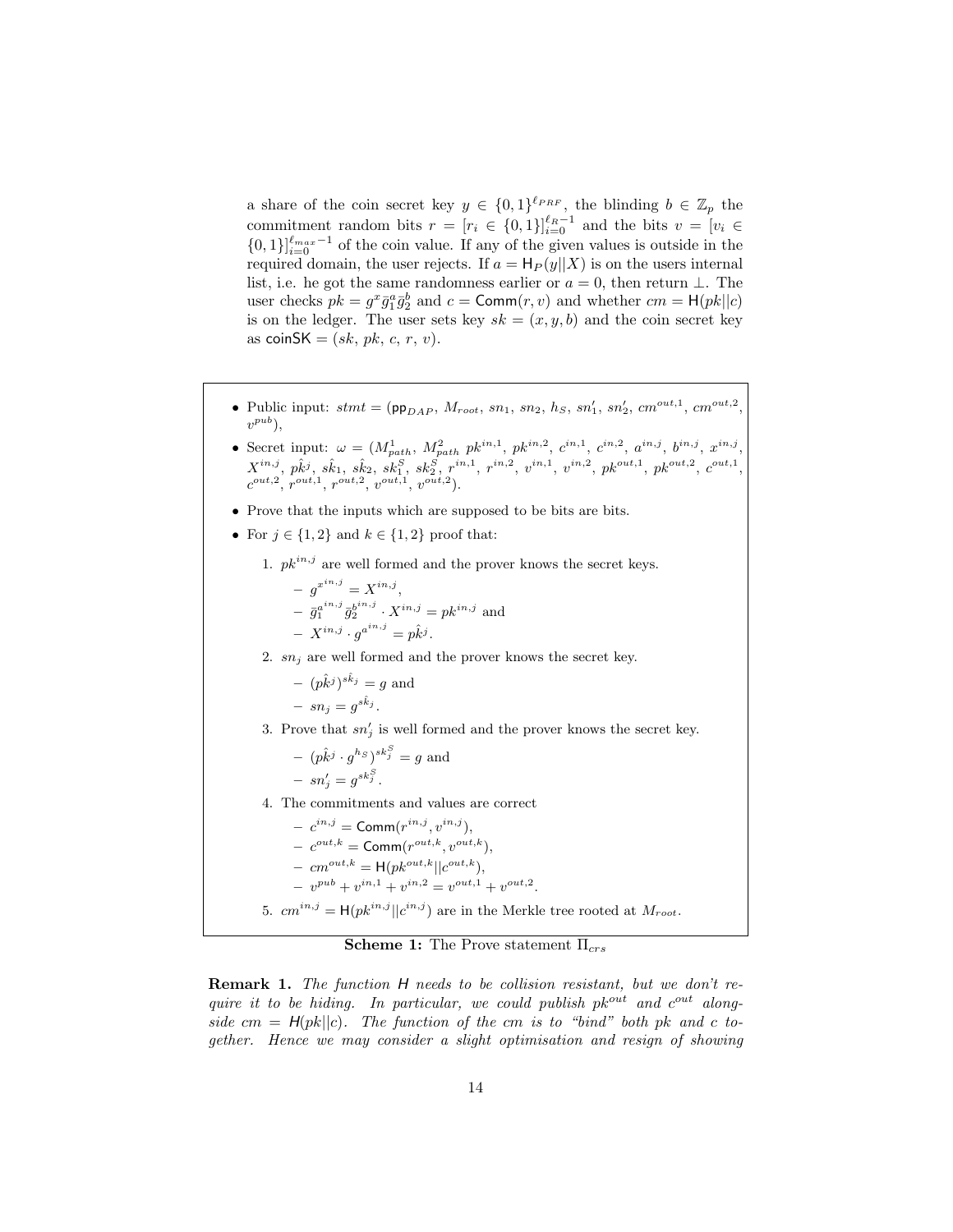$cm^{out,k} = H(pk^{in,k}||c^{in,k})$  for both output coins. However then we need to set the output coins to  $\text{coin}^{out,k} = (pk^{in,k}, c^{in,k})$  what may cost more space on the ledger. Moreover, we would also have to make sure  $\text{coin}^{\text{out},k}$  is signed, to avoid substitution attacks.

Remark 2. In our description we didn't specify how the coin decodings coinDec are transported to the new owner. It can obviously be realized similarly as in the ZCash protocol [53], by using a key-private encryption scheme [4] or it may be just sent out-of-band. In case of using a key-private encryption scheme, we need to alter the user address, and add an encryption public key. In order to avoid malleability attacks, we have to make sure that the ciphertexts are signed in the pour procedure. Additionally, the  $\text{Receive}_{DAP}$  procedure, would have to be altered to reject payments which incorrectly encrypt the secrets.

Furthermore, using public key encryption allows us a user to delegate the decryption key to a third party, who then might monitor incoming transactions to this address.

Remark 3. As noticed above using public key encryption to transport coinDec through a public ledger may allow chosen third parties holding the decryption key, to monitor incoming transactions.

With some modifications we can also allow to monitor output transactions. First we may reveal that the coin has been spent, by publishing an encryption of the coin public key. In order to enable to monitor to who the coin has been sent, we may also publish the encryption of the share  $a \in \mathbb{Z}_p$ , s.t. the output coin public key  $pk^{out} = g^a \cdot X^{out}$  for the output address  $X^{out}$ . In the above method one must take care to sign the ciphertexts to avoid malleability attacks.

Note however, that the above method relies on "good will" of the coin owner. In order, to provide some sort of accountability and force the coin owner to provide correct encryptions we would have to make some more serious modifications. First of all the proof from the poor transaction would have to include a membership proof of the outgoing address. Without such membership proof, the payment sender can always send the coin to an address which is not on the ledger. Second, the pour proof should also include a proof that the values in the ciphertexts are consistent with the values used to spend the coin and create the output coins.

**Remark 4.** We can drastically simplify the protocol by making an address  $X =$  $g_1^x g_2^r$  and the public key coin  $pk = g_0^b g_1^x g_2^r$ . Then, we have to proof knowledge of  $b, x, r$ , and we can use a generic generic PRF to compute the serial numbers, *i.e.*  $sn = PRF<sub>x</sub>(b)$  and  $sn' = PRF<sub>x</sub>(b + h<sub>S</sub> \mod p)$ . The PRF then may be instantiated with SHA256 as in [36] or AES with 256 bit key and 256 bit block (the key and message are  $log(p)$  bits long). Such construction does not have the drawback of the Dodis-Yampolskiy [27] PRF, that it requires the message space to be relatively small. However, the cost of proving a symmetric primitive is much higher.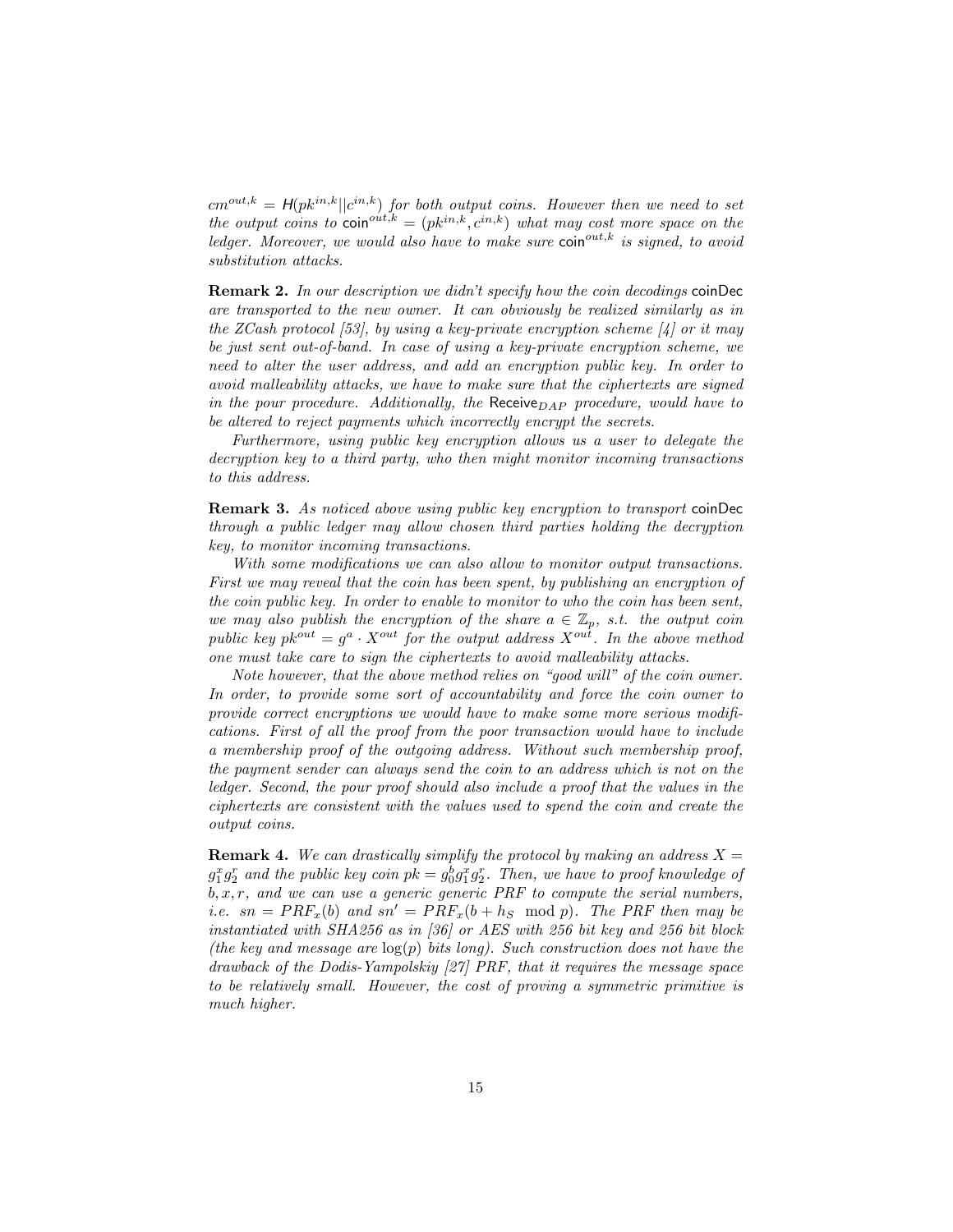### 5 Instantiation

In this section we show two instantiations of the building blocks. In particular, we discuss the instantiation of the elliptic curve E over  $\mathbb{F}_q$ , the CRHF H, the commitment scheme Comm and the Merkle tree.

Both instantiations share a common ground, which includes operations in group  $\mathbb{G}$ , the signature scheme S and  $H_S$  and  $H_{PRF}$ . What differs, is the way Comm, H and the Merkle tree are instantiated. Thus we will first present the common operations and then, in Section 5.1 we show an instantiation solely based on discrete logarithms commitments and in Section 5.3 we show an instantiation exploiting lattice based primitives. The design of most constraint systems for the ZK-SNARK are given in Appendix A.

The group G. As noticed in the construction of our DAP scheme, G is a group of points on an elliptic curve E over  $\mathbb{F}_q$ , where q is prime. Moreover, we require the order  $p$  of  $\mathbb{G}$  to be and odd prime.

We will mainly focus on Edwards and twisted Edwards curves [9, 34] since, as noticed in [38], the arithmetic on these curves is very efficient when implemented on arithmetic circuits over  $\mathbb{F}_q$ .

**Definition 13.** Let  $\mathbb{F}$  be a finite field of characteristic char( $\mathbb{F}$ )  $\neq 2$ . Let  $a, d \in \mathbb{F}$ . The Edwards curve with coefficient d is defined as follows.

$$
E_d(\mathbb{F}) = x^2 + y^2 = 1 + dx^2 y^2
$$

.

The group is instantiated over the Twisted Edwards curves.

**Definition 14.** Let  $\mathbb{F}$  be a finite field of characteristic char( $\mathbb{F}$ )  $\neq$  2. Let  $a, d \in \mathbb{F}$ and  $a \neq d$ . The Twisted Edwards curve with coefficients a, d is defined as follows.

$$
E_{a,d}(\mathbb{F}) = ax^2 + y^2 = 1 + dx^2y^2.
$$

We say that an Twisted Edwards curve is a Edwards curve if  $a = 1$ . The neutral element is  $\mathcal{O} = (0, 1)$  and negative of  $(x_1, y_1)$  is  $(-x_1, y_1)$ .

Let us now focus on the general case of Twisted Edwards curves, and recall the affine addition formulas.

**Definition 15.** Affine Addition Formula Let  $(x_1, y_1), (x_2, y_2)$  be points on  $E_{a,d}(\mathbb{F})$ . Then

$$
(x_1, y_1) + (x_2, y_2) = \left( \left( \frac{x_1 y_2 + y_1 x_2}{1 + dx_1 x_2 y_1 y_2} \right), \left( \frac{y_1 y_2 - ax_1 x_2}{1 - dx_1 x_2 y_1 y_2} \right) \right) = (x_3, y_3). \tag{1}
$$

**Definition 16.** Affine Doubling Formula Let  $(x_1, y_1)$  be a point on  $E_{a,d}(\mathbb{F})$ . Then

$$
2(x_1, y_1) = \left( \left( \frac{2x_1 y_1}{1 + dx_1^2 y_1^2} \right), \left( \frac{y_1^2 - ax_1^2}{1 - dx_1^2 y_1^2} \right) \right) = (x_3, y_3). \tag{2}
$$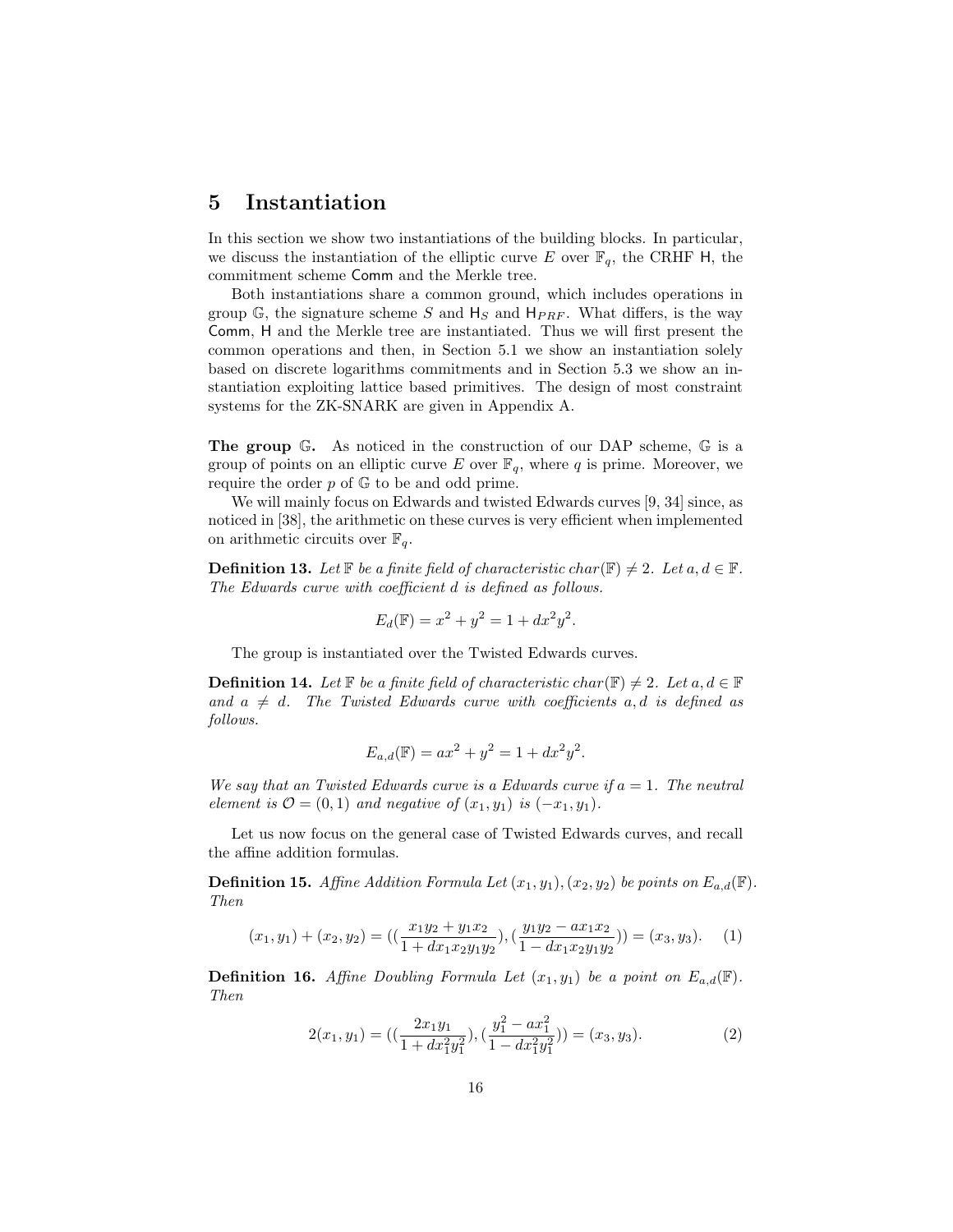As shown in  $[8]$ , the formulas 15 and 16 are complete if  $d$  is not a square in F.

Additionally, we will consider the addition formulas from given in [34].

**Definition 17.** Affine Addition Formula independent of d Let  $(x_1, y_1), (x_2, y_2)$ be points on  $E_{a,d}(\mathbb{F})$ . Then

$$
(x_1, y_1) + (x_2, y_2) = \left( \left( \frac{x_1 y_1 + x_2 y_2}{y_1 y_2 + a x_1 x_2} \right), \left( \frac{x_1 y_1 - x_2 y_2}{x_1 y_2 - y_1 x_2} \right) \right) = (x_3, y_3). \tag{3}
$$

**Definition 18.** Affine Doubling Formula independent of d Let  $(x_1, y_1)$  be a point on  $E_{a,d}(\mathbb{F})$ . Then

$$
2(x_1, y_1) = \left( \left( \frac{2x_1y_1}{ax_1^2 + y_1^2} \right), \left( \frac{y_1^2 - ax_1^2}{2 - ax_1^2 - y_1^2} \right) \right) = (x_3, y_3). \tag{4}
$$

Note, that the addition formula given by Definition 17 doesn't work for point doubling. Moreover, as shown in [34] there are exceptional cases even when d is not a square in F. On the other hand, if both points are not equal and are of odd order, then the the formula is correct as shown in [34]. As for doubling formula given by Definition 18 the same exceptional cases apply as for the formula given by Definition 16. Note also that the  $E_{a,d}(\mathbb{F}_q)$  has another special point  $(0, -1)$ of order 2.

In our instantiation we will only consider the field  $\mathbb{F}_q$  where q is an odd prime. Additionally, we will exploit point compression on twisted Edwards curves by reducing the x coordinate to its lest significant bit. In other words, given a point  $(x, y) \in E_{a,d}(\mathbb{F}_q)$ , the compressed point is  $(x \mod 2, y)$ . We can rewrite the curve equation for  $E_{a,d}$  as

$$
\frac{1-y^2}{(a-dy^2)} = x^2.
$$

First, note that if  $a = dy^2$ , then the curve equation would become  $ax^2 + y^2 =$  $1 + ax^2$ , what is only satisfied by  $y = 1$  and  $y = -1$ , for any x. However,  $y^2 = 1$  would imply that  $ax^2 + 1 = 1 + dx^2$ , what holds for  $x = 0$  (the neutral element) and the point of order 2. But for  $x \neq 0$  we have that  $a = d$ , what contradicts the definition of  $E_{a,d}$ . Lets denote  $\hat{x} = \sqrt{\frac{1-y^2}{(a-dy^2)}}$ , then  $q-\hat{x} \mod q$ is another solution. Since  $q$  is a odd prime, we have that  $x \mod 2$  uniquely encodes the x coordinate. In this paper we will only be interested in the above fact about point compression. In particular, we will not explicitly use any point decompression algorithms.

Proving consistency of the coin public key. Bellow, we show the constraint system for showing knowledge of  $\mathbf{a} = [\mathbf{a}_i \in \{0,1\}]_{i=0}^{\log(p)-1}$ ,  $\mathbf{b} = [\mathbf{b}_i \in$  $\{0,1\}\}_{i=0}^{\log(p)-1}$ ,  $\mathbf{x} = [\mathbf{x}_i \in \{0,1\}\}_{i=0}^{\log(p)-1}$ , and **X**,  $\mathbf{pk}, \hat{\mathbf{pk}} \in \mathbb{G}$ , satisfying  $g^{\mathbf{x}} = \mathbf{X}$ ,  $\bar{g}_1^{\bf a} \bar{g}_2^{\bf b} \cdot {\bf X} = \hat{\bf p} {\bf \hat{k}}$  and  ${\bf X} \cdot g^{\bf a} = \hat{\bf p} {\bf \hat{k}}$ . For brevity, we will assume the procedure takes only the bits of the scalars as input.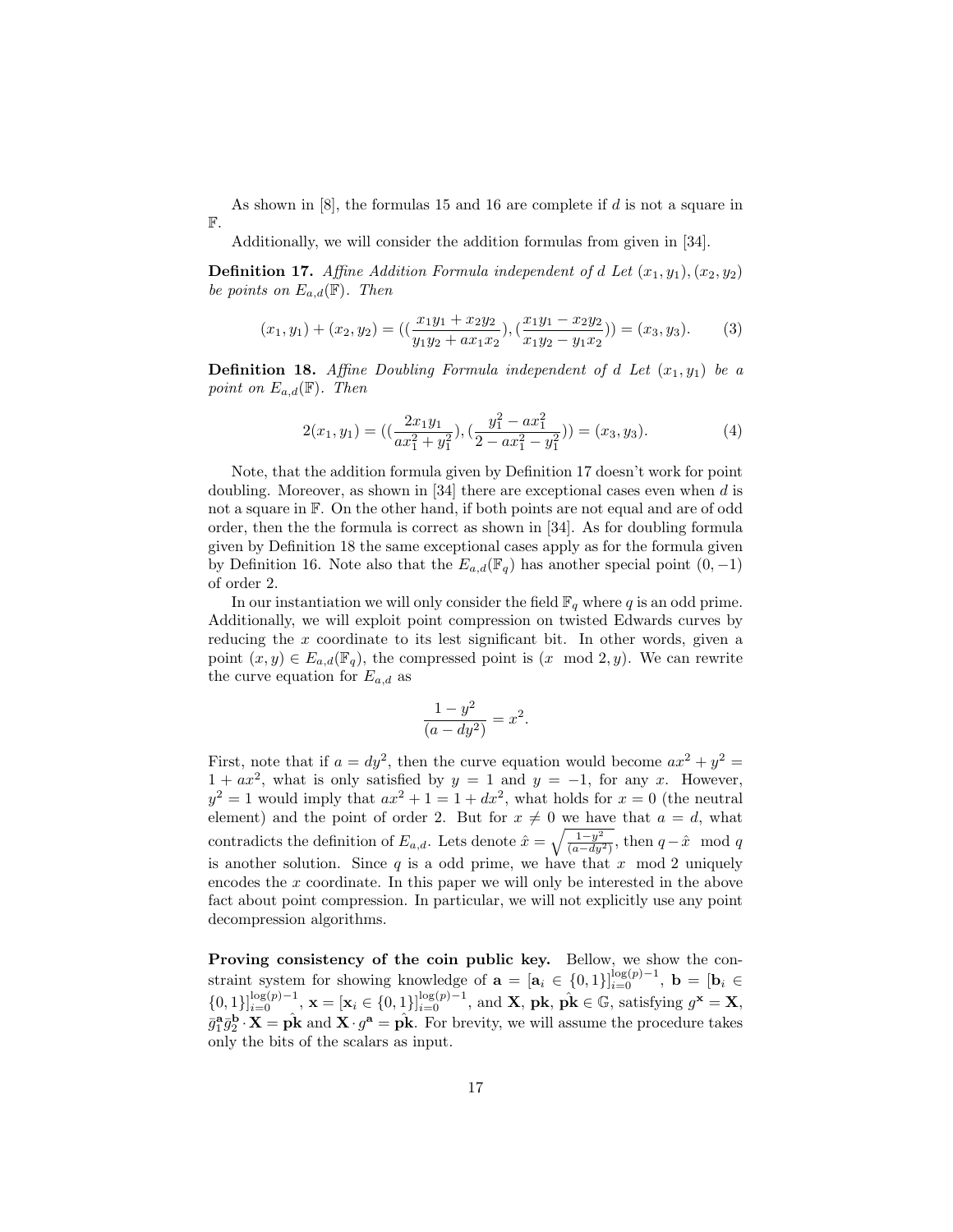PK-Consistency(a, b, x, X, pk,  $\hat{\mathbf{p}}\mathbf{k}$ :  $g^{\mathbf{x}} = \mathbf{X} \wedge \bar{g}_1^{\mathbf{a}} \bar{g}_2^{\mathbf{b}} \cdot \mathbf{X} = \mathbf{p}\mathbf{k} \wedge \mathbf{X} \cdot g^{\mathbf{a}} = \hat{\mathbf{p}}\hat{\mathbf{k}}$ ): 1. Window $Mult(\mathbf{x}, \mathbf{X}: g^{\mathbf{x}} = \mathbf{X})$ 2. Window $\textsf{Mul}(\mathbf{a}, \mathfrak{g}_1; \; \bar{g}_1^\mathbf{a} = \mathfrak{g}_1)$ 3. Window $\textsf{Mul}(\textbf{b}, \mathfrak{g}_2; \; \bar{g}_2^{\textbf{b}} = \mathfrak{g}_2)$ 4. Window $\text{Mul}(\mathbf{a}, \mathfrak{g}_3; g^{\mathbf{a}} = \mathfrak{g}_3)$ 5. EdAdd $(\mathbf{X}, \mathfrak{g}_3: \ \hat{\mathbf{pk}} = \mathbf{X} \cdot \mathfrak{g}_3)$ 6. EdAdd $(\mathbf{X}, \mathfrak{g}_1: \mathfrak{g}_4 = \mathbf{X} \cdot \mathfrak{g}_1)$ 7. EdAdd $(\mathfrak{g}_4, \mathfrak{g}_2: \mathbf{pk} = \mathfrak{g}_4 \cdot \mathfrak{g}_2)$ Cost:  $\frac{4 \log(p)}{w} (f_{pm} + 7) - 7$  constraints and  $\frac{4 \log(p)}{w} (g_{pm} + 9) - 19$  additional variables.

Proving the consistency of the serial numbers. Note, that for the construction presented in Section 4, we compute the serial numbers as  $sn \leftarrow$  $g^{1/(a+x)}$ , where  $g^x$  is the address public key and  $a = H_{PRF}(y||g^x)$ . Moreover, the coin secret key sk, is constructed as  $sk = x + a$ , where  $X = g^x$  is a users address and a is chosen by the sender of the coin, thus potentially by the adversary. This construction resembles the Dodis-Yampolskiy [27] verifiable pseudorandom function. In our case however, we do not need pairings to verify the correctness of the PRF output and thus we may reduce the pseudorandomness to the weaker q-DDHI assumption.

**Definition 19.** (q-DDHI problem [15, 27]) Let  $(g, g^x, \ldots, g^{x^q}, g^{1/x}) \in \mathbb{G}$ . We define the advantage of an adversary A of breaking the q-DDHI problem as

 $|\Pr[\mathcal{A}(g, g^x, \dots, g^{x^q}, g^{1/x})] - \Pr[\Gamma \stackrel{R}{\leftarrow} \mathbb{G}; \mathcal{A}(g, g^x, \dots, g^{x^q}, \Gamma)]| \leq Adv_{q\text{-}DDHI}(\lambda)$ 

We say the q-DDHI problem is hard in  $\mathbb G$  if  $Adv_{q-DDHI}(\lambda)$  is negligible in the security parameter.

One important thing to note, is that this PRF is only able to process a relatively small message space. This is because, in the reduction of pseudorandomness to the q-DDHI problem, the solver needs to guess the challenged message. In our case, the messages for the PRF are  $log(p)$  bits long, however there are only  $\ell_{PRF}$  such messages since we require that a message  $a = H_{PRF}(y||X)$ , for  $y \in \{0,1\}^{\ell_{PRF}}$ . Hence in the reduction we may choose the these messages beforehand and the program the ROM to output the messages we need. Additionally, we have serial numbers obtained from the messages  $a + H(PK_{Sig})$ , were  $PK_{Sig}$  is a public key of the signature scheme. In this case, we may also program the ROM, s.t. the sum will fall into the desired value from the  $q$ -DDHI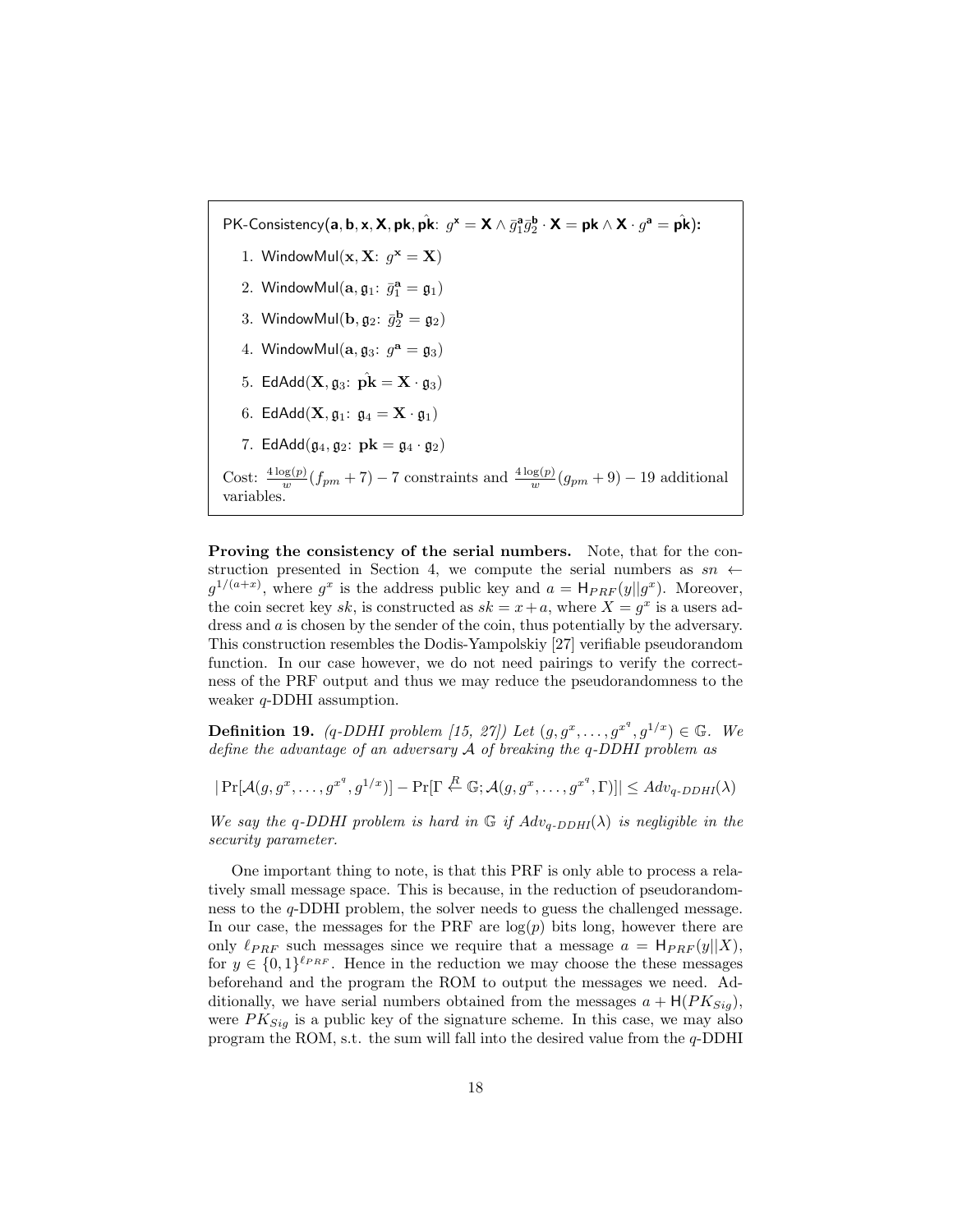reduction. We recall the reduction in Appendix B. In [16] Boneh et al. generalize the Dodis-Yampolskiy PRF and apply it into a cascade construction, which may process a messages from a larger space, but divided into chunks of size  $\ell_{max}$ . In our construction we use only one chunk.

Below we show the construction of the constraint system for checking  $sn_i =$  $g^{1/s\hat{k}_j}$  and  $sn'_j = g^{1/(s\hat{k}_j+h_s)}$ . Both systems use procedures defined in Appendix A. Unfortunately, in both procedures will not be able to exploit the efficiency of the window scalar multiplication. This is because, we need to operate on the basepoint  $p\overline{k}j$  which is secret and therefore we cannot precompute a lookup table.

 $InvPRF(\mathsf{sk} = [\mathsf{sk}_i \in \{0, 1\}]_{i=0}^{\log(p)-1}, \mathsf{pk} \in \mathbb{G}$ :  $\mathsf{pk}^{\mathsf{sk}} = g \wedge sn = g^{\mathsf{sk}}$ ): 1. Double-Add(sk, pk:  $pk^{sk} = g$ ) 2. WindowMul(s $\mathbf{k}: g^{\mathbf{sk}} = sn$ ) Cost:  $14\log(p) + \frac{\log(p)}{w}(f_{pm}+7) - 14$  constraints and  $14\log(p) + \frac{\log(p)}{w}(g_{pm}+$ 9) − 18 additional variables.

 $InvPRF+(sk = [sk_i \in \{0,1\}]_{i=0}^{\log(p)-1}, pk \in \mathbb{G}: (pk \cdot c)^{sk} = g \wedge sn = g^{sk}$ : 1. EdAddConst $(g, \mathbf{pk}: g = \mathbf{pk} \cdot c)$ 2. Double-Add $(\mathbf{sk}, \mathfrak{g}: \mathfrak{g}^{\mathbf{sk}} = g)$ 3. WindowMul(s $\mathbf{k}: g^{\mathbf{sk}} = sn$ ) Cost:  $14\log(p) + \frac{\log(p)}{w}(f_{pm}+7) - 11$  constraints and  $14\log(p) + \frac{\log(p)}{w}(g_{pm}+$  $9$ )  $-15$  additional variables.

The Circuit. Now we will sum up the sub-procedures of the constraint system we have to proof.

- For  $pk^{in,1}, pk^{in,2}$  we have in total 2 times PK Consistency, on input bit strings  $x^{in,1}$ ,  $x^{in,2}$ ,  $a^{in,1}$ ,  $a^{in,2}$ ,  $b^{in,1}$ ,  $b^{in,2}$  and points  $X^{in,1}$ ,  $X^{in,2}$ ,  $\hat{pk}^1$ ,  $\hat{pk}^2$  .
- For  $sn_1, sn_2$ , we have in total 2 times  $InvPRF$ , on input the bit strings of  $s\hat{k}_1$  and  $s\hat{k}_2$  and the points  $pk^{in,1}$  and  $pk^{in,2}$ .
- For  $sn'_1, sn'_2$ , we have in total 2 times  $InvPRF_+$ , on input the bit strings of  $sk_1^S$  and  $sk_2^S$  and the points  $pk^{in,1}$  and  $pk^{in,2}$ .
- For the bit strings  $v^{in,1}$ ,  $v^{in,2}$ ,  $v^{out,1}$  and  $v^{out,2}$ , we run CheckValues.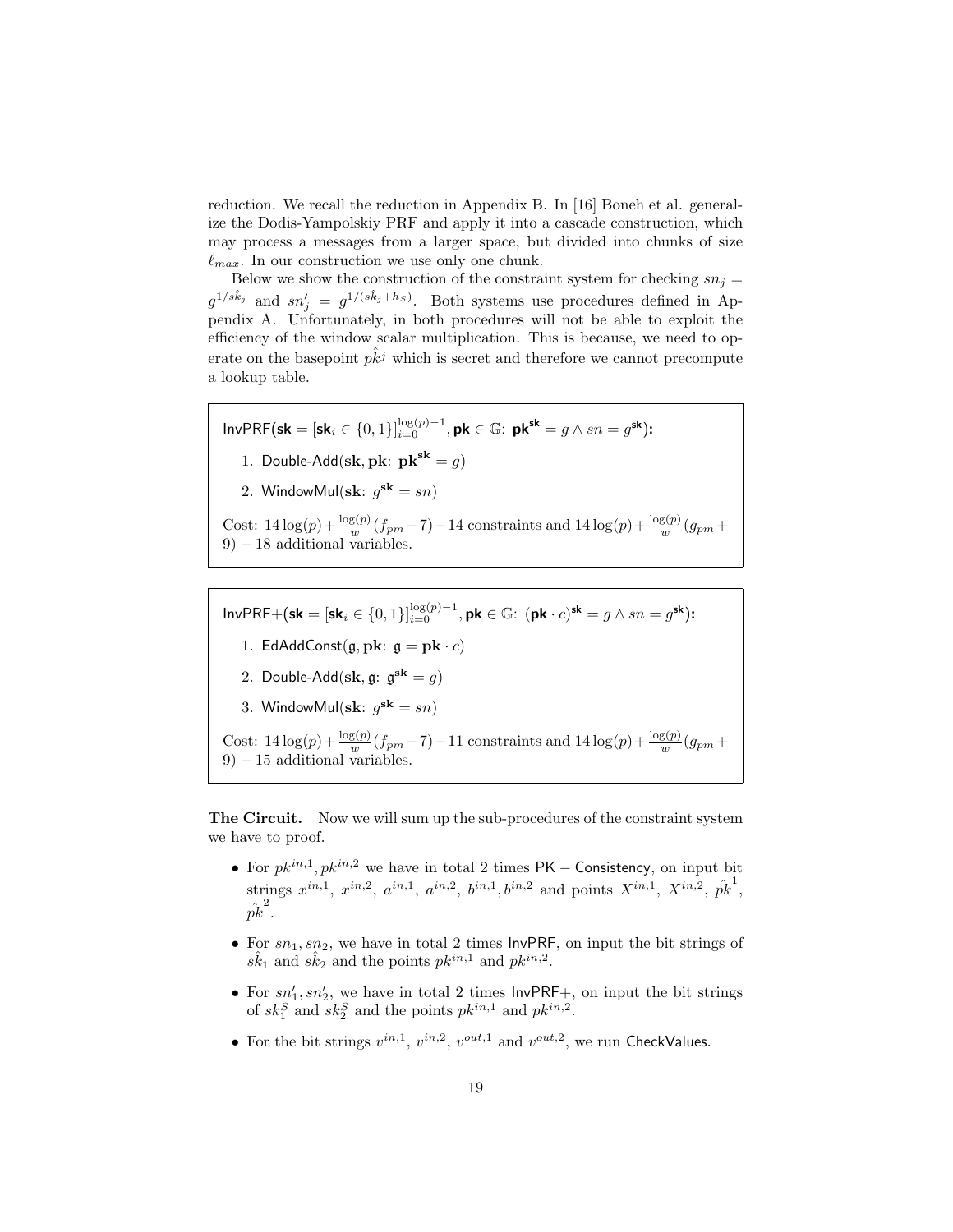At this point we know we have  $4 \cdot (\log(p) + \ell_{max}) + 4$  variables and we to verify that  $4 \cdot (\log(p) + \ell_{max})$  variables are bits.

Furthermore, the parts which are instantiation specific are as follows.

- For  $c^{in,1}, c^{in,2}, c^{out,1}, c^{out,2}$ , we have in total 4 times Comm, on input the bit strings  $r^{in,1}$ ,  $r^{in,2}$ ,  $r^{out,1}$ ,  $r^{out,2}$ ,  $v^{in,1}$ ,  $v^{in,2}$ ,  $v^{out,1}$  and  $v^{out,2}$ .
- For  $cm^{in,1}$ ,  $cm^{in,2}$ ,  $cm^{out,1}$  and  $cm^{out,2}$ , we have to check in total 4 time H on input two points. Note that we will need to add additional variables only for  $cm^{in,1}$  and  $cm^{in,2}$ .
- Verifying 2  $k$ -ary trees of height N.

Later we have to remember that we have additionally  $4 \cdot \ell_R$  variables which are bits. Furthermore, the paths for the k-ary tree of height N require in total  $2N(k-1)$  bits. The commitments, hash outputs and the hash elements on the paths depend on the instantiation.

#### 5.1 Instantiating from DLP based Primitives

In this section we briefly describe how to instantiate Comm and H using Discrete Logarithm based primitives. As mentioned earlier we give the design for the constraint systems in Appendix A.

The commitment scheme Comm. The Pedersen commitment scheme Comm :  $\{0,1\}^{\ell_R+\ell_{max}} \to \mathsf{D}_{\mathsf{Comm}}$  may be defined as follows.

Setup $P(\mathbb{G})$ : Choose  $g, h \stackrel{R}{\leftarrow} \mathbb{G}$  and output  $pp_{Com} = (\mathbb{G}, g, h)$ .

CommP( $pp_{Com}, m, r$ ): On input a message  $m \in \mathbb{Z}_p$  and randomness  $r \in \mathbb{Z}_p$ , return  $cm = g^m \cdot h^r$ .

The domain of the Pedersen commitment CommP is  $D_{Comm} = \mathbb{G}$ . Note, that we omitted to recall the opening algorithm. We omit this intentionally to reduce the number of procedures, however knowledge the opening is actually used implicitly in the ZK-SNARK verification, where we proof the knowledge of  $(m, r)$ , s.t.  $cm = g^m \cdot h^r$ . According to our notation from Section 4, the bit length of the randomness  $\ell_R$  is log(p), where the max bit length of the values  $\ell_{max}$  may be arbitrary.

The Collision Resistant Function. As our hash function H we use the function introduced by Chaum et al. [23] and further analysed in [56, 35].

Setup $\mathsf{H}_P(\mathbb{G},1^{\ell})$ : Choose  $h_i \stackrel{R}{\leftarrow} \mathbb{G}$  for  $i \in \{0,\ldots,\ell\}$  and output  $pp_{\mathsf{H}} = (\mathbb{G}, [h_i]_{i=0}^{\ell}).$ 

 $H_P(pp_H, m)$ : The hash takes as input a bit string  $[m_i]_{i=0}^{\ell-1}$  and returns  $h =$  $h_{\ell} \prod_{i=0}^{\ell-1} h_i^{m_i}$ .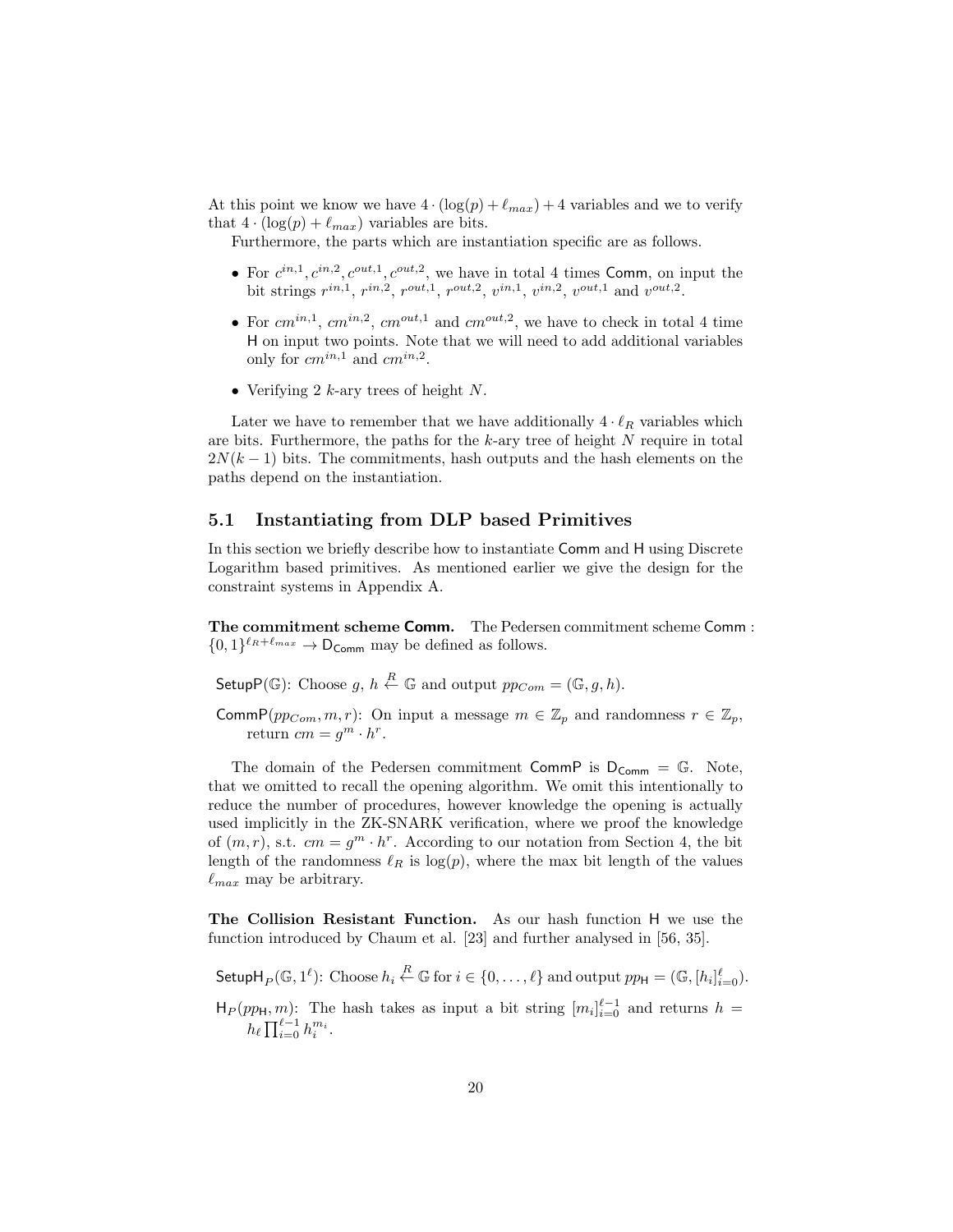Putting the DLP Based instantiation together. Although it may be easy to see how the building block fit to each other "outside" the ZK-SNARK, here we will discuss how to fit them together for statement of the ZK-SNARK.

How to fit the commitment is straightforward. In order to verify the commitment of will simply use the

$$
\textsf{WindowCommP}([\mathbf{x}_i \in \{0, 1\}]_{i=0}^{\ell_{max}-1}, [\mathbf{r}_i \in \{0, 1\}]_{i=0}^{\log(p)-1}, \mathbf{c} : g^{\mathbf{x}} \cdot h^{\mathbf{r}} = \mathbf{c})
$$

constraint system, where the number of message bits is  $\ell_{max}$  and the number of randomness bits is  $log(p)$ . Then we alter the plain DLP hash function. Since we input 2 points, we would need to hash  $4\log(q)$  bits. We may optimise that by hashing the compressed points, which would result in hashing only  $2(\log(q) + 1)$ bits. We do this simply putting only the least significant bit of the  $x$  coordinate into the DLP hash. Note, that if the secret key bit size is not divisible by the window size, we need to complement the secret key with zeros.

For the hash function for the Merkle tree, we may use the same hash as above, but as for now we will assume the the hash is more general and takes  $k$ points, thus  $k \cdot 2 \log(q)$  bits. As before, we will hash only the compressed points, thus the DLP hash needs to consume  $k(\log(q) + 1)$  bits. This setting will later be necessary for analysing the applicability of  $k$ -ary trees for  $k > 2$ . Note, that for  $k = 2$ , we can simply reuse the precomputations from the hash H.

To sum up, we input 4 commitments in total, thus we add 8 variables in  $\mathbb{F}_q$  and  $4 \cdot \log(p)$  variables which are bits (for the commitment randomness). Furthermore, we have additionally 4 variables in  $\mathbb{F}_q$  for  $cm^{in,1}$  and  $cm^{in,2}$ . Note that  $cm^{out,1}$  and  $cm^{out,2}$  are public. For the hash functions we assume the inputs are already verified bits. Therefore, we additionally have to count the cost of splitting 16 variables into  $log(q)$  bit strings. The input to the Merkle tree does not assume the variables are already split into bit strings.

#### 5.2 Performance Estimates for DLP Instantiation

In this section we discuss the performance of our instantiations. We will first set the bit size of the field underlying the arithmetic circuit as  $log(q) = 255$  and the order of G as  $log(p) = 251$ . This corresponds to the Jubjub curve given in [58]. At Table 1 we show the costs of scalar multiplication, and the InvPRF and InvPRF+ procedures for different windows values. Table 2 depicts calculations for the PK − Consistency procedure. At Table 3 we present the calculations for the DLP based commitment scheme and in Table 4, Table 5 and at Table 6 we show the costs for the DLP based hash with different input size. For window size  $w = 1$  we count the ScalarMul constraint system instead of the WindowMul constraint system. As we may notice from our calculations the optimal window size is  $w = 3$  instead of  $w = 4$  as suggested in [58].

Later in Table 7 we give our calculations for k-ary hash trees offering different anonymity sets. The hash function used in these calculations was the DLP hash with window size  $w = 3$ .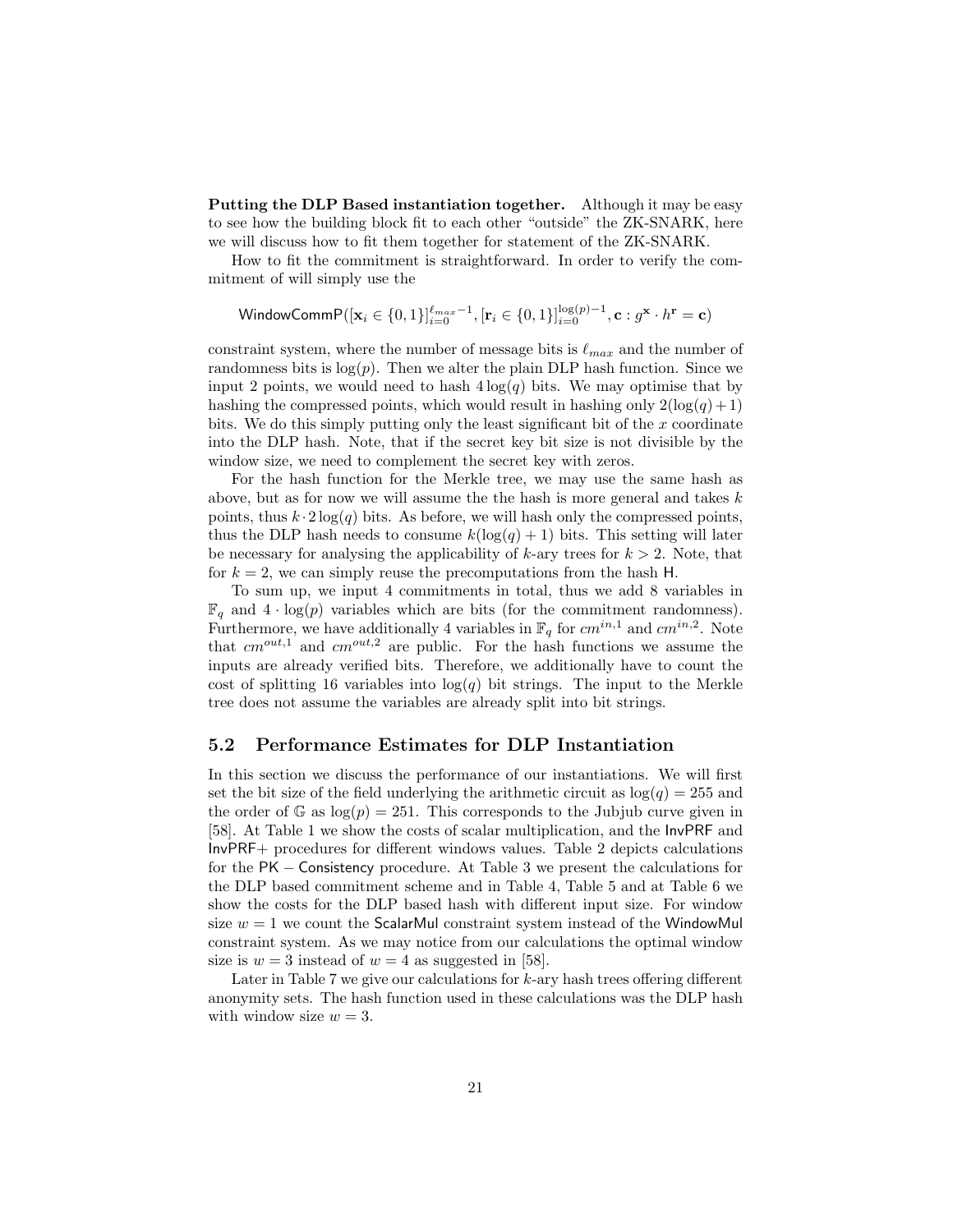In Table 8 we summarize the costs for our system, but without counting the costs of the hash trees. Finally, in Table 9 we give the total costs for 2 and 3-ary hash trees and sizes of anonymity sets  $\approx 2^{29}$  and  $2^{64}$ .

To give a comparison with existing schemes we recall the cost estimates for ZCash [36] and the original Zerocoin paper [53] in Table 10. However, these costs include only the number of constraints (multiplication gates) and do not provide the number of variables. On the other hand, in practice the number of variables should approximately be the same as the number of multiplication gates.

| w | Scalar | Lookup table | Multiplication         |            | <b>InvPRF</b> |            | <b>InvPRF</b> |      |
|---|--------|--------------|------------------------|------------|---------------|------------|---------------|------|
|   |        |              | $\operatorname{Const}$ | $\rm Vars$ | Const         | $\rm Vars$ | Const         | Vars |
|   | 251    | 251          | 1252                   | 1250       |               |            |               |      |
| 2 | 252    | 504          | 1127                   | 1125       | 4648          | 4644       | 4651          | 4647 |
| 3 | 252    | 672          | 1085                   | 1083       | 4606          | 4602       | 4609          | 4605 |
| 4 | 252    | 1008         | 1316                   | 1314       | 4837          | 4833       | 4840          | 4836 |
| 5 | 255    | 1632         | 1880                   | 1878       | 5443          | 5439       | 5446          | 5442 |
| 6 | 252    | 2688         | 2891                   | 2889       | 6412          | 6408       | 6415          | 6411 |

Table 1: Cost estimates for scalar multiplication, InvPRF and InvPRF+. For scalar multiplication at window size  $w = 1$  we summarize the cost for ScalarMul. For all other window sizes we count the windowed versions of the operations. The scalar is of size  $log(p) = 251$ , however in the scalar column we rounded up the scalar to be divisible by the window size w.

| $\overline{w}$ | Scalar | Lookup table size | Const | Vars |
|----------------|--------|-------------------|-------|------|
| $\overline{2}$ | 252    | 1512              | 4529  | 4517 |
| 3              | 252    | 2016              | 4361  | 4349 |
| 4              | 252    | 3024              | 5285  | 5273 |
| 5              | 255    | 4896              | 7541  | 7529 |

Table 2: Cost of PK – Consistency with  $log(p) = 251$  bit randomness rounded up to be divisible by w. Lookup table size includes tables for  $g, \bar{g}_1, \bar{g}_2$ , thus we need 3 tables.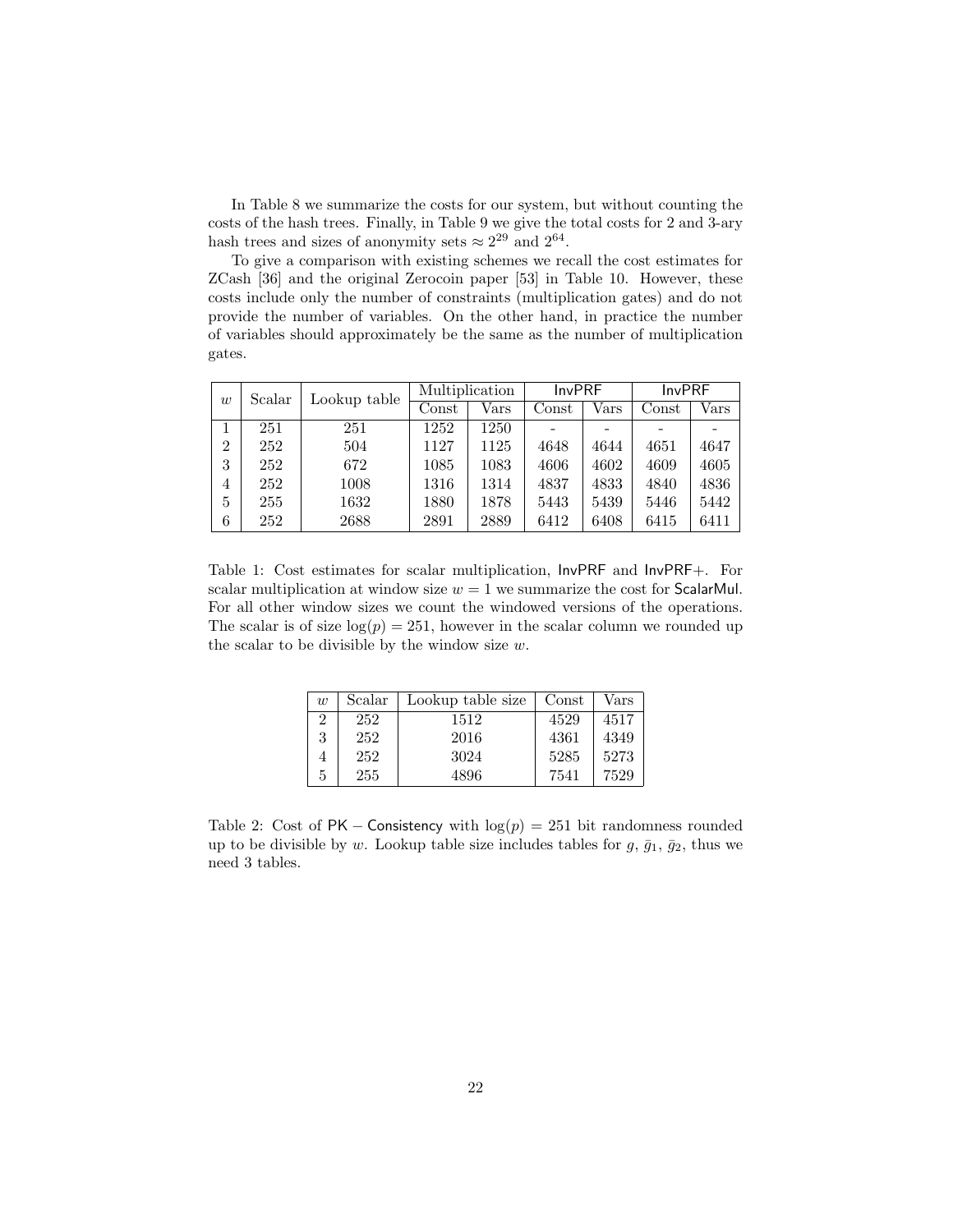| w | $\ell_R$ | Lookup table size | Const | $\rm Vars$ |
|---|----------|-------------------|-------|------------|
| 2 | 252      | 504               | 1415  | 1413       |
| 3 | 251      | 669               | 1358  | 1356       |
| 4 | 252      | 1008              | 1652  | 1650       |
| 5 | 251      | 1606              | 2324  | 2322       |
| 6 | 254      | 2709              | 3650  | 3648       |

Table 3: Cost for the commitment CommP with  $\ell_{max} = 64$  and  $\log(p) = \ell_R =$ 251 bit randomness rounded up to be divisible by  $w$ .

| w | Bit input | Lookup table size | Const | Vars |
|---|-----------|-------------------|-------|------|
|   | 512       | 512               | 2560  | 2558 |
| 2 | 512       | 1024              | 2297  | 2295 |
| 3 | 513       | 1368              | 2216  | 2214 |
|   | 512       | 2048              | 2681  | 2679 |
| 5 | 515       | 3296              | 3804  | 3802 |
| 6 | 516       | 5504              | 5927  | 5925 |

Table 4: Cost for the hash WindowCRHFDLP with  $2(\log(q) + 1) = 512$  bit input rounded up to be divisible by  $w$ .

| w              | Bit input | Lookup table size | Const | Vars |
|----------------|-----------|-------------------|-------|------|
|                | 768       | 768               | 3840  | 3838 |
| $\overline{2}$ | 768       | 1536              | 3449  | 3447 |
| 3              | 768       | 2048              | 3321  | 3319 |
| 4              | 768       | 3072              | 4025  | 4023 |
| 5              | 770       | 4928              | 5691  | 5689 |
| 6              | 768       | 8192              | 8825  | 8823 |

Table 5: Cost for the hash WindowCRHFDLP with  $3(\log(q) + 1) = 768$  bit input rounded up to be divisible by  $w$ .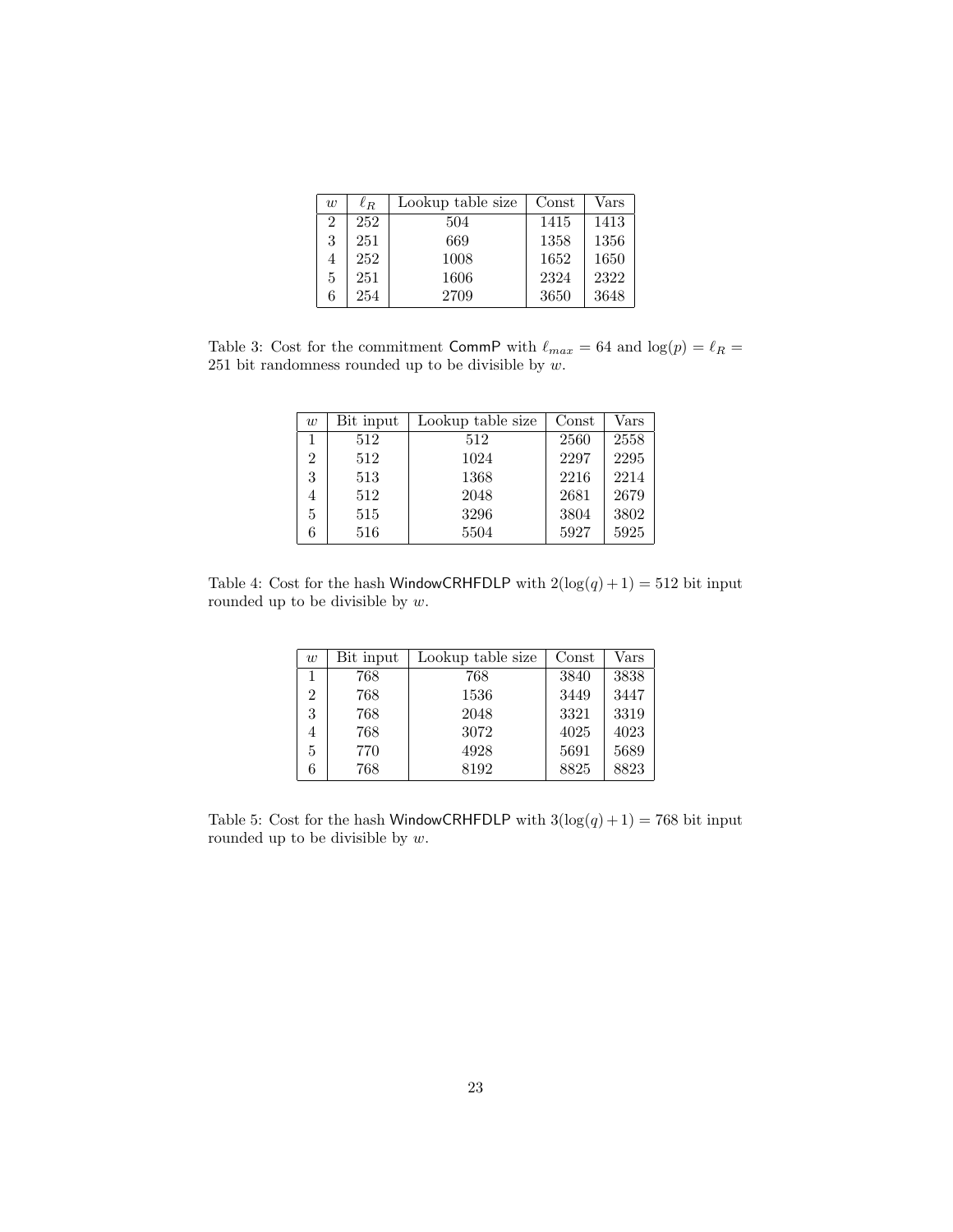| w  | Bit input | Lookup table size | Const | $\rm Vars$ |
|----|-----------|-------------------|-------|------------|
|    | 1024      | 1024              | 5120  | 5118       |
| 2  | 1024      | 2048              | 4601  | 4599       |
| 3  | 1026      | 2736              | 4439  | 4437       |
| 4  | 1024      | 4096              | 5369  | 5367       |
| 5. | 1025      | 6560              | 7578  | 7576       |
| 6  | 1026      | 10944             | 11792 | 11790      |

Table 6: Cost for the hash WindowCRHFDLP with  $4(\log(q)+1) = 1024$  bit input rounded up to be divisible by  $w$ .

| $\boldsymbol{k}$ | N  | Anonymity Set                  | Path                   |      | Tree   |            | Total      |
|------------------|----|--------------------------------|------------------------|------|--------|------------|------------|
|                  |    |                                | $\operatorname{Const}$ | Vars | Const  | $\rm Vars$ | Const/Vars |
| $\overline{2}$   | 29 | 29                             | 29                     | 145  | 94076  | 93960      | 94105      |
| 3                | 19 | $2^{31}$ > $3^{19}$ > $2^{29}$ | 38                     | 114  | 92435  | 92359      | 92473      |
| 4                | 15 | $2^{30} = 4^{15}$              | 45                     | 105  | 97485  | 97425      | 97530      |
| $\overline{2}$   | 64 | 264                            | 64                     | 320  | 207616 | 207360     | 207680     |
| 3                | 41 | $2^{65} > 3^{41} > 2^{64}$     | 82                     | 246  | 199465 | 199301     | 199547     |
| 4                | 33 | $2^{66} = 4^{33}$              | 99                     | 231  | 214467 | 214335     | 214566     |

Table 7: Cost of a k-ary Merkle tree instantiated with WindowCRHFDLP at window size  $w = 3$ . The path includes the nodes (hash outputs) and the control bits. The constraints on the path include verifying that the control bits are bits. The path verification has not been included in the total constraint number for the tree.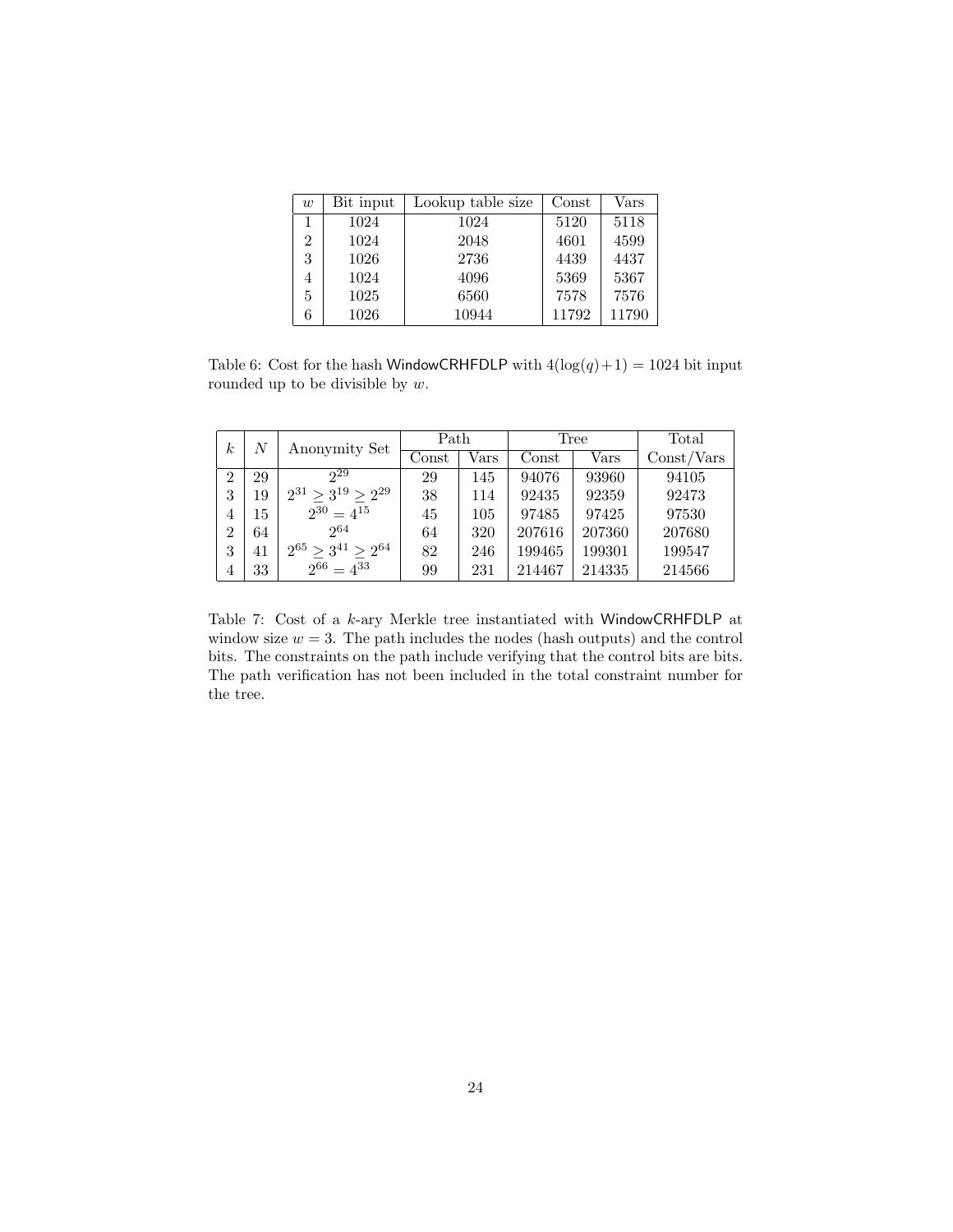| Operations                                                                                                     | Const    | $\rm Vars$ |
|----------------------------------------------------------------------------------------------------------------|----------|------------|
| $2 \cdot PK - Consistency$                                                                                     | 8722     | 8698       |
| $2 \cdot \text{InvPRF}$                                                                                        | 9212     | 9204       |
| $2 \cdot \text{InvPRF} +$                                                                                      | 9218     | 9210       |
| $4 \cdot \text{Comm}$                                                                                          | 5432     | 5424       |
| $4 \cdot H$                                                                                                    | 8864     | 8856       |
| 16 SplitIntegerToBit for splitting $pk^{in,j}$ , $pk^{out,k}$ , $c^{in,j}$ , $c^{out,k}$ for                   | 4096     | 4080       |
| input to H                                                                                                     |          |            |
| CheckBit for $\hat{sk}_j$ , $sk_j^S$ , $r^{in,j}$ , $r^{out,k}$ , $x^{in,j}$ , $a^{in,j}$ , $b^{in,j}$ and the | 3784     | 3784       |
| coin values (rounded to fit the window $w = 3$ )                                                               |          |            |
| CheckValues                                                                                                    | 67       | 65         |
| Other variables: $pk^{in,j}$ , $pk^{out,k}$ , $c^{in,j}$ , $c^{out,k}$ , $sn_j$ , $sn'_j$ , $cm^{in,j}$ ,      | $\Omega$ | 18         |
| $X^{in,j}, \hat{pk}^j$                                                                                         |          |            |
| Total:                                                                                                         | 49395    | 49339      |

Table 8: Size of the arithmetic circuit for our pour transaction without counting the hash trees.

| k.       | $\boldsymbol{N}$ | Total lookup table |                  |                  | <b>Total Const</b> | <b>Total Vars</b> |
|----------|------------------|--------------------|------------------|------------------|--------------------|-------------------|
|          |                  | Elements           | Plain points     | Compressed       |                    |                   |
|          | 29               | 4053               | $\approx 0.26MB$ | $\approx 0.13MB$ | 237605             | 237549            |
| $\Omega$ | 19               | 5501               | $\approx 0.35MB$ | $\approx 0.17MB$ | 234341             | 234285            |
|          | 64               | 4053               | $\approx 0.26MB$ | $\approx 0.13MB$ | 464755             | 464699            |
|          | 41               | 5501               | $\approx 0.35MB$ | $\approx 0.17MB$ | 448489             | 448433            |

Table 9: Cost of the system with two k-ary Merkle trees and window size  $w = 3$ . For  $k=3$  we assume the CRHF for the hash tree has a separate lookup table.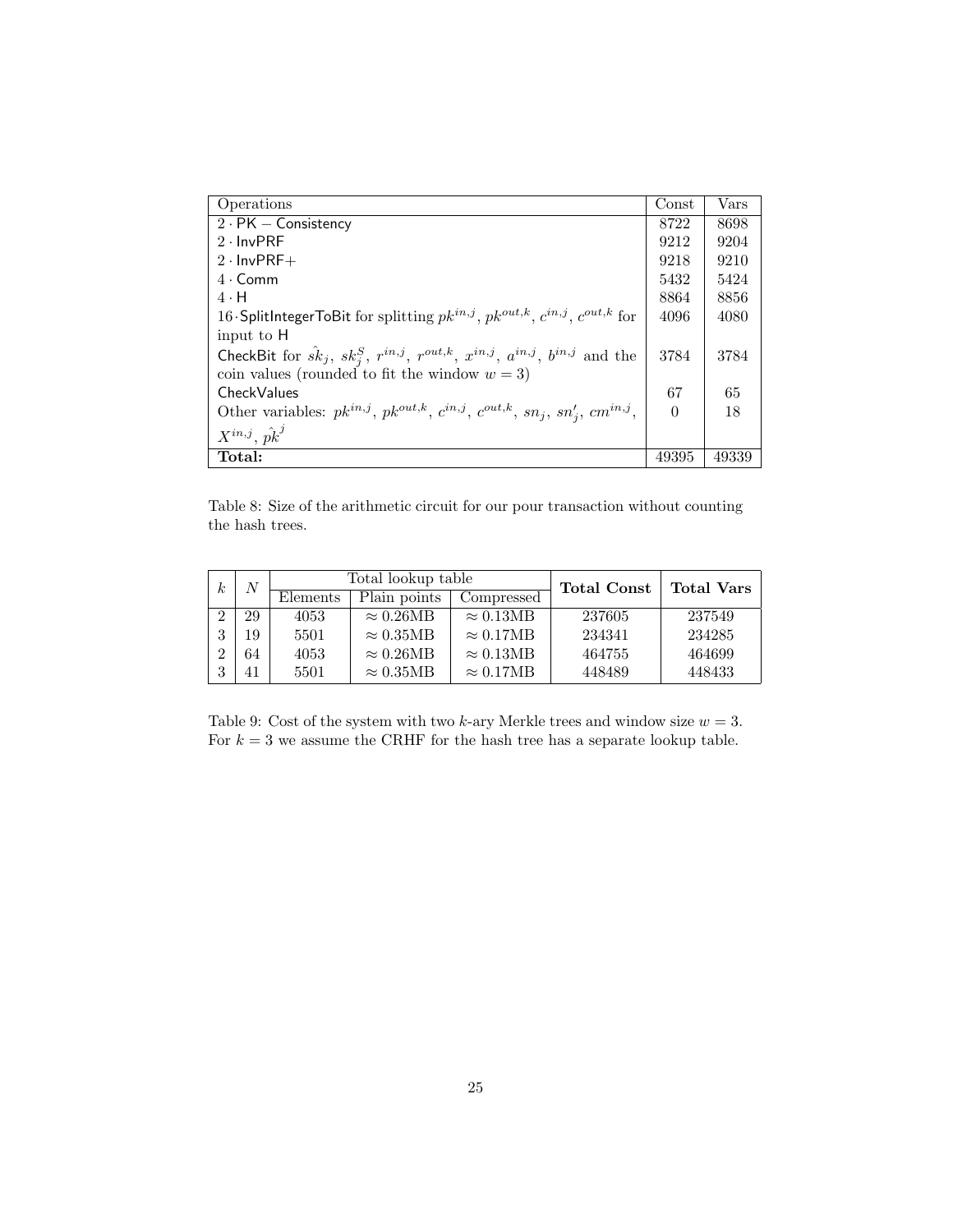| Operations                                                             | Const             |
|------------------------------------------------------------------------|-------------------|
| Check $cm_1^{old}$ , $cm_2^{old}$ are in the Merkle tree for 29 levels | 2.816669          |
| Check $cm_1^{old}$ , $cm_2^{old}$ are in the Merkle tree for 64 levels | $2 \cdot 1802304$ |
| (Cost of a single level)                                               | (28161)           |
| Check computation of $sn_1^{old}, sn_2^{old}$                          | $2 \cdot 27904$   |
| Check computation of $a_{pk,1}^{old}, a_{pk,2}^{old}$                  | $2 \cdot 27904$   |
| Check computation of $cm_1^{old}, cm_2^{old}, cm_1^{new}, cm_2^{new}$  | 4.83712           |
| Ensure that $v_1^{new} + v_2^{new} + v_{pub} = v_1^{old} + v_2^{old}$  |                   |
| Ensure that $v_1^{old} + v_2^{old} < 2^{64}$                           | 65                |
| Verifying the computation of $h_1$ and $h_2$                           | $2 \cdot 27904$   |
| Misc                                                                   | 2384              |
| Total for $k = 29$ according to [36]:                                  | 2138060           |
| Total for $k = 64$ according to [53]:                                  | 4109330           |

Table 10: The estimated number of constraints according to the ZCash specification [36] (smaller anonymity set) and the Zerocash paper [53].

#### 5.3 Instantiation from SIS

In this section we describe an instantiation of the commitment scheme and CRHF using the Ajtai function [1]. First we recall some fundamental definitions.

**Definition 20.** A full-dimensional lattice in  $\mathcal{R}^m$  is a discrete subgroup  $\mathcal{L} =$  $\{Bx : x \in \mathbb{Z}^m\}$ , where  $B = [\vec{b}_1, \ldots, \vec{b}_m] \in \mathbb{Z}^{m \times m}$  is a matrix of linearly independent vectors. The matrix **B** is called the basis of  $\mathcal{L}$ . The rank of  $\mathcal{L}$  is the rank of  $\bf{B}$  and if the rank equal m, the lattice is called full rank.

**Definition 21.** A lattice  $\mathcal L$  is called a q-ary if  $q\mathbb{Z} \subseteq \mathcal L$ . For  $q \in \mathbb N$  and  $\mathbf A \in$  $\mathbb{Z}_q^{n \times m}$ , we define the following q-ary's.

$$
\Lambda_q^{\perp}(\mathbf{A}) = \{ \vec{v} \in \mathbb{Z}^m : \mathbf{A}\vec{v} = \vec{0} \mod q \}.
$$

**Definition 22.** Short Integer Solution (SIS) Given  $n, m, q \in \mathbb{N}$ , a matrix  $A \in$  $\mathbb{Z}_q^{n\times m}$  chosen uniformly at random and a norm bound  $1\leq \beta < q,$  the  $\text{SIS}_{n,q,\beta,m}$ problem is to find  $\vec{v} \in \Lambda_q^{\perp}(\mathbf{A})$  with  $0 < ||\vec{v}|| \leq \beta$ .

**Definition 23.** Ajtai Hash Given  $n, m, q \in \mathbb{N}$ , a matrix  $\mathbf{A} \in \mathbb{Z}_q^{n \times m}$  chosen uniformly at random, the Ajtai hash function  $H_A: \{0,1\}^m \to \mathbb{Z}_q^n$  is defined as follows.

$$
H_{\mathbf{A}}(\vec{z}) \to \mathbf{A}\vec{z} \in \mathbb{Z}_q^n.
$$

It is easy to see that given a collision in the Ajtai hash, i.e. vectors  $\vec{v}_1, \vec{v}_2 \in$  $\{0, 1\}^m$  s.t.  $\mathbf{A} \vec{v}_1 - \mathbf{A} \vec{v}_2 = \vec{0}$ , we may easily compute  $\vec{v}_1 - \vec{v}_2 = \vec{v} \in \{-1, 0, 1\}^m$ , s.t.  $\mathbf{A}\vec{v} = \vec{0}$ . The vector  $\vec{v}$  is then the solution to the  $\mathbf{SIS}_{n,q,\beta,m}$ , where  $0 < \beta \leq \sqrt{m}$ . Therefore, it is immediate that we may use the Ajtai hash as a CRHF.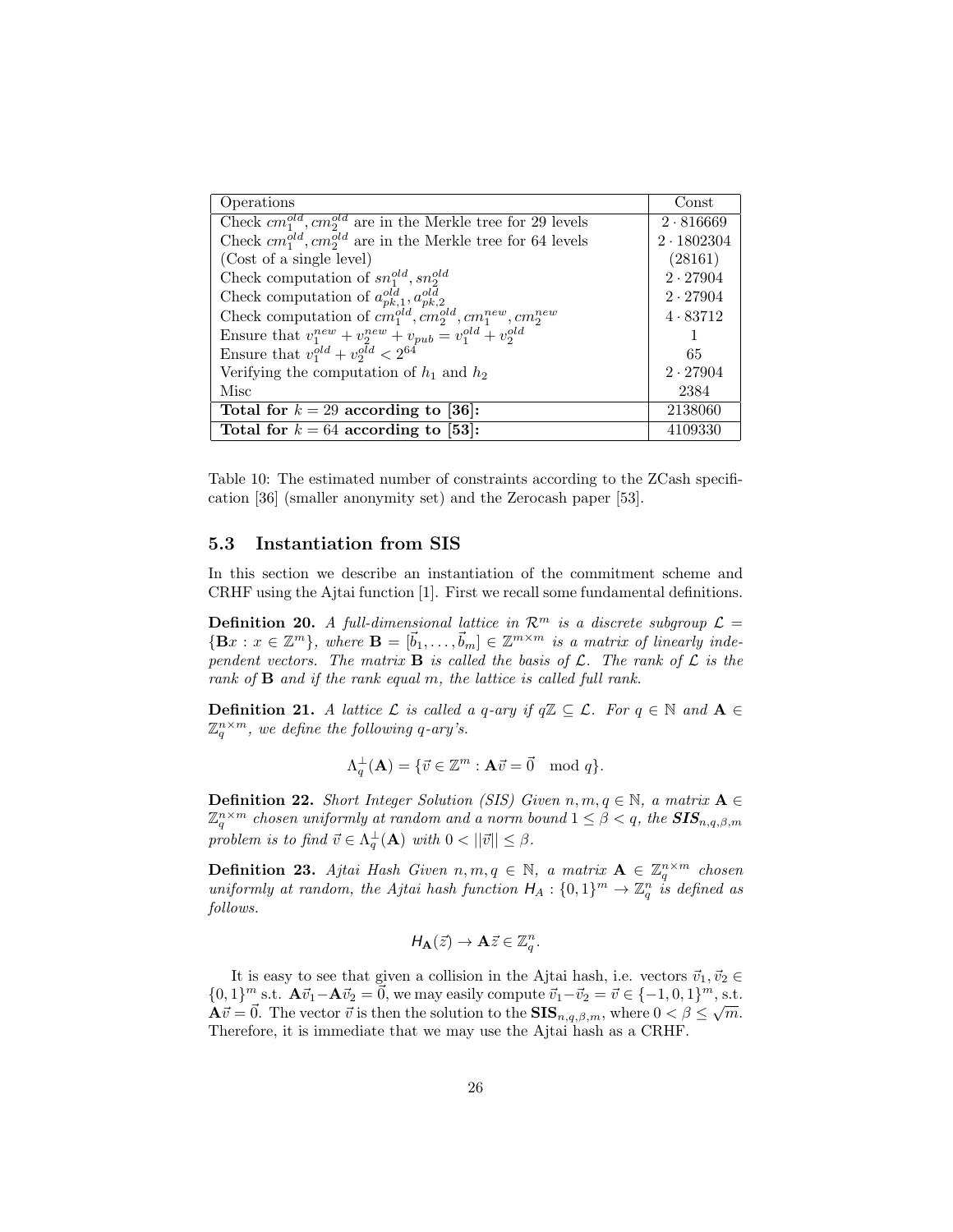In order to evaluate the security level of lattice-based hash functions Micciancio and Regev in [43] suggest to use a variant of the generalized birthday attack [14, 55], which has been used to choose parameters for the SWIFFT hash function [40]. The method solves the SIS problem for a  $q$ -ary  $\Lambda_q^{\perp}(\mathbf{A})$ . We recall this method at Algorithm 1.

| <b>Algorithm 1</b> Combinatorial algorithm for SIS from $[43, 40]$ .                                                                                                                                                |
|---------------------------------------------------------------------------------------------------------------------------------------------------------------------------------------------------------------------|
| 1: <b>procedure</b> SIS-SOLVER( $\mathbf{A} \in \mathbb{Z}_a^{n,m}, b \in \mathbb{N}, k \in \mathbb{N}$ )                                                                                                           |
| Divide columns of <b>A</b> in $2^k$ groups $[T_i \in \mathbb{Z}_q^{m/2^k}]_{i=0}^{2^k-1}$ .<br>2:                                                                                                                   |
| for $i \in \{0, \ldots, 2^k - 1\}$ do<br>3:                                                                                                                                                                         |
| Create a list $L_i^0$ from linear combinations of columns in $T_i$ with<br>4:<br>coefficients in $\{-b, \ldots, b\}.$                                                                                               |
| end for<br>5:                                                                                                                                                                                                       |
| for $j \in \{0, , k-1\}$ do<br>6:                                                                                                                                                                                   |
| for $i \in \{0, \ldots, 2^{k-j-1} - 1\}$ do<br>7:                                                                                                                                                                   |
| For all $\vec{x} \in L_{2,i}^j$ and $\vec{y} \in L_{2,i+1}^j$ , let $\vec{z} = \vec{x} + \vec{y} = [\vec{0} \ \vec{z}]^t$ . If<br>8:<br>$dim(\vec{z'}) = log_a(2b+1)^{m/2^k}$ , then add $\vec{z}$ to $L_i^{j+1}$ . |
| end for<br>9:                                                                                                                                                                                                       |
| end for<br>10:                                                                                                                                                                                                      |
| Return the linear combination corresponding to the $\vec{0}$ vector in<br>11:                                                                                                                                       |
| $L_0^k$ if there is such.                                                                                                                                                                                           |
| 12: end procedure                                                                                                                                                                                                   |

As shown in [43] the parameter k in Algorithm 1, is chosen such that  $n \approx$  $(k+1)\log_q(2b+1)^{m/2^k}$ . Then, we can expect the list  $L_0^k$  to contain a all zero vector which is given by a combination of the columns of A bounded by b, hence with coefficients in  $\{-1,0,1\}$ . This combination is the desired short lattice vector. In our case we will only be interested in the case  $b = 1$ .

Let us now, assess the complexity of Algorithm 1. After Step 2, we obtain  $2^k$  groups  $T_i \in \mathbb{Z}_q^{m/2^k}$ . This step is for free. Then we create  $2^k$  lists  $L_i^0$ , each containing  $(2b+1)^{m/2^k}$  linear combinations of the columns from  $T_i$ . Thus we have to create  $2^k \cdot (2b+1)^{m/2^k}$  vectors in  $\mathbb{Z}_q^n$ . Then we create a binary tree from the leaves  $L_i^0$ . To create a parent node we sum two vectors from both its children nodes and add the summed vector if it starts with  $j \log_q(2b+1)^{m/2^k}$ zeros, where  $j$  is the level of the tree. Note that the parent also contains around  $(2b+1)^{m/2^k}$  vectors. Since, we build a full-binary tree we have need to create  $2^{k-1} - 1$  nodes (not counting the leaves), thus going up the tree we need to create  $(2^{k-1} - 1)(2b+1)^{m/2^k}$  vectors giving us in total  $(2^k - 1)(2b+1)^{m/2^k}$ vectors to create.

At Table 11 we show the cost in vector operations for different configurations of the Ajtai hash.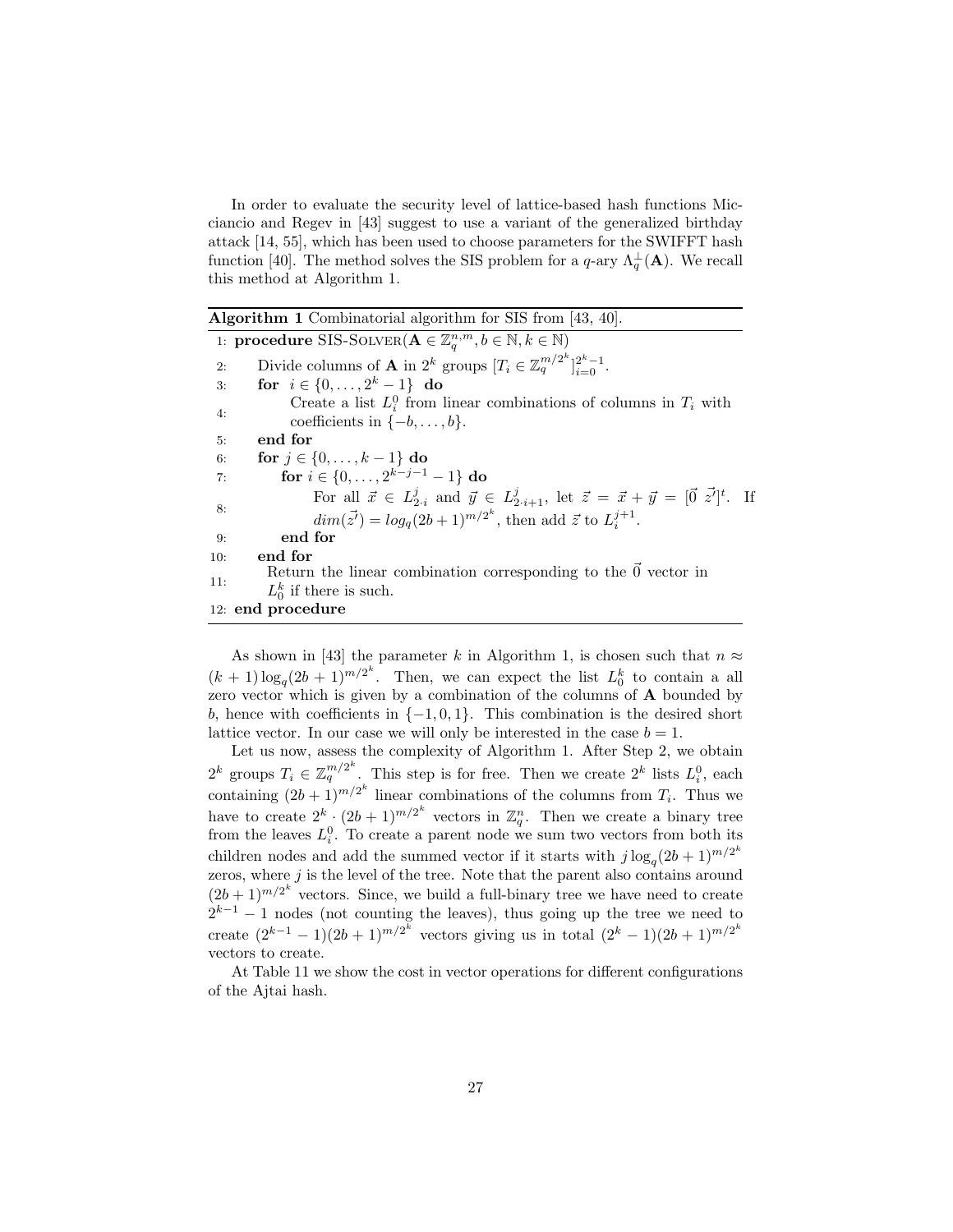| m    | $\, n$         | k              | $(k+1)\log_q(2b+1)^{m/2^k}$ | vectors              |
|------|----------------|----------------|-----------------------------|----------------------|
| 512  | 1              | 4              | 0.9944                      | $\approx 2^{2^{54}}$ |
| 512  | $\overline{2}$ | 3              | 1.5911                      | $\approx 2^{104}$    |
| 512  | 3              | $\overline{2}$ | 2.3867                      | $\approx 2^{204}$    |
| 768  | 1              | 5              | 0.8950                      | $\approx 2^{42}$     |
| 768  | 2              | 4              | 1.4917                      | $\approx 2^{79}$     |
| 768  | 3              | 3              | 2.3867                      | $\approx 2^{154}$    |
| 1024 |                | 5              | 1.1933                      | $\approx 2^{55}$     |
| 1024 | $\overline{2}$ | 4              | 1.9889                      | $\approx 2^{105}$    |
| 1024 | 3              | 3              | 3.1823                      | $\approx 2^{205}$    |

Table 11: Cost of executing algorithm 1 for modulus  $q \approx 2^{255}$ . In our case we are only interested in  $b = 1$ .

Kosba et al. in [38] gave an analysis for the SIS problem based on lattice reduction attacks. In more detail, they repeat the experiments from [49] on BKZ with modulus  $q = 2^{254}$  and provide an estimate security level based on [2] and [24]. We recall the method proposed in [38] for calculating the bit security in Algorithm 2.

| <b>Algorithm 2</b> Calculating SIS bit security [38].                         |  |
|-------------------------------------------------------------------------------|--|
| 1: procedure SIS-BIT $(n, m, q, \beta)$                                       |  |
| Compute $\lceil m^* \leftarrow \frac{2n \log(q)}{\log(\beta)} \rceil$ .<br>2: |  |
| 3: Compute $\delta_0 \leftarrow (\frac{\beta}{q^{n/m^*}})^{1/m^*}.$           |  |
| Compute BKZ2.0 estimation for $T_{ACF15}(\delta_0)$ .<br>4:                   |  |
| 5: end procedure                                                              |  |

In Algorithm 2, the function  $T_{ACF15}(\delta_0)$  introduced by Albreht et al. in [2] is defined as  $T_{ACF15}(\delta_0) = 2^{0.009/(\log^2(\delta_0)+4.1)}$ .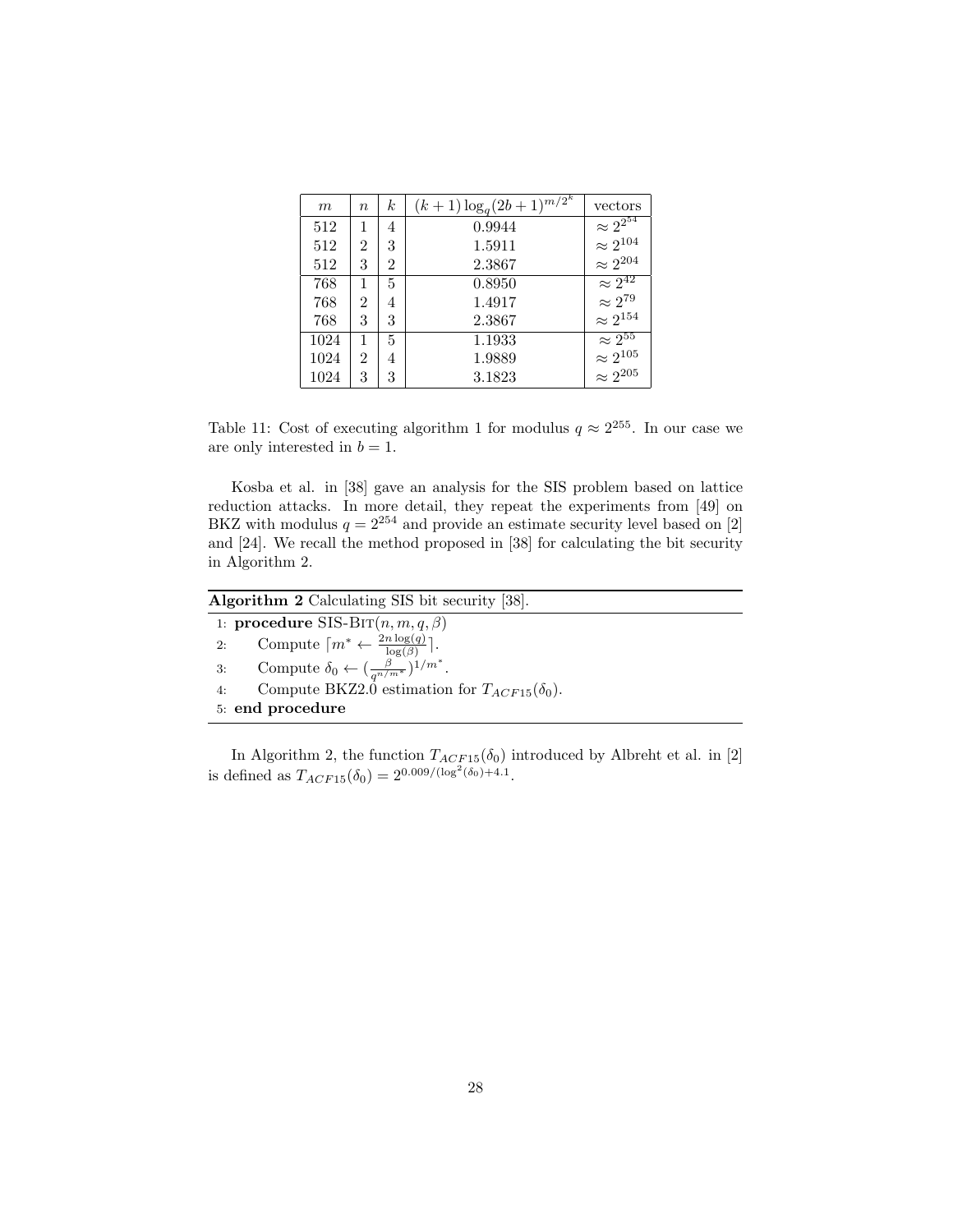| m    | $\it{n}$       | $m^\ast$ | $\delta_0$ | $T_{ACF15}$ |
|------|----------------|----------|------------|-------------|
| 512  | 1              | 114      | 1.0138     | 26.93       |
| 512  | $\overline{2}$ | 227      | 1.0069     | 95.44       |
| 512  | 3              | 340      | 1.0045     | 209.61      |
| 512  | 4              | 454      | 1.0034     | 369.45      |
| 765  | 1              | 107      | 1.0157     | 21.89       |
| 765  | $\overline{2}$ | 213      | 1.0078     | 75.27       |
| 765  | 3              | 320      | 1.0052     | 164.23      |
| 765  | 4              | 426      | 1.0039     | 288.77      |
| 1024 | 1              | 102      | 1.0171     | 19.08       |
| 1024 | $\overline{2}$ | 204      | 1.0085     | 64.02       |
| 1024 | 3              | 306      | $1.0056\,$ | 138.93      |
| 1024 | 4              | 408      | 1.0042     | 243.81      |

Table 12: Estimates for the security level according to Algorithm 2 for modulus Table 12: Estimates to<br> $q \approx 2^{255}$  and  $\beta = \sqrt{m}$ .

The commitment scheme. Kawachi et al. [37] study the usability of the Ajtai hash as a statistically hiding commitment scheme. Let us consider the following construction.

- $\mathsf{Setup}_{A}(1^{\ell_m},1^{\ell_R},n_C,q)$ : The algorithm takes as input the message bit length  $\ell_m$  and the modulus and the output length  $n_c$ . The algorithm chooses a uniformly random matrix  $\mathbf{A} \stackrel{R}{\leftarrow} \mathbb{Z}_q^{n_C \times \ell_m + \ell_R}$  and outputs the parameters  $pp = (A).$
- **CommA** $(pp, m)$ : Given the parameters pp and the message  $\vec{m} \in \{0, 1\}^{\ell_m}$ , this algorithm chooses  $\vec{r} \stackrel{R}{\leftarrow} \{0,1\}^{\ell_R}$  uniformly at random, computes  $\vec{c} \leftarrow$  $H_A(\vec{r}||\vec{m})$  and outputs the commitment  $\vec{c}$ .

The computationally binding property immediately follows from the collisionresistance of  $H_A$ . Kawachi et al. in [37] showed that the above construction is also statistically-hiding for  $\ell_m = \ell_R$  and  $2\ell_m \ge 10n_C \log(q)$ . Let us recall the definition of statistical distance.

**Definition 24.** Let  $\phi_1$  and  $\phi_2$  be probability density functions on a finite set S. We define the satatistical distance between  $\phi_1$  and  $\phi_2$  as

$$
\Delta(\phi_1, \phi_2) = \frac{\sum_{x \in S} |\phi_1(x) - \phi_2(x)|}{2}.
$$

Their the analysis of statistical hiding from [37], the authors rely on a claim from [46], which we recall below.

**Claim 1.** Let  $G$  be some finite Abelian group and let  $\ell$  be some integer. For any  $\ell$  elements  $g_1, \ldots, g_\ell \in \mathbb{G}$  consider the statistical distance between the uniform distribution on G and the distribution given by the sum of a random subset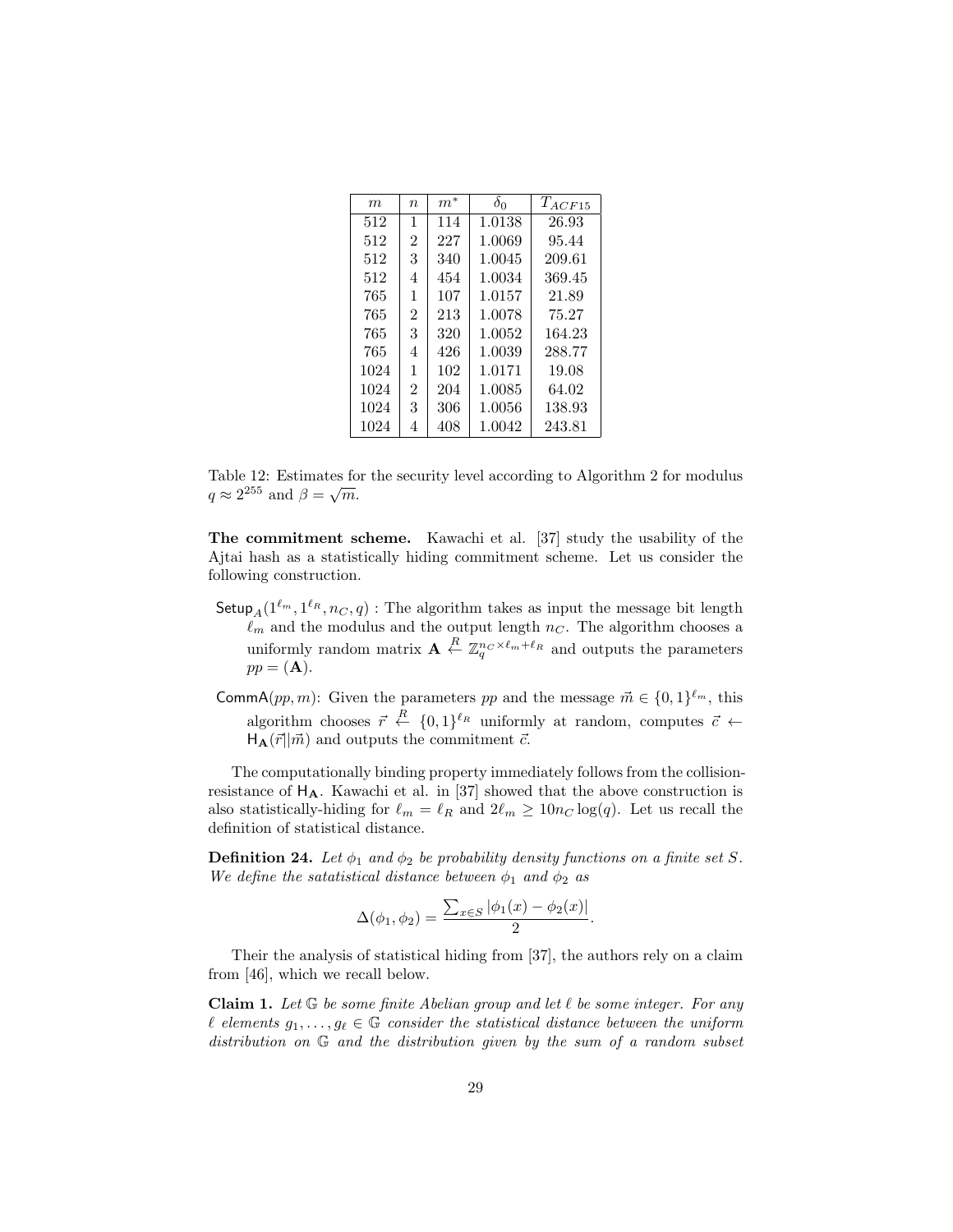of  $g_1, \ldots, g_\ell$ . Then the expectation of this statistical distance over a uniform choice of  $g_1, \ldots, g_\ell \in \mathbb{G}$  is at most  $\sqrt{|\mathbb{G}|/2^{\ell}}$ . In particular, the probability that this statistical distance is more than  $\sqrt[4]{\mathbb{G}/2^{\ell}}$  is at most  $\sqrt[4]{\mathbb{G}/2^{\ell}}$ .

In our case the modulus q will be rather big and the requirement that  $2\ell_m \ge$  $10n<sub>C</sub> \log(q)$  makes the parameter choices rather impractical. For example, even for  $n_c = 1$ , we would have that  $\ell_m = 1275$ , which is a huge waste. In our setting we will set  $\ell_m = 64$ . Then, we allow  $\ell_R$  to be a multiple of  $\ell_m$ . In particular we denote  $\ell_R = c \cdot \ell_m$  for some  $c \in \mathbb{N}$ . Moreover, we will assume the  $\ell_m = \log(q)/4$ . Taking the above into account we can write  $\ell_R = c \cdot \log(q)/4$ . By Claim 1 we have the following.

$$
\left(\frac{q n_C}{2^{\ell_R}}\right)^{1/4} = \left(\frac{q n_C}{2^{c \log(q)/4}}\right)^{1/4}
$$

Let  $c = 4(4c' + 1)$ , for some  $c' \in \mathbb{N}$ . Then

$$
\left(\frac{qnc}{2^{c\log(q)/4}}\right)^{1/4}=\left(\frac{qnc}{2^{(4c'+1)\log(q)}}\right)^{1/4}=\left(\frac{nc}{2^{(4c')\log(q)}}\right)^{1/4}=\left(\frac{\sqrt[4]{nc}}{q^{c'}}\right)^{1/4}=\left(\frac{\sqrt[4]{nc}}{q^{c'}}\right)^{1/4}=\left(\frac{\sqrt[4]{nc}}{q^{c'}}\right)^{1/4}=\left(\frac{\sqrt[4]{nc}}{q^{c'}}\right)^{1/4}=\left(\frac{\sqrt[4]{nc}}{q^{c'}}\right)^{1/4}=\left(\frac{\sqrt[4]{nc}}{q^{c'}}\right)^{1/4}=\left(\frac{\sqrt[4]{nc}}{q^{c'}}\right)^{1/4}=\left(\frac{\sqrt[4]{nc}}{q^{c'}}\right)^{1/4}=\left(\frac{\sqrt[4]{nc}}{q^{c'}}\right)^{1/4}=\left(\frac{\sqrt[4]{nc}}{q^{c'}}\right)^{1/4}=\left(\frac{\sqrt[4]{nc}}{q^{c'}}\right)^{1/4}=\left(\frac{\sqrt[4]{nc}}{q^{c'}}\right)^{1/4}=\left(\frac{\sqrt[4]{nc}}{q^{c'}}\right)^{1/4}=\left(\frac{\sqrt[4]{nc}}{q^{c'}}\right)^{1/4}=\left(\frac{\sqrt[4]{nc}}{q^{c'}}\right)^{1/4}=\left(\frac{\sqrt[4]{nc}}{q^{c'}}\right)^{1/4}=\left(\frac{\sqrt[4]{nc}}{q^{c'}}\right)^{1/4}=\left(\frac{\sqrt[4]{nc}}{q^{c'}}\right)^{1/4}=\left(\frac{\sqrt[4]{nc}}{q^{c'}}\right)^{1/4}=\left(\frac{\sqrt[4]{nc}}{q^{c'}}\right)^{1/4}=\left(\frac{\sqrt[4]{nc}}{q^{c'}}\right)^{1/4}=\left(\frac{\sqrt[4]{nc}}{q^{c'}}\right)^{1/4}=\left(\frac{\sqrt[4]{nc}}{q^{c'}}\right)^{1/4}=\left(\frac{\sqrt[4]{nc}}{q^{c'}}\right)^{1/4}=\left(\frac{\sqrt[4]{nc}}{q^{c'}}\right)^{1/4}=\left(\frac{\sqrt[4]{nc}}{q^{c'}}\right)^{1/4}=\left(\frac{\sqrt[4]{nc}}{q^{c'}}\right)^{1/4}=\left(\frac{\sqrt[4]{nc}}{q^{c'}}\right)^{1/4}=\left(\frac{\sqrt[4]{nc}}
$$

Now we can estimate  $\ell_R = (4c'+1)log(q)$ . So the statistical distance between CommA(pp, $\vec{0}$ ) and the uniform distribution is  $\leq \frac{\sqrt{n_C}}{c'}$  $\frac{\gamma n_C}{q^{c'}}$ . Equivalently we may write that for  $\ell_R = c \cdot \log(q)/4$  bits of randomness, the statistical distance  $\frac{\sqrt[4]{n_C}}{\sqrt[4]{n_C}}$  $\frac{\partial^{n} C}{q^{(c-4)/16}}$ . Note, that in case the bits of the message would be distributed uniformly, then we have  $\ell_R + \ell_{max} = c \log(q)/2$ , and the the distance is  $\leq$  $\frac{4}{nc}$  $\frac{\sqrt[n]{n_C}}{q^{(c-2)/8}}$ . Hence, we may write that for any messages  $\vec{m} \in \{0,1\}^{\ell_{max}}$ , the distance of  $CommA(pp, \vec{m})$  and the uniform distribution with high probability is at most  $rac{4}{\sqrt[n]{n_C}}$  $\frac{\partial^{n} C}{\partial q^{c'}}$ , thus the statistical distance between commitments of two messages is as  $\frac{q^{\circ}}{\text{most}}$   $\frac{2\sqrt[4]{n_C}}{q^{\circ}}$  $\frac{\partial^{n} C}{\partial q^{c'}}$ . At Table 13 we present the results of estimating the number of random bits  $\ell_R$ . In our calculation we take only small  $n_C$  into account. In particular  $n_C \leq 16$ , so we round up  $\sqrt[4]{n_C} \leq 2$ . We denote the probability  $P_{stat}(q, c') = \frac{2}{q^{c'}}$ .

| $\iota_{max}$ |     | $P_{stat}(q, c')$  | $\ell_R$ | $m^*$ | οo         | ACF15  |
|---------------|-----|--------------------|----------|-------|------------|--------|
| 64            | €   | $\approx 2^{-84}$  | 594      | 327   | 1.0050     | 179.62 |
| 64            | 2/5 | $\approx 2^{-101}$ | 663      | 322   | 1.0051     | 169.24 |
| 64            |     | $\approx 2^{-126}$ | 765      |       | $1.0053\,$ | 156.71 |

Table 13: Estimates for the number of randomness bits for modulus  $q \approx 2^{255}$ . The security parameter for binding is calculated for  $m = \ell_{max} + \ell_R$  and  $n_C = 3$ .

The Collision Resistant Hash. The hash function will simply be instantiated with  $H_A$ . Here however the input to the hash is one point and the commitment.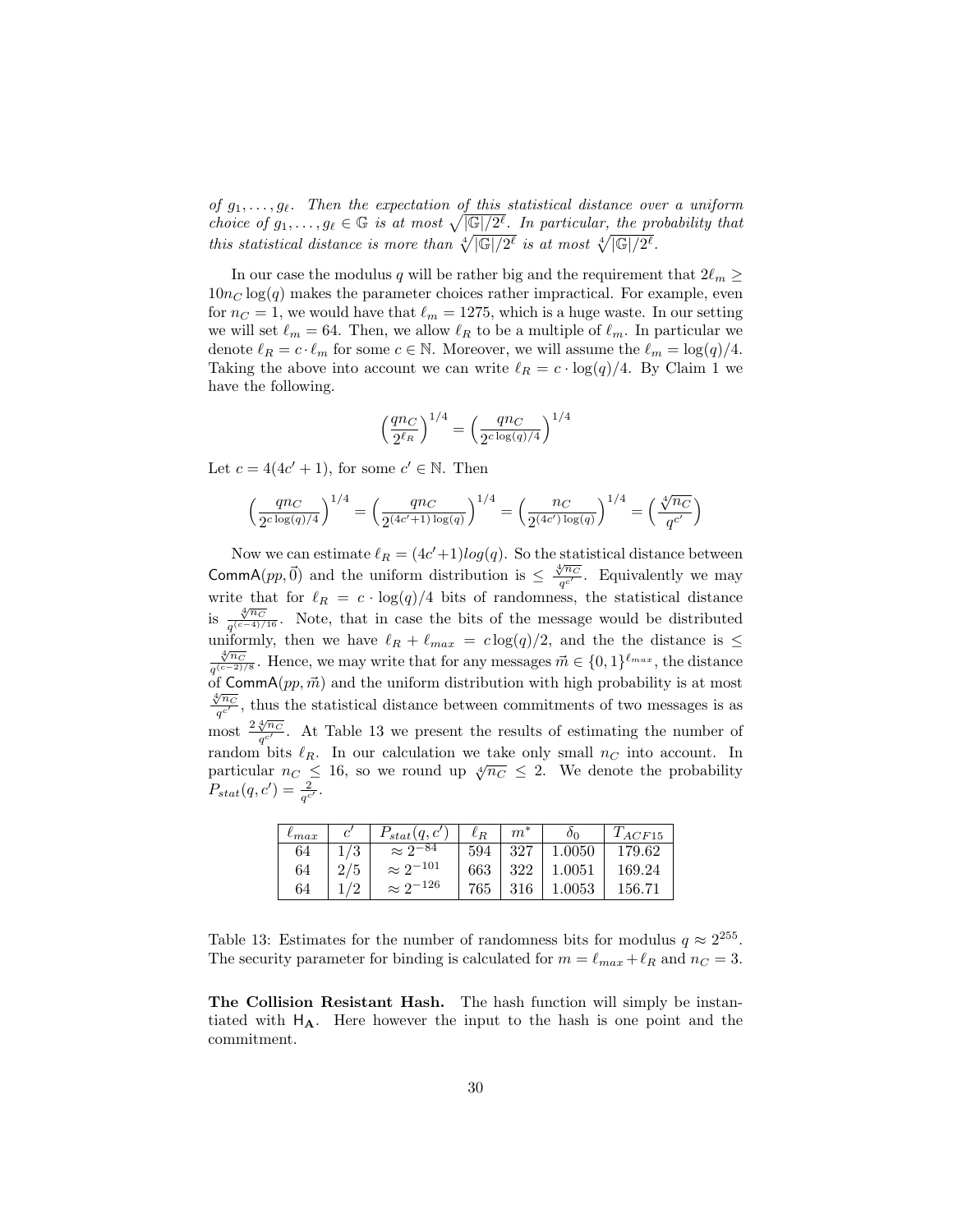We will use the same optimisation as in the DLP case and input only the compressed point to  $H_A$ . In the DLP commitment version we have  $2(\log(q) + 1)$ bit input. For the SIS based commitment the input to this hash function will be  $\log(q) + 1 + n_C \log(q)$  bits.

Later we will need to define a hash function for the k-ary Merkle tree. In this case we will need to set the output of the hash to fit the requirements of a k-ary hash tree. In particular, the dimensions for  $\mathbf{A} \in \mathbb{Z}_q^{n \times m}$ , will be set to  $n = km \log(q)$ .

Putting the SIS instantiation together. According to our security estimates a reasonable way to chose the parameter  $n<sub>C</sub>$  and n for the commitment scheme and hash is  $n_c = n = 3$ . The, we need to remember to count 3 split gates for each commitment output. Then the commitment scheme will take as input in total 727 bits ( $\ell_{max} = 64$  and  $\ell_R = 663$ ). The hash H will take as input  $(n_C + 1) \cdot \log(q) + 1 = 1021$  bits  $(3n_C$  elements in  $\mathbb{Z}_q$  and one compressed point). For a 2 and 3-ary binary tree be will instantiation H with the same hash function as for the binary tree with a random public padding.

For the hash tree may consider to following parametrization for the Ajtai hash. For a binary tree  $n = 3$  and  $m = 1530$ . For a 3-ary tree  $n = 3$  and  $m = 2295$ . Finally, a 4-ary tree  $n = 4$  and  $m = 4080$ .

At Table 14, we show the security estimate for the above parameter choices.

| m    | $\boldsymbol{n}$ | $m^*$ | $\delta_0$ | $T_{ACF15}$ | $\kappa$ | $(k+1)\log_q(2b+1)^{m/2^k}$ | vectors                      |
|------|------------------|-------|------------|-------------|----------|-----------------------------|------------------------------|
| 727  | 3                | 322   | $1.0051\,$ | 169.24      | 3        | 2.2593                      | $\approx \overline{2^{145}}$ |
| 1021 | 3                | 307   | $1.0057\,$ | 139.17      | 3        | 3.1730                      | $\approx 2^{204}$            |
| 1530 | 3                | 290   | $1.0064\,$ | 111.74      | 4        | 2.9718                      | $\approx 2^{154}$            |
| 2295 | 3                | 275   | 1.0071     | 90.89       | 5        | 2.6746                      | $\approx 2^{117}$            |
| 4080 |                  | 341   | $1.0061\,$ | 119.92      | 6        | 2.7736                      | $\approx 2^{105}$            |

Table 14: Estimates for the security level according to the combinatorial method at Algorithm 1 and Algorithm 2 for modulus  $q \approx 2^{255}$  and  $\beta = \sqrt{m}$ .

#### 5.4 Performance Estimates for SIS Instantiation

In this section we show the performance estimates for the parameter choices given in Section 5.3. First at Table 15 we present the cost of the hash trees. Again we may see, that 3-ary trees perform slightly better, however in this case we need to remember that the security of the underlying hash is much weaker. At Table 16 we summarize the cost of all checks except for the hash trees. Finally, at Table 17 we summarize the cost of the system.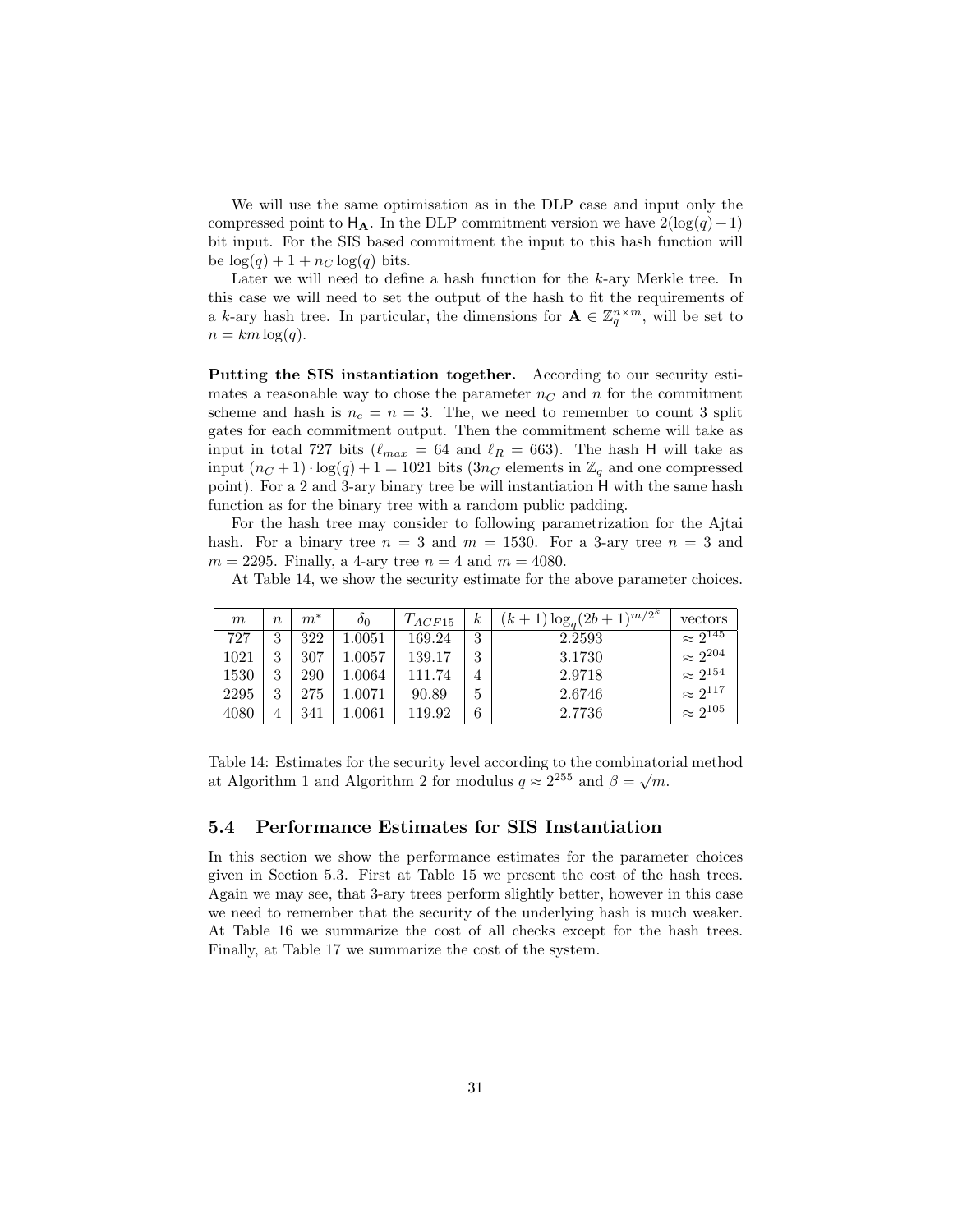| $\boldsymbol{k}$ | N  | Anonymity Set              | Path  |      |                        | Tree       |                  | Total      |
|------------------|----|----------------------------|-------|------|------------------------|------------|------------------|------------|
|                  |    |                            | Const | Vars | $\operatorname{Const}$ | $\rm Vars$ | $\mathrm{Const}$ | $\rm Vars$ |
| $\overline{2}$   | 29 | 29                         | 29    | 116  | 44805                  | 44631      | 44834            | 44747      |
| 3                | 19 | $2^{31} > 3^{19} > 2^{29}$ | 38    | 95   | 44061                  | 43947      | 44099            | 44042      |
| 4                | 15 | $2^{30} = 4^{15}$          | 45    | 105  | 61860                  | 61740      | 61905            | 61845      |
| 2                | 64 | 2064                       | 64    | 256  | 98880                  | 98496      | 98944            | 98752      |
| 3                | 41 | 265<br>$> 3^{41} > 2^{64}$ | 82    | 205  | 95079                  | 94833      | 95161            | 95038      |
| 4                | 33 | $2^{66} = 4^{33}$          | 99    | 231  | 136092                 | 135828     | 136191           | 136059     |

Table 15: Cost of a k-ary Merkle tree instantiated with Ajtai hash with  $n = 3$  for 2 and 3-ary trees and  $n = 4$  for 4-ary trees. The path includes the nodes (hash outputs) and the control bits. The constraints on the path include verifying that the control bits are bits. The path verification has not been included in the total constraint number for the tree.

| Operations                                                                                                     | Const | Vars             |
|----------------------------------------------------------------------------------------------------------------|-------|------------------|
| $2 \cdot PK - Consistency$                                                                                     | 8722  | 8698             |
| $2 \cdot \text{InvPRF}$                                                                                        | 9212  | 9204             |
| $2 \cdot$ InvPRF+                                                                                              | 9218  | 9210             |
| $4 \cdot$ Comm                                                                                                 | 12    | $\left( \right)$ |
| $4 \cdot H$                                                                                                    | 12    | $\Omega$         |
| 20 SplitIntegerToBit for splitting $pk^{in,j}$ , $pk^{out,k}$ , $c^{in,j}$ , $c^{out,k}$ for                   | 5120  | 5100             |
| input to H                                                                                                     |       |                  |
| CheckBit for $\hat{sk}_j$ , $sk_j^S$ , $r^{in,j}$ , $r^{out,k}$ , $x^{in,j}$ , $a^{in,j}$ , $b^{in,j}$ and the | 5172  | 5172             |
| coin values (rounded to fit the window $w = 3$ )                                                               |       |                  |
| CheckValues                                                                                                    | 67    | 65               |
| Other variables: $pk^{in,j}$ , $pk^{out,k}$ , $c^{in,j}$ , $c^{out,k}$ , $sn_j$ , $sn'_j$ , $cm^{in,j}$ ,      |       | 38               |
| $X^{in,j}, \hat{pk}^j$                                                                                         |       |                  |
| Total:                                                                                                         | 37535 | 37487            |

Table 16: Size of the arithmetic circuit based on Ajtai hash and SIS commitment scheme for our pour transaction without counting the hash trees. Scalar multiplication for  $InvPRF$  and  $InvPRF+$  is counted for window  $w = 3$ .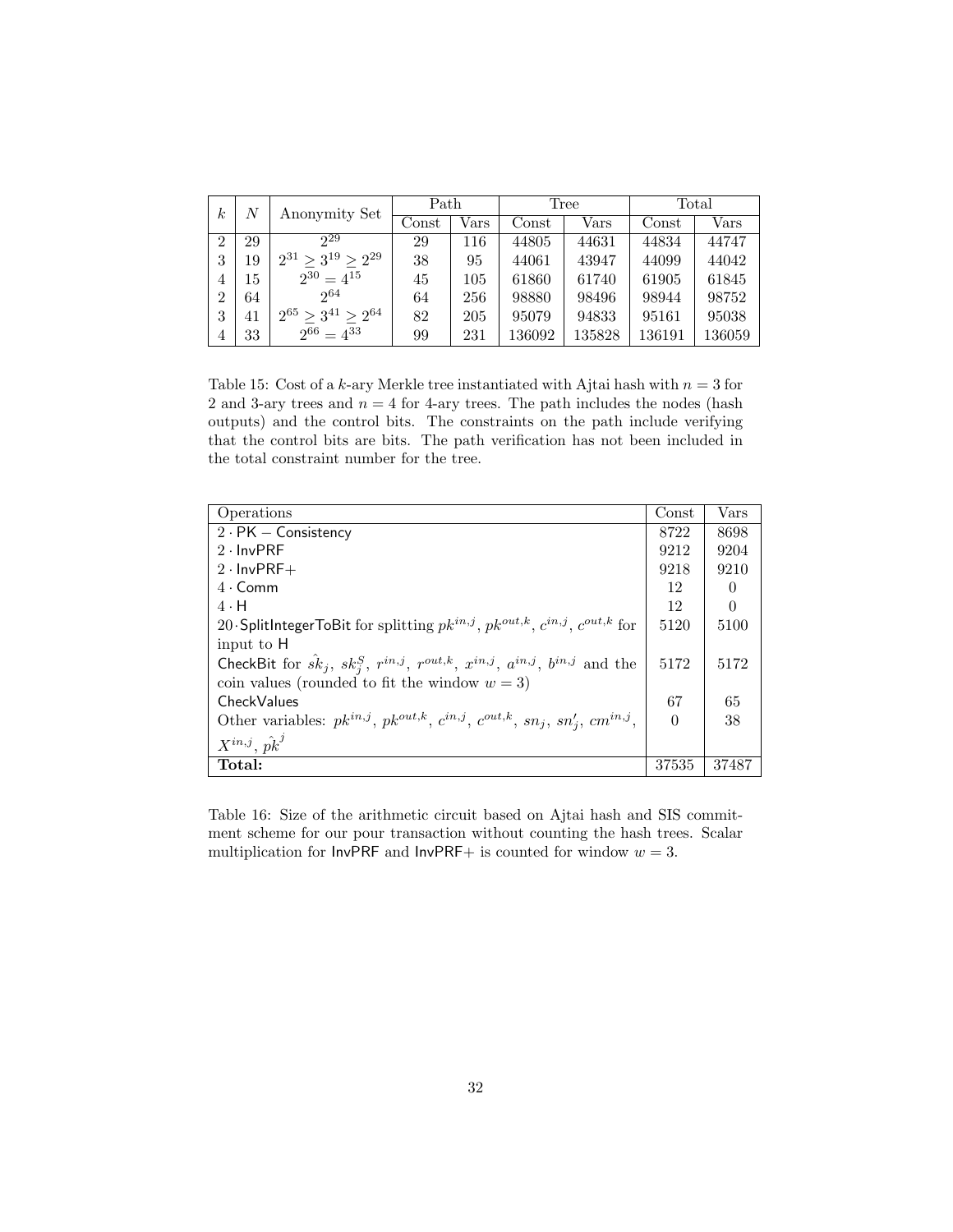| k.            | N  |                                                   | Table size       |                  | <b>Total Const</b> | <b>Total Vars</b> |
|---------------|----|---------------------------------------------------|------------------|------------------|--------------------|-------------------|
|               |    | Elements                                          | Plain points     | Compressed       |                    |                   |
| 2             | 29 | $2016 \cdot \mathbb{G} + 6771 \cdot \mathbb{Z}_q$ | $\approx 0.34MB$ | $\approx 0.28MB$ | 127203             | 126981            |
| 3             | 19 | $2016 \cdot \mathbb{G} + 9066 \cdot \mathbb{Z}_q$ | $\approx 0.42MB$ | $\approx 0.35MB$ | 125733             | 125571            |
| $\mathcal{D}$ | 64 | $2016 \cdot \mathbb{G} + 6771 \cdot \mathbb{Z}_q$ | $\approx 0.34MB$ | $\approx 0.28MB$ | 235423             | 234991            |
|               | 41 | $2016 \cdot \mathbb{G} + 9066 \cdot \mathbb{Z}_q$ | $\approx 0.42MB$ | $\approx 0.35MB$ | 227857             | 227563            |

Table 17: Cost of the system with two  $k$ -ary Merkle trees and window size  $w = 3$ . The table size column includes lookup table for scalar multiplication and matrices for the Ajtai hashes.

## 6 Conclusions

To sum up our performance evaluation. At an anonymity level 2<sup>29</sup> our DLP based instantiation costs less than 2<sup>18</sup> constraints and SIS based instantiation less than  $2^{17}$  constraints. When instantiated with 3-ary trees instead of binary trees, we can save 3264 constraints in case of DLP instantiation and 1470 in case of SIS based instantiation. In comparison, Zerocash [53], needs about 2<sup>29</sup> constraints. At anonymity level  $2^{64}$  our DLP based instantiation costs roughly twice as much constraints as at anonymity level  $2^{19}$ , but still less than  $2^{19}$ constraints and SIS based instantiation less than 2<sup>18</sup> constraints. What is interesting, the SIS based system performs slightly better at this anonymity set, than the DLP based at anonymity set  $2^{29}$ . When instantiated with 3-ary trees instead of binary trees, we can reduce the size of the arithmetic constraint by 16266 constraints in case of DLP instantiation and 7566 in case of SIS based instantiation. In comparison, Zerocash [53], needs about  $2^{22}$  constraints. What is worth noting, is that for the 3-ary tree case, the anonymity set is actually bigger than for binary trees.

In the current version of this article we provide mainly the complexity analysis of the arithmetic circuits. In near future we plan to analyse the system when instantiated by concrete argument systems. Some argument systems, may however require to slightly change the arithmetic circuit. Any necessary redesign will mostly be dictated by the security proofs and properties of the argument system under consideration. Additionally, we are missing a reductionist security analysis and a formal model, as it turns out the original definition of Zerocash [53] has some issues pointed out in [39]. In Section 3 we only give an informal description of the algorithms and security requirements.

## References

[1] M. Ajtai. "Generating Hard Instances of Lattice Problems (Extended Abstract)". In: Proceedings of the Twenty-eighth Annual ACM Symposium on Theory of Computing. STOC '96. Philadelphia, Pennsylvania, USA: ACM,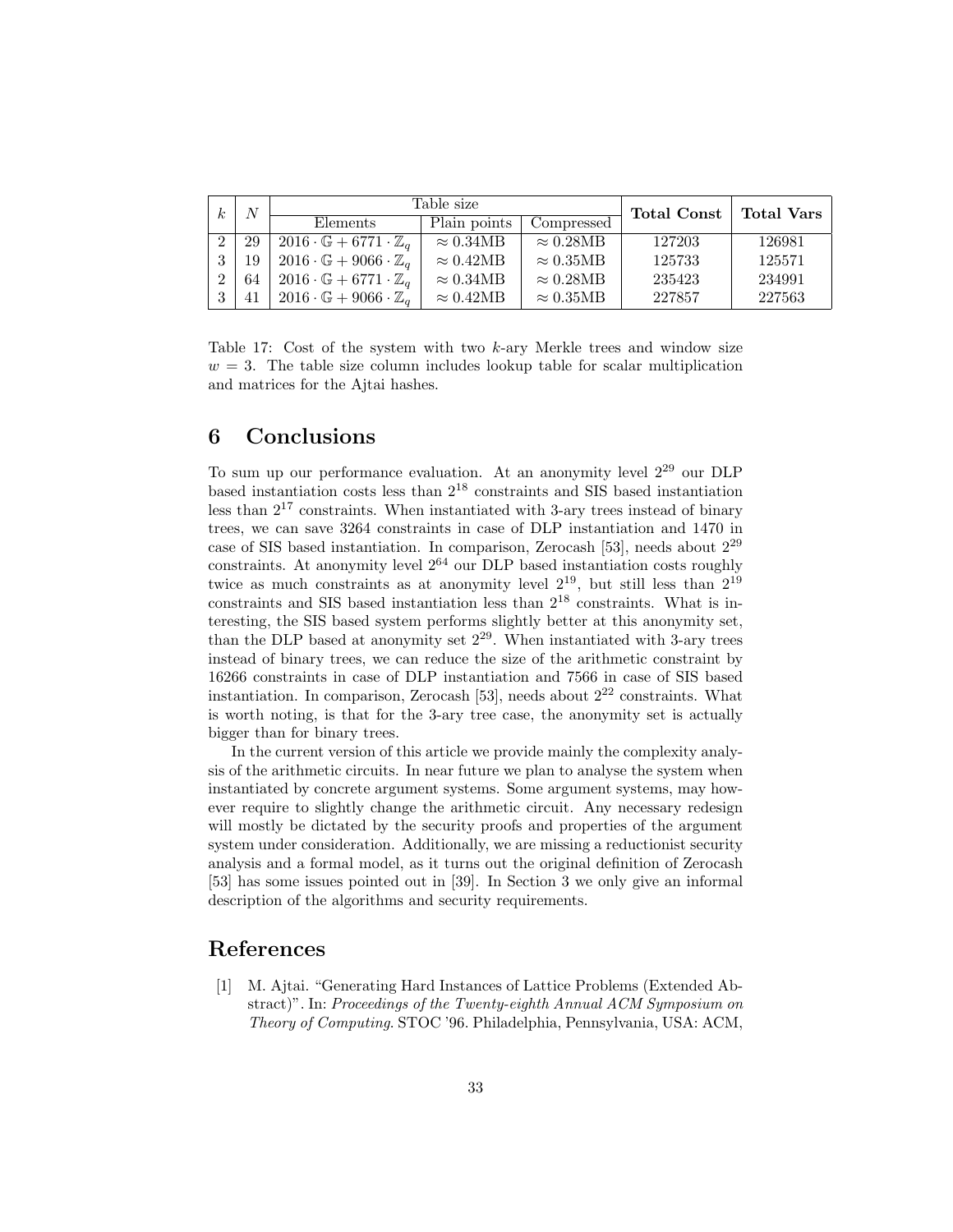1996, pp. 99–108. isbn: 0-89791-785-5. doi: 10 . 1145 / 237814 . 237838. url: http://doi.acm.org/10.1145/237814.237838.

- [2] Martin R. Albrecht et al. "On the Complexity of the BKW Algorithm on LWE". In: Des. Codes Cryptography 74.2 (Feb. 2015), pp. 325–354. issn: 0925-1022. DOI: 10.1007/s10623-013-9864-x. URL: http://dx.doi. org/10.1007/s10623-013-9864-x.
- [3] Simon Barber et al. "Bitter to Better How to Make Bitcoin a Better Currency". In: Financial Cryptography and Data Security. Ed. by Angelos D. Keromytis. Berlin, Heidelberg: Springer Berlin Heidelberg, 2012, pp. 399–414. isbn: 978-3-642-32946-3.
- [4] Mihir Bellare et al. "Key-Privacy in Public-Key Encryption". In: Advances in Cryptology — ASIACRYPT 2001. Ed. by Colin Boyd. Berlin, Heidelberg: Springer Berlin Heidelberg, 2001, pp. 566–582. isbn: 978-3-540- 45682-7.
- [5] Eli Ben-Sasson et al. Scalable Zero Knowledge via Cycles of Elliptic Curves. Cryptology ePrint Archive, Report 2014/595. http://eprint.iacr.org/ 2014/595. 2014.
- [6] Eli Ben-Sasson et al. "SNARKs for C: Verifying Program Executions Succinctly and in Zero Knowledge". In: Advances in Cryptology – CRYPTO 2013. Ed. by Ran Canetti and Juan A. Garay. Berlin, Heidelberg: Springer Berlin Heidelberg, 2013, pp. 90–108. isbn: 978-3-642-40084-1.
- [7] Eli Ben-Sasson et al. "Succinct Non-interactive Zero Knowledge for a Von Neumann Architecture". In: Proceedings of the 23rd USENIX Conference on Security Symposium. SEC'14. San Diego, CA: USENIX Association, 2014, pp. 781–796. isbn: 978-1-931971-15-7. url: http://dl.acm.org/ citation.cfm?id=2671225.2671275.
- [8] Daniel J. Bernstein and Tanja Lange. "Faster Addition and Doubling on Elliptic Curves". In: Advances in Cryptology – ASIACRYPT 2007. Ed. by Kaoru Kurosawa. Berlin, Heidelberg: Springer Berlin Heidelberg, 2007, pp. 29–50. isbn: 978-3-540-76900-2.
- [9] Daniel J. Bernstein et al. "Twisted Edwards Curves". In: Progress in Cryptology – AFRICACRYPT 2008. Ed. by Serge Vaudenay. Berlin, Heidelberg: Springer Berlin Heidelberg, 2008, pp. 389–405. isbn: 978-3-540- 68164-9.
- [10] Nir Bitansky and Alessandro Chiesa. "Succinct Arguments from Multiprover Interactive Proofs and Their Efficiency Benefits". In: Advances in Cryptology – CRYPTO 2012. Ed. by Reihaneh Safavi-Naini and Ran Canetti. Berlin, Heidelberg: Springer Berlin Heidelberg, 2012, pp. 255– 272. isbn: 978-3-642-32009-5.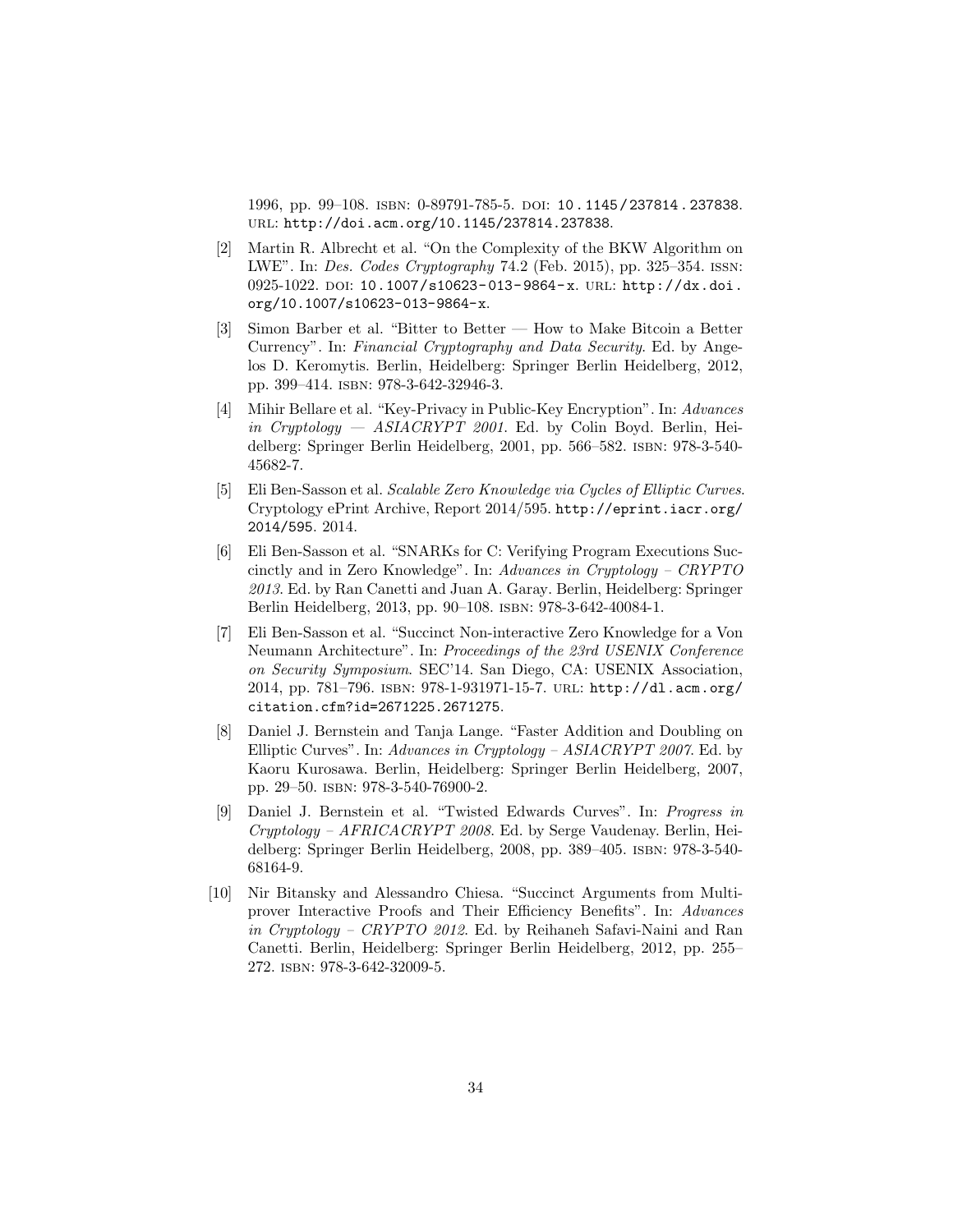- [11] Nir Bitansky et al. "From Extractable Collision Resistance to Succinct Non-interactive Arguments of Knowledge, and Back Again". In: Proceedings of the 3rd Innovations in Theoretical Computer Science Conference. ITCS '12. Cambridge, Massachusetts: ACM, 2012, pp. 326–349. isbn: 978- 1-4503-1115-1. doi: 10.1145/2090236.2090263. url: http://doi.acm. org/10.1145/2090236.2090263.
- [12] Nir Bitansky et al. "Succinct Non-interactive Arguments via Linear Interactive Proofs". In: Theory of Cryptography. Ed. by Amit Sahai. Berlin, Heidelberg: Springer Berlin Heidelberg, 2013, pp. 315–333. isbn: 978-3- 642-36594-2.
- [13] Nir Bitansky et al. "The Hunting of the SNARK". In: Journal of Cryp $tology$  30.4 (Oct. 2017), pp. 989–1066. ISSN: 1432-1378. DOI: 10.1007/ s00145- 016- 9241- 9. url: https://doi.org/10.1007/s00145- 016- 9241-9.
- [14] Avrim Blum, Adam Kalai, and Hal Wasserman. "Noise-tolerant Learning, the Parity Problem, and the Statistical Query Model". In: J. ACM 50.4 (July 2003), pp. 506–519. ISSN: 0004-5411. DOI: 10.1145/792538.792543. url: http://doi.acm.org/10.1145/792538.792543.
- [15] Dan Boneh and Xavier Boyen. "Efficient Selective-ID Secure Identity-Based Encryption Without Random Oracles". In: Advances in Cryptology - EUROCRYPT 2004. Ed. by Christian Cachin and Jan L. Camenisch. Berlin, Heidelberg: Springer Berlin Heidelberg, 2004, pp. 223–238. isbn: 978-3-540-24676-3.
- [16] Dan Boneh, Hart William Montgomery, and Ananth Raghunathan. "Algebraic Pseudorandom Functions with Improved Efficiency from the Augmented Cascade". In: Proceedings of the 17th ACM Conference on Computer and Communications Security. CCS '10. Chicago, Illinois, USA: ACM, 2010, pp. 131–140. isbn: 978-1-4503-0245-6. doi: 10.1145/1866307. 1866323. url: http://doi.acm.org/10.1145/1866307.1866323.
- [17] Sean Bowe. ZCash blog. BLS12-381: New zk-SNARK Elliptic Curve Con $struction?$  Mar. 11, 2017. URL: https://z.cash/blog/new-snarkcurve.html.
- [18] Sean Bowe. ZCash blog. Cultivating Sapling: Faster zk-SNARKs. Sept. 13, 2017. URL: https://blog.z.cash/cultivating-sapling-fasterzksnarks/.
- [19] Sean Bowe. ZCash blog. Cultivating Sapling: New Crypto Foundations. July 26, 2017. url: https://blog.z.cash/cultivating-sapling-newcrypto-foundations/.
- [20] Sean Bowe. ZCash blog. The Near Future of Zcash. Apr. 4, 2017. URL: https://blog.z.cash/the-near-future-of-zcash/.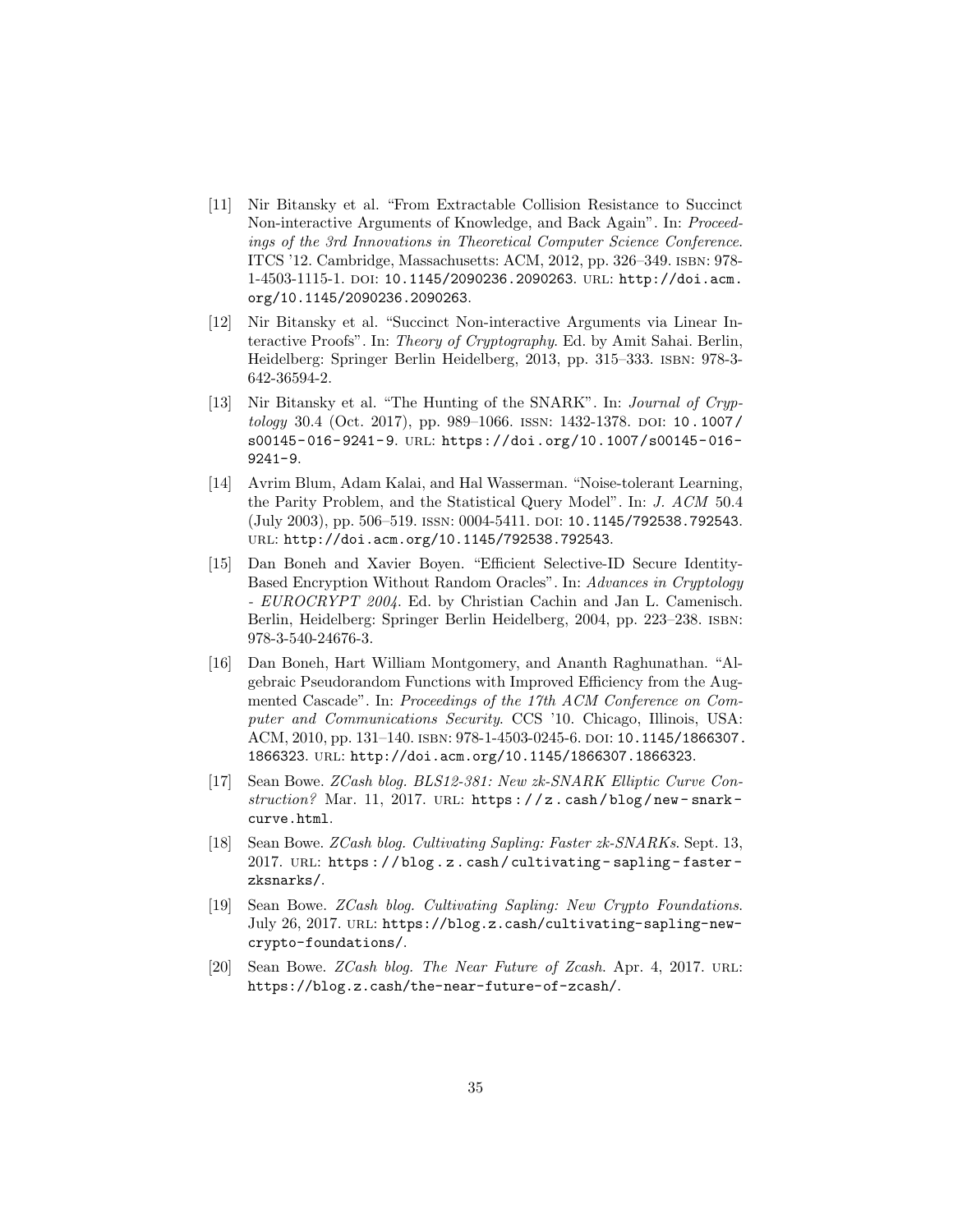- [21] Sean Bowe, Ariel Gabizon, and Matthew D. Green. A multi-party protocol for constructing the public parameters of the Pinocchio zk-SNARK. Cryptology ePrint Archive, Report 2017/602. https://eprint.iacr.org/ 2017/602. 2017.
- [22] Sean Bowe, Ariel Gabizon, and Ian Miers. Scalable Multi-party Computation for zk-SNARK Parameters in the Random Beacon Model. Cryptology ePrint Archive, Report 2017/1050. https://eprint.iacr.org/2017/ 1050. 2017.
- [23] David Chaum, Jan-Hendrik Evertse, and Jeroen van de Graaf. "An Improved Protocol for Demonstrating Possession of Discrete Logarithms and Some Generalizations". In: Advances in Cryptology —  $EUROCRYPT' 87$ . Ed. by David Chaum and Wyn L. Price. Berlin, Heidelberg: Springer Berlin Heidelberg, 1988, pp. 127–141. isbn: 978-3-540-39118-0.
- [24] Yuanmi Chen and Phong Q. Nguyen. "BKZ 2.0: Better Lattice Security Estimates". In: Advances in Cryptology – ASIACRYPT 2011. Ed. by Dong Hoon Lee and Xiaoyun Wang. Berlin, Heidelberg: Springer Berlin Heidelberg, 2011, pp. 1–20. isbn: 978-3-642-25385-0.
- [25] Ivan Damgård. On  $\Sigma$ -protocols. 2002.
- [26] George Danezis et al. "Square Span Programs with Applications to Succinct NIZK Arguments". In: Advances in Cryptology – ASIACRYPT 2014. Ed. by Palash Sarkar and Tetsu Iwata. Berlin, Heidelberg: Springer Berlin Heidelberg, 2014, pp. 532–550. isbn: 978-3-662-45611-8.
- [27] Yevgeniy Dodis and Aleksandr Yampolskiy. "A Verifiable Random Function with Short Proofs and Keys". In: Public Key Cryptography - PKC 2005: 8th International Workshop on Theory and Practice in Public Key Cryptography, Les Diablerets, Switzerland, January 23-26, 2005. Proceedings. Ed. by Serge Vaudenay. Berlin, Heidelberg: Springer Berlin Heidelberg, 2005, pp. 416-431. ISBN: 978-3-540-30580-4. DOI: 10.1007/978-3-540-30580-4\_28. url: https://doi.org/10.1007/978-3-540-30580- 4\_28.
- [28] Christina Garman, Matthew Green, and Ian Miers. Accountable Privacy for Decentralized Anonymous Payments. Cryptology ePrint Archive, Report 2016/061. https://eprint.iacr.org/2016/061. 2016.
- [29] Rosario Gennaro et al. "Quadratic Span Programs and Succinct NIZKs without PCPs". In: Advances in Cryptology –  $EUROCRYPT 2013$ . Ed. by Thomas Johansson and Phong Q. Nguyen. Berlin, Heidelberg: Springer Berlin Heidelberg, 2013, pp. 626–645. isbn: 978-3-642-38348-9.
- [30] Craig Gentry and Daniel Wichs. "Separating Succinct Non-interactive Arguments from All Falsifiable Assumptions". In: Proceedings of the Fortythird Annual ACM Symposium on Theory of Computing. STOC '11. San Jose, California, USA: ACM, 2011, pp. 99–108. isbn: 978-1-4503-0691-1. doi: 10.1145/1993636.1993651. url: http://doi.acm.org/10.1145/ 1993636.1993651.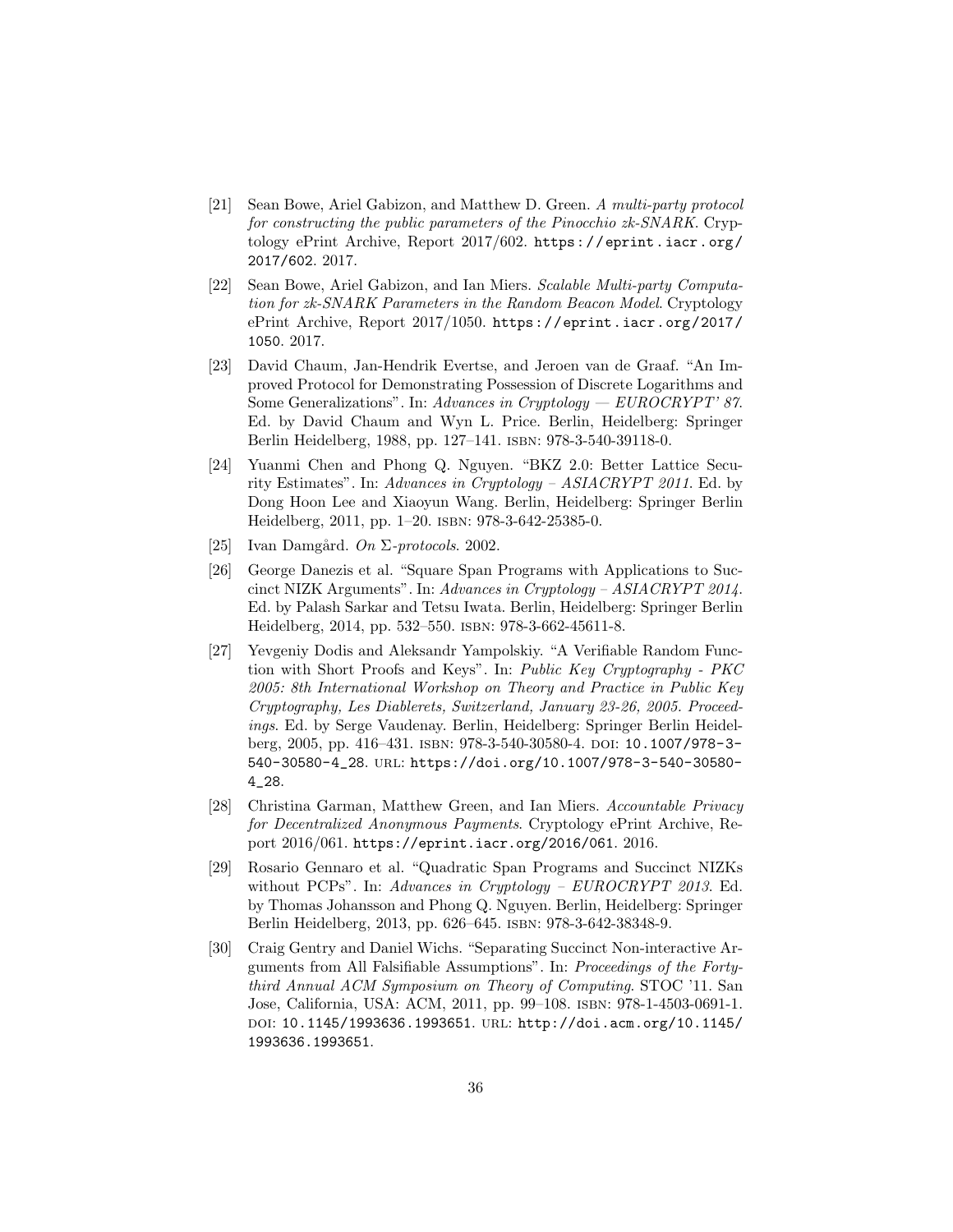- [31] Jens Groth. "On the Size of Pairing-Based Non-interactive Arguments". In: Advances in Cryptology – EUROCRYPT 2016: 35th Annual International Conference on the Theory and Applications of Cryptographic Techniques, Vienna, Austria, May 8-12, 2016, Proceedings, Part II. Ed. by Marc Fischlin and Jean-S´ebastien Coron. Berlin, Heidelberg: Springer Berlin Heidelberg, 2016, pp. 305-326. ISBN: 978-3-662-49896-5. DOI: 10. 1007/978-3-662-49896-5\_11. url: https://doi.org/10.1007/978- 3-662-49896-5\_11.
- [32] Jens Groth and Markulf Kohlweiss. "One-Out-of-Many Proofs: Or How to Leak a Secret and Spend a Coin". In: Advances in Cryptology - EU-ROCRYPT 2015. Ed. by Elisabeth Oswald and Marc Fischlin. Berlin, Heidelberg: Springer Berlin Heidelberg, 2015, pp. 253–280. isbn: 978-3- 662-46803-6.
- [33] Jens Groth and Mary Maller. "Snarky Signatures: Minimal Signatures of Knowledge from Simulation-Extractable SNARKs". In: Advances in Cryptology – CRYPTO 2017. Ed. by Jonathan Katz and Hovav Shacham. Cham: Springer International Publishing, 2017, pp. 581–612. isbn: 978-3- 319-63715-0.
- [34] Huseyin Hisil et al. "Twisted Edwards Curves Revisited". In: Advances in Cryptology - ASIACRYPT 2008. Ed. by Josef Pieprzyk. Berlin, Heidelberg: Springer Berlin Heidelberg, 2008, pp. 326–343. isbn: 978-3-540- 89255-7.
- [35] Dennis Hofheinz and Eike Kiltz. "Programmable Hash Functions and Their Applications". In: vol. 25. 3. July 2012, pp. 484–527. DOI: 10.1007/ s00145- 011- 9102- 5. url: https://doi.org/10.1007/s00145- 011- 9102-5.
- [36] Daria Hopwood et al. ZCash Protocol Specification Verion 2017-0-beta-27. 2017. url: https://github.com/zcash/zips/blob/master/protocol/ protocol.pdf.
- [37] Akinori Kawachi, Keisuke Tanaka, and Keita Xagawa. "Concurrently Secure Identification Schemes Based on the Worst-Case Hardness of Lattice Problems". In: Advances in Cryptology - ASIACRYPT 2008: 14th International Conference on the Theory and Application of Cryptology and Information Security, Melbourne, Australia, December 7-11, 2008. Proceedings. Ed. by Josef Pieprzyk. Berlin, Heidelberg: Springer Berlin Heidelberg, 2008, pp. 372–389. ISBN: 978-3-540-89255-7. DOI: 10.1007/978-3- 540- 89255- 7\_23. url: https://doi.org/10.1007/978- 3- 540- 89255-7\_23.
- [38] Ahmed Kosba et al. C∅C∅: A Framework for Building Composable Zero-Knowledge Proofs. Cryptology ePrint Archive, Report 2015/1093. http: //eprint.iacr.org/2015/1093. 2015.
- [39] A. Kosba et al. "Hawk: The Blockchain Model of Cryptography and Privacy-Preserving Smart Contracts". In: 2016 IEEE Symposium on Security and Privacy (SP). May 2016, pp. 839-858. DOI:  $10.1109/SP.2016.55$ .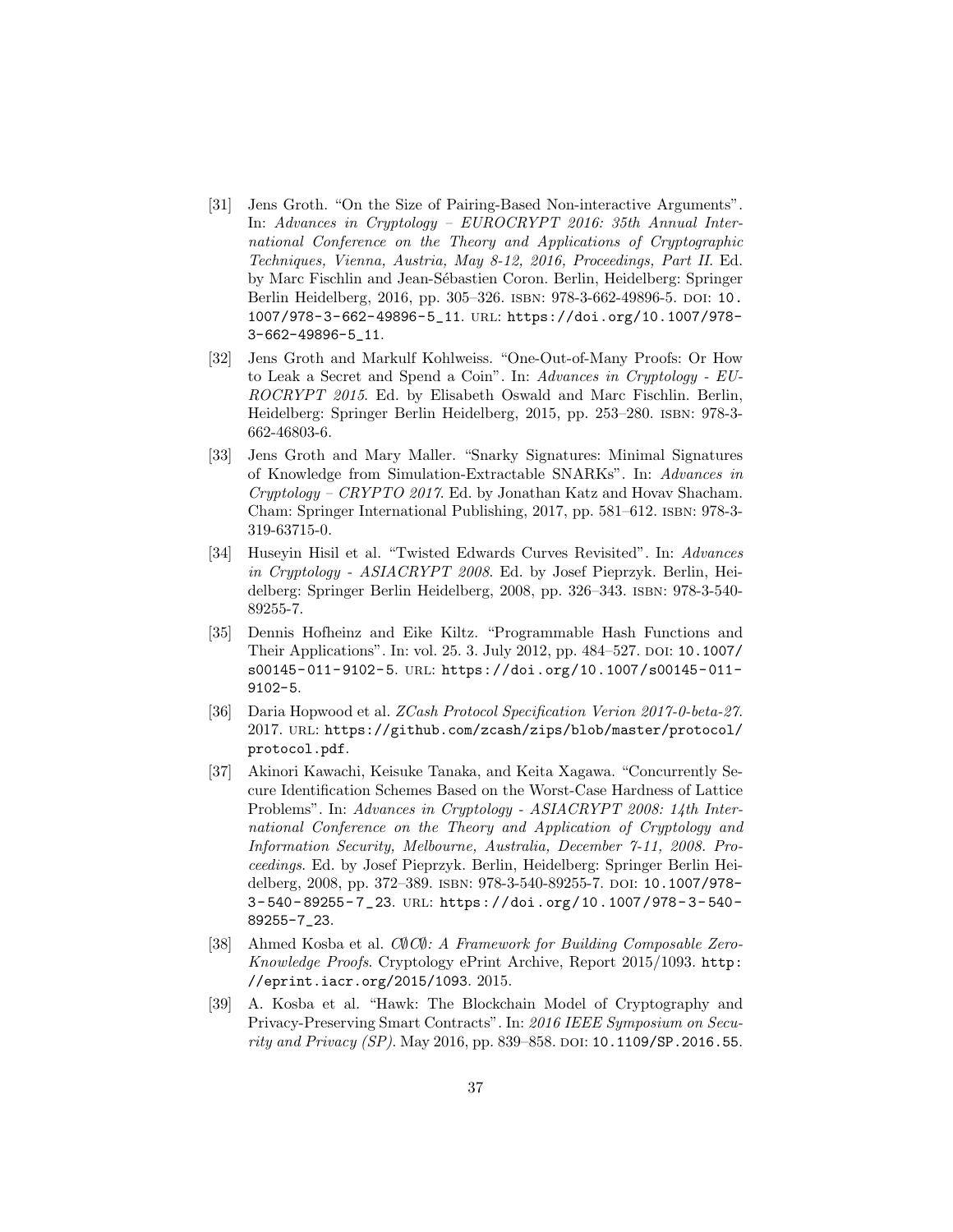- [40] Vadim Lyubashevsky et al. "SWIFFT: A Modest Proposal for FFT Hashing". In: Fast Software Encryption. Ed. by Kaisa Nyberg. Berlin, Heidelberg: Springer Berlin Heidelberg, 2008, pp. 54–72. isbn: 978-3-540-71039- 4.
- [41] Gregory Maxwell. CoinJoin: Bitcoin privacy for the real world. Aug. 22, 2013. url: https://bitcointalk.org/index.php?topic=279249.
- [42] Sarah Meiklejohn et al. "A Fistful of Bitcoins: Characterizing Payments Among Men with No Names". In: Proceedings of the 2013 Conference on Internet Measurement Conference. IMC '13. Barcelona, Spain: ACM, 2013, pp. 127–140. isbn: 978-1-4503-1953-9. doi: 10 . 1145 / 2504730 . 2504747. url: http://doi.acm.org/10.1145/2504730.2504747.
- [43] Daniele Micciancio and Oded Regev. "Lattice-based Cryptography". In: Post-Quantum Cryptography. Ed. by Daniel J. Bernstein, Johannes Buchmann, and Erik Dahmen. Berlin, Heidelberg: Springer Berlin Heidelberg, 2009, pp. 147–191. isbn: 978-3-540-88702-7. doi: 10.1007/978-3-540- 88702-7\_5. url: https://doi.org/10.1007/978-3-540-88702-7\_5.
- [44] Shen Noether. Ring Signature Confidential Transactions for Monero. Cryptology ePrint Archive, Report 2015/1098. https://eprint.iacr.org/ 2015/1098. 2015.
- [45] B. Parno et al. "Pinocchio: Nearly Practical Verifiable Computation". In: 2013 IEEE Symposium on Security and Privacy. May 2013, pp. 238–252. DOI: 10.1109/SP.2013.47.
- [46] Oded Regev. "On Lattices, Learning with Errors, Random Linear Codes, and Cryptography". In: Proceedings of the Thirty-seventh Annual ACM Symposium on Theory of Computing. STOC '05. Baltimore, MD, USA: ACM, 2005, pp. 84–93. isbn: 1-58113-960-8. doi: 10 . 1145 / 1060590 . 1060603. url: http://doi.acm.org/10.1145/1060590.1060603.
- [47] Fergal Reid and Martin Harrigan. "An Analysis of Anonymity in the Bitcoin System". In: Security and Privacy in Social Networks. Ed. by Yaniv Altshuler et al. New York, NY: Springer New York, 2013, pp. 197–223. isbn: 978-1-4614-4139-7. doi: 10.1007/978- 1- 4614- 4139- 7\_10. url: https://doi.org/10.1007/978-1-4614-4139-7\_10.
- [48] Dorit Ron and Adi Shamir. "Quantitative Analysis of the Full Bitcoin Transaction Graph". In: Financial Cryptography and Data Security. Ed. by Ahmad-Reza Sadeghi. Berlin, Heidelberg: Springer Berlin Heidelberg, 2013, pp. 6–24. isbn: 978-3-642-39884-1.
- [49] Markus Rückert and Michael Schneider. Estimating the Security of Latticebased Cryptosystems. Cryptology ePrint Archive, Report 2010/137. https: //eprint.iacr.org/2010/137. 2010.
- [50] Tim Ruffing and Pedro Moreno-Sanchez. Mixing Confidential Transactions: Comprehensive Transaction Privacy for Bitcoin. Cryptology ePrint Archive, Report 2017/238. https://eprint.iacr.org/2017/238. 2017.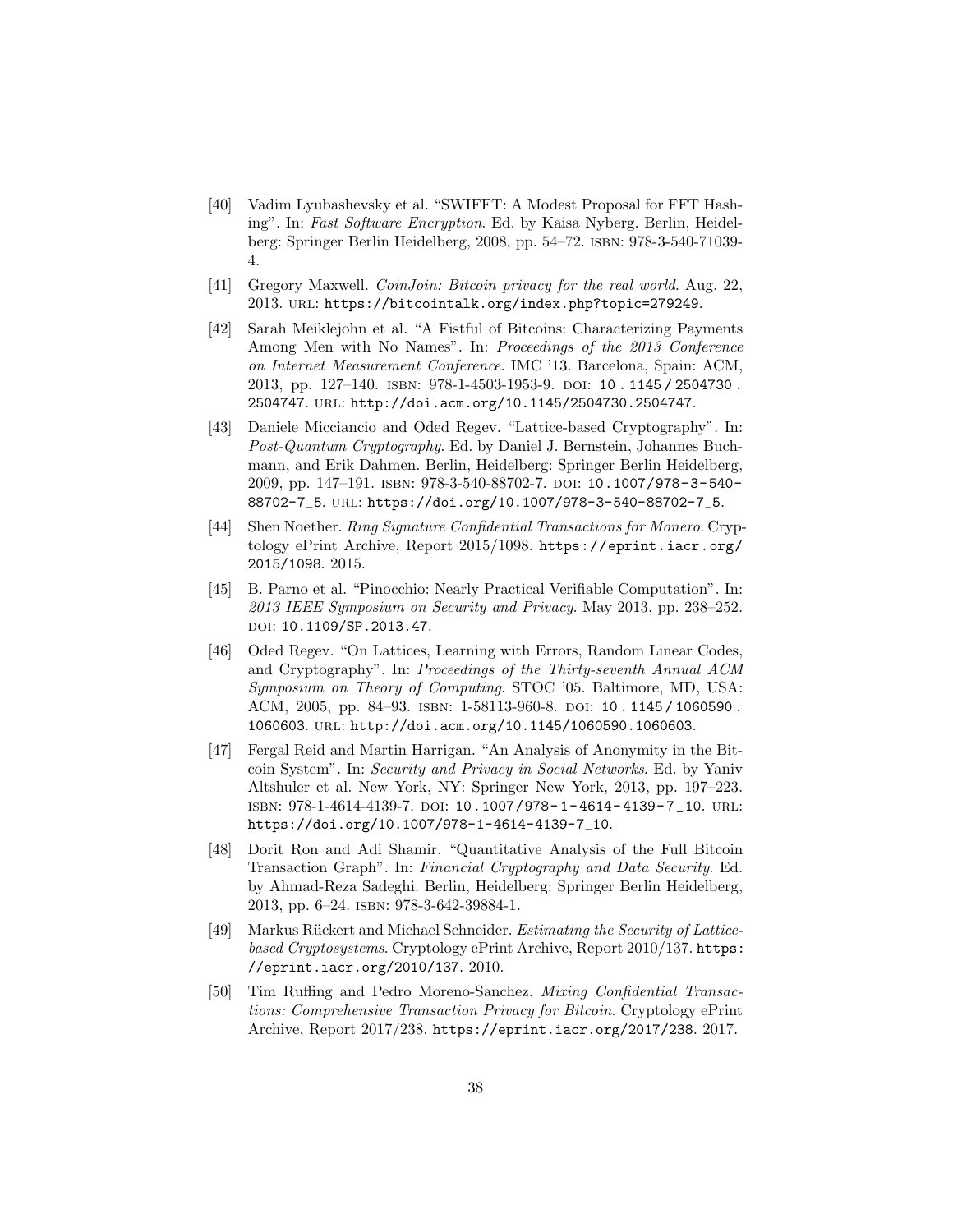- [51] Tim Ruffing, Pedro Moreno-Sanchez, and Aniket Kate. "CoinShuffle: Practical Decentralized Coin Mixing for Bitcoin". In: Computer Security - ES-ORICS 2014. Ed. by Mirosław Kutyłowski and Jaideep Vaidya. Cham: Springer International Publishing, 2014, pp. 345–364. isbn: 978-3-319- 11212-1.
- [52] Nicolas van Saberhagen. CryptoNote v 2.0. 2013. url: https://cryptonote. org/whitepaper.pdf.
- [53] E. B. Sasson et al. "Zerocash: Decentralized Anonymous Payments from Bitcoin". In: 2014 IEEE Symposium on Security and Privacy. May 2014, pp. 459-474. DOI: 10.1109/SP.2014.36.
- [54] Shi-Feng Sun et al. "RingCT 2.0: A Compact Accumulator-Based (Linkable Ring Signature) Protocol for Blockchain Cryptocurrency Monero". In: Computer Security – ESORICS 2017: 22nd European Symposium on Research in Computer Security, Oslo, Norway, September 11-15, 2017, Proceedings, Part II. Ed. by Simon N. Foley, Dieter Gollmann, and Einar Snekkenes. Cham: Springer International Publishing, 2017, pp. 456–474. isbn: 978-3-319-66399-9. doi: 10.1007/978- 3- 319- 66399- 9\_25. url: https://doi.org/10.1007/978-3-319-66399-9\_25.
- [55] David Wagner. "A Generalized Birthday Problem". In: Advances in Cryp $tology - C RYPTO 2002$ . Ed. by Moti Yung. Berlin, Heidelberg: Springer Berlin Heidelberg, 2002, pp. 288–304. isbn: 978-3-540-45708-4.
- [56] Brent Waters. "Efficient Identity-Based Encryption Without Random Oracles". In: Advances in Cryptology – EUROCRYPT 2005. Ed. by Ronald Cramer. Berlin, Heidelberg: Springer Berlin Heidelberg, 2005, pp. 114– 127. isbn: 978-3-540-32055-5.
- [57] Zooko Wilcox, Nathan Wilcox, and Jack Gavigan. ZCash blog. The Near Future of Zcash. Feb. 21, 2017. URL: https://blog.z.cash/the-nearfuture-of-zcash/.
- [58] ZCash. ZCash blog. What is Jubjub? URL: https://z.cash/technology/ jubjub.html.

# A Quadratic Constraints

In this section we describe the construction of the quadratic constraints which need to be implemented in the arithmetic circuit of the ZK-SNARK.

Let us remind, that the following constraints are over  $\mathbb{F}_q$ . In case, the input is not clearly marked do be constrained to other values (e.g. bits), we assume that the inputs are in  $\mathbb{F}_q$ .

We start by designing some basic constraint systems for bit operations.

CheckBit(**b**: **b**  $\in \{0, 1\}$ ):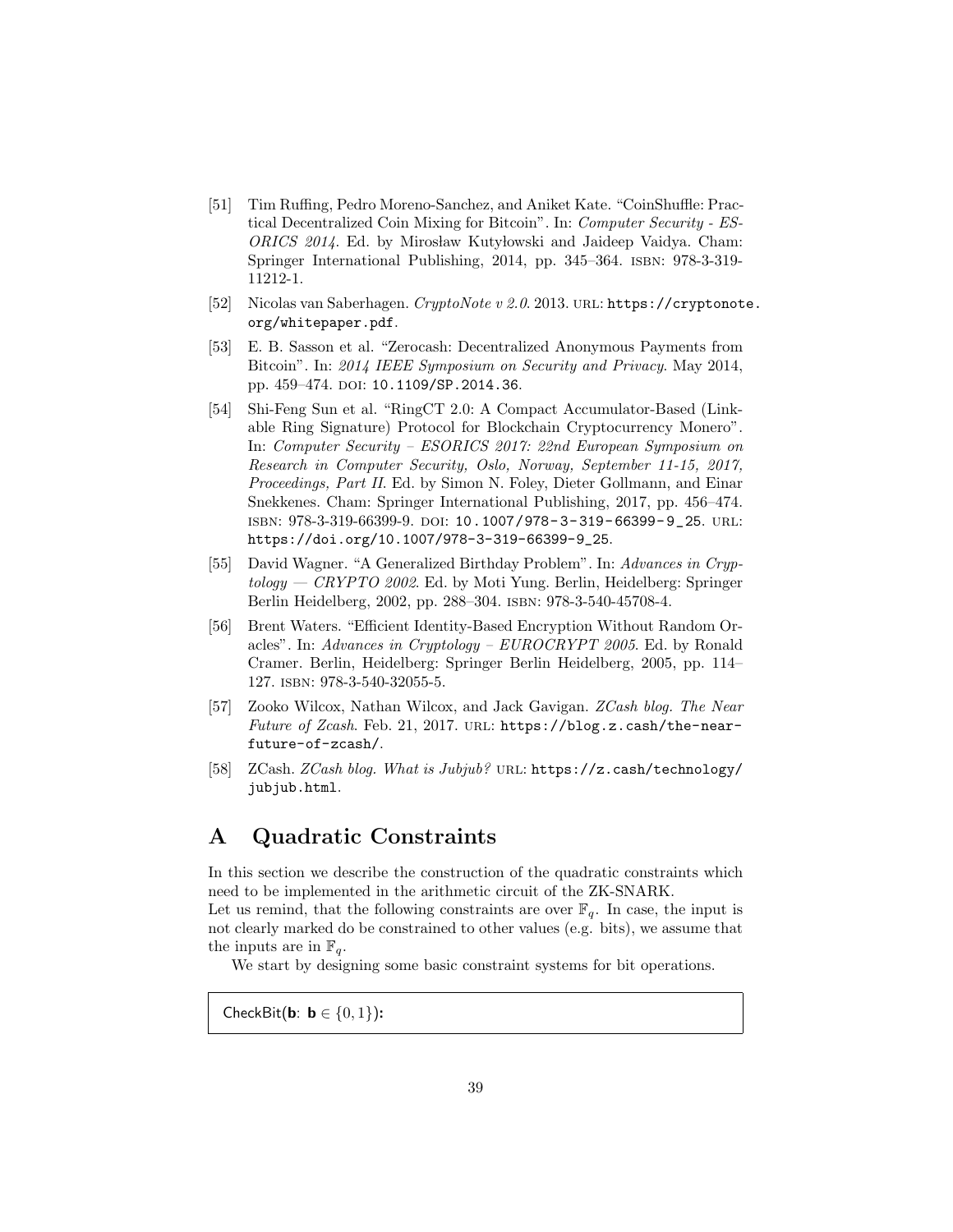1.  $$ 

Cost: 1 constraints and 0 additional variables.

SplitIntegerToBit $(\mathbf{a}, [\mathbf{b}_i]_{i=0}^{n-1}\colon \mathbf{a}=\sum_{i=0}^{n-1}2^i\mathbf{b}_i\wedge [\mathbf{b}_i\in\{0,1\}]_{i=0}^{n-1})$ : 1.  $\forall_{i\in\{0,\dots,n-1\}}$ (a) CheckBit( $\mathbf{b} : \mathbf{b} \in \{0, 1\}$ ) 2.  $(\sum_{i=0}^{n-1} \mathbf{b}_i 2^i) \cdot (1) = (\mathbf{a})$ Cost:  $n + 1$  constraints and 0 additional variables.

CheckIntegerToBits $(\mathbf{a}, [\mathbf{b}_i \in \{0, 1\}]_{i=0}^{n-1}$ :  $\mathbf{a} = \sum_{i=0}^{n-1} 2^i \mathbf{b}_i)$ : 1.  $(\sum_{i=0}^{n-1} \mathbf{b}_i 2^i) \cdot (1) = (\mathbf{a})$ Cost: 1 constraints and 0 additional variables.

The constraint below checks whether  $\mathbf{v}^{in,1} + \mathbf{v}^{in,2} + v^{pub} = \mathbf{v}^{out,1} + \mathbf{v}^{out,2}$ .

 $\textsf{CheckValues}([\textbf{v}^{in,j} \quad = \quad [\textbf{v}^{in,j}_i \quad \in \quad \{0,1\}]_{i=0}^{n-1}]_{j=1}^2, [\textbf{v}^{out,j} \quad = \quad [\textbf{v}^{out,j}_i \quad \in \quad$  $\{0,1\}\substack{\\i=0}^{n-1}\substack{\\j=1}^{2}$ :  $\mathbf{v}^{in,1} + \mathbf{v}^{in,2} + v^{pub} = \mathbf{v}^{out,1} + \mathbf{v}^{out,2}$ : 1.  $\left(\sum_{i=0}^{n-1} 2^i \mathbf{v}_i^{out,1} + \sum_{i=0}^{n-1} 2^i \mathbf{v}_i^{out,2}\right) \cdot (1) = (\mathfrak{c})$ 2. SplitIntegerToBit $({\mathfrak c}, [{\mathfrak c}_i]_{i=0}^{n-1}\colon {\mathfrak c} = \sum_{i=0}^{n-1} 2^i {\mathfrak c}_i \wedge [{\mathfrak c}_i \in \{0,1\}]_{i=0}^{n-1})$ 3.  $\left(\sum_{i=0}^{n-1} 2^i \mathbf{v}_i^{in,1} + \sum_{i=0}^{n-1} 2^i \mathbf{v}_i^{in,2} + v^{pub}\right) \cdot (1) = (\mathfrak{c})$ Cost:  $n + 3$  constraints and  $n + 1$  additional variables.

Multiplexers. In this paragraph we will show constructions for multiplexing integers and points. In order to conveniently denote a choice of an element a form a set S where the choice is encoded by a a set of bits  $[b]$ , we will write  $a \in S_{[b]}$ . In some cases however, it will be more convenient to denote a choice by an algebraic operation involving the control bits of the multiplexer. We will denote a "IF" statement as  $(\text{Statement1})_{\mathbf{b}=0}$ ,  $(\text{Statement2})_{\mathbf{b}=0}$ .

We start by showing a 2-to-1 multiplexer and a 4-to-1 multiplexer.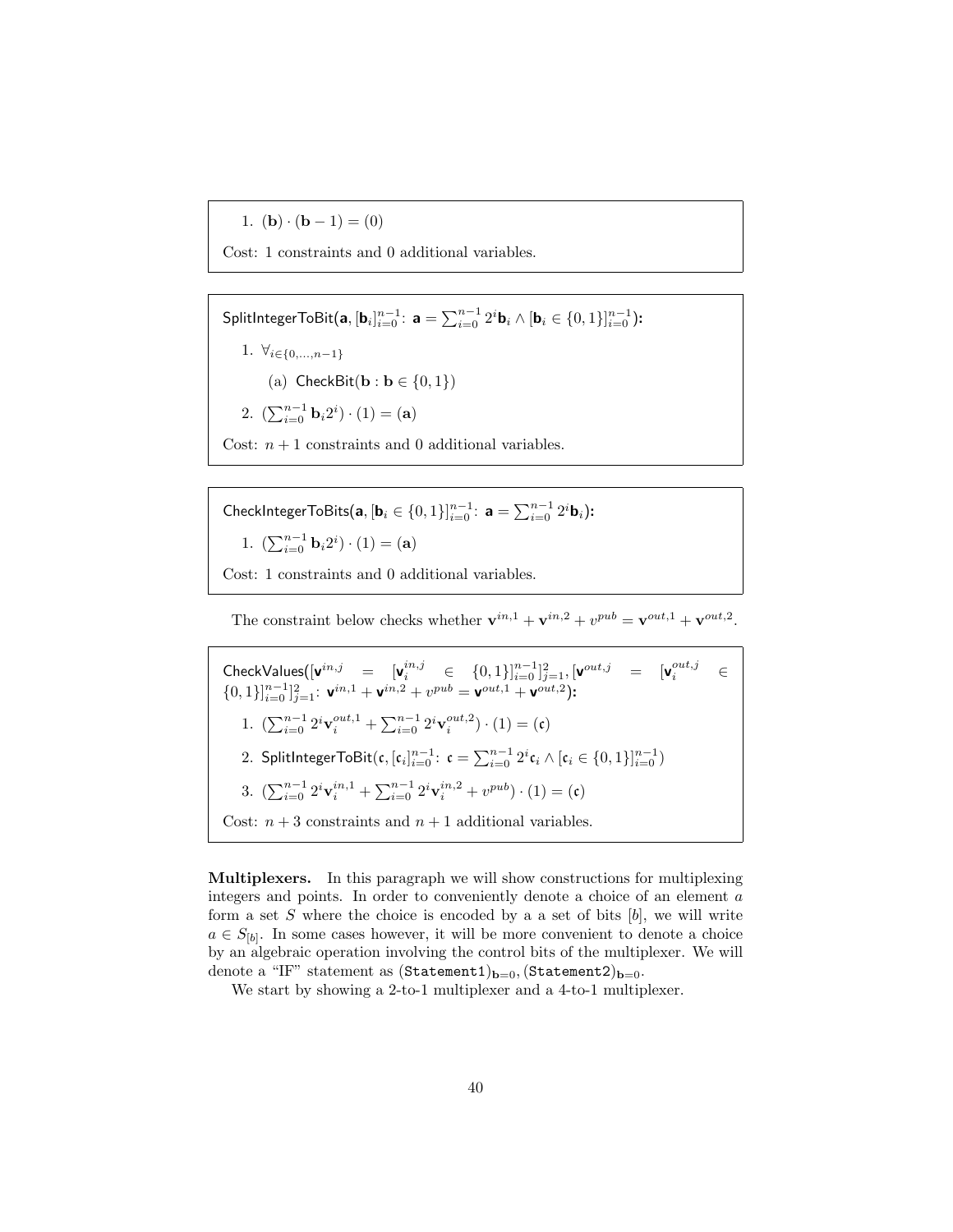2-1-Multiplex( $\mathbf{b} \in \{0, 1\}$ , x, y, z:  $(z \in \{\mathbf{x}, \mathbf{y}\}_{\mathbf{b}})$ :

1. (**b**)  $\cdot$  (**y** - **x**) = (**z** - **x**)

Cost: 1 constraints and 0 additional variables.

4-1-Multiplex $((\mathbf{b}_0, \mathbf{b}_1 \in \{0, 1\}), \mathbf{y}; \ \ \mathbf{y} \in \{x_0, x_1, x_2, x_3\}_{[\mathbf{b}_i]_{i=0}^1} )$ : 1.  $(b_0) \cdot (-x_0+b_1x_0+x_1-b_1x_1-b_1x_2+b_1x_3) = (\mathbf{y}-x_0+b_1x_0-b_1x_2)$ Cost: 1 constraints and 0 additional variables.

Note that, in the 4-to-1 multiplexer we can switch only between known values. This is because for a control bit number  $\geq 1$ , we get squared bits in the equation  $z = (1 - b_0)(1 - b_1)x_0 + (b_0)(1 - b_1)x_1 + (1 - b_0)(b_1)x_2 + (b_0)(b_1)x_3.$ Hence, if the  $x$  values would be variables, we would end with a qubic equation.

The relation 2-1-Multiplex( $\mathbf{b} \in \{0,1\}$ , **x**,  $\mathbf{y}: z \in \{\mathbf{x}, \mathbf{y}\}_{|\mathbf{b}|}$ ), i.e. where z is constant, is realized by the same constrained system as in the basic 2-to-1 multiplexer. The same applies for larger multiplexers.

In order to construct larger multiplexers we can simply chain smaller multiplexers together. For, example in order to build a 4-to-1 multiplexer for variables instead of constants, we can simply take two 2-to-1 multiplexers for the initial inputs which feed the output multiplexer. Analogously, we can construct a 8 to-1 multiplexer, but taking two 4-to-1 multiplexers and chaining their output to a 2-to-1 multiplexer.

Additionally, we will need a constraint system for switching points on elliptic curves, i.e. take 2 input points and 1 output point. This is realized as follows.

2-1-PSwitch $({\bf b}\in \{0,1\},{\bf g}_1,{\bf g}_2,{\bf g}_3\in\mathbb{G}$ :  ${\bf g}_3\in \{{\bf g}_1,{\bf g}_2\}_{[{\bf b}]})$ :

1. 2-1-Multiplex( ${\bf b}, {\bf x}_1, {\bf x}_2$ :  $({\bf x}_3 \in {\bf x}_1, {\bf x}_2\}_{[{\bf b}]})$ 

2. 2-1-Multiplex $({\bf b},{\bf y}_{1},{\bf y}_{2}\text{: }\left({\bf y}_{3}\in\{{\bf y}_{1},{\bf y}_{2}\}\textsubscript{[b]}\right)$ 

Cost: 2 constraints and 0 additional variables.

In general for multiplexing n vectors to 1, where each vector has  $m$  coordinates, we need  $m$ ,  $n$ -to-1 multiplexers. Note also that a 4-to-1 point multiplexer may be constructed analogously, and since the 4-to-1 integer multiplexer costs just 1 constraint, we have that the 4-to-1 point multiplexer cost is 2 constraints. We depict a point multiplexer for  $2^n$  public points. As we see, the construction is recursive and calls itself for a decremented n. When we get a call for  $n = 2$ we use the 4-to-1 point multiplexer. At Table A we depict some initial values of the  $f_{pm}$  and  $g_{pm}$  functions.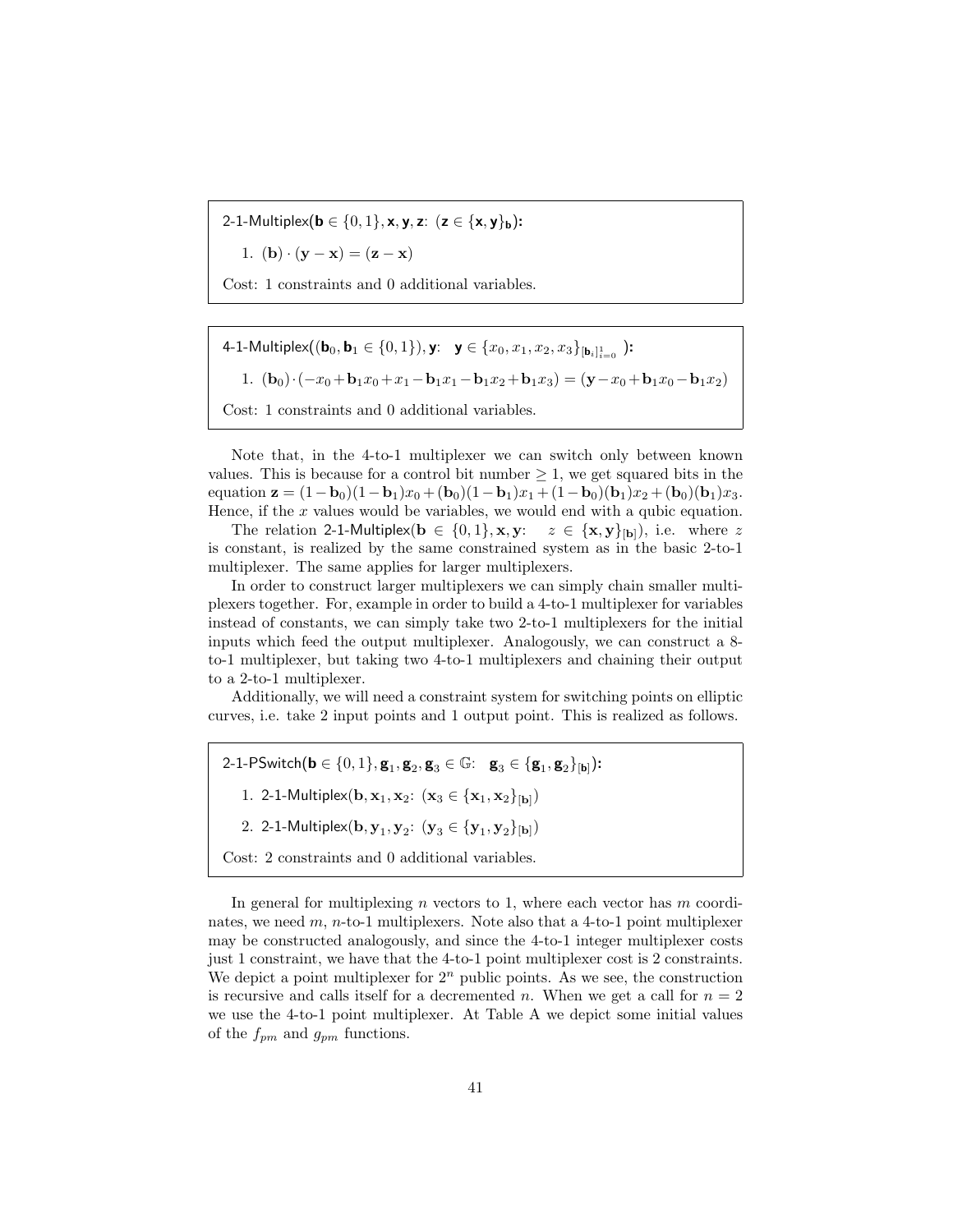$$
2^{n} - 1 - P \text{Switch}(\mathbf{b} = [\mathbf{b}_{i} \in \{0, 1\}]_{i=0}^{n-1}, \mathbf{g} \in \mathbb{G}: \quad \mathbf{g} = \{ [g_{i}]_{i=0}^{2^{n} - 1} \}_{[\mathbf{b}_{i}]_{i=0}^{n-1}} \}
$$
\n
$$
1. \quad 2^{n-1} - 1 - P \text{Switch}([\mathbf{b}_{i}]_{i=0}^{n-2}, [\mathbf{g}_{i}]_{i=0}^{2^{n}/2 - 1}, \mathbf{g}_{0}: \quad \mathbf{g}_{0} \in \{ [\mathbf{g}_{i}]_{i=0}^{2^{n}/2 - 1} \})_{[\mathbf{b}_{i}]_{i=0}^{n-2}}
$$
\n
$$
2. \quad 2^{n-1} - 1 - P \text{Switch}([\mathbf{b}_{i}]_{i=0}^{n-2}, [\mathbf{g}_{i}]_{i=2^{n}/2}^{2^{n}-1}, \mathbf{g}_{1}: \quad \mathbf{g}_{1} \in \{ [\mathbf{g}_{i}]_{i=2^{n}/2}^{2^{n}-1} \}_{[\mathbf{b}_{i}]_{i=0}^{n-2}} \}
$$
\n
$$
3. \quad 2 - 1 - P \text{Switch}(\mathbf{b}_{n-1}, \mathbf{g}_{0}, \mathbf{g}_{1}, \mathbf{g}: \quad \mathbf{g} \in \{ \mathbf{g}_{0}, \mathbf{g}_{1} \}_{[\mathbf{b}_{n-1}]})
$$
\n
$$
\text{Cost}: \quad f_{pm}(n) \text{ constraints and } g_{pm}(n) \text{ additional variables.}
$$

The costs functions  $f_{pm}(n)$  and  $g_{pm}(n)$  of the  $2<sup>n</sup>$ -to-1 point multiplexer are as follows.

| $f_{pm}(n) = \begin{cases} n & \text{if } n \leq 2 \\ 2f_{pm}(n-1) + 2 & \text{if } n \geq 3 \end{cases}$          |  |
|--------------------------------------------------------------------------------------------------------------------|--|
| $g_{pm}(n) = \begin{cases} 0 & \dots \\ 4 & \text{if } n = 3 \\ 2g_{pm}(n-1) + 4 & \text{if } n \ge 4 \end{cases}$ |  |
|                                                                                                                    |  |

| $\it n$         |            |  |    |    |
|-----------------|------------|--|----|----|
| $J_{\it pm}(n)$ | $\epsilon$ |  |    | 52 |
| $g_{pm}(n)$     |            |  | 28 | 60 |

Table 18: Cost of point multiplexers

Elliptic Curve Arithmetic. Below we show constraints for operations on the group G as specified in Section 5, i.e. operation on points on Twisted Edwards curves. In particular we cover point addition and scalar multiplication. For simplicity of the notation, we will denote  $g_i = (x_i, y_i) \in \mathbb{G}$ , i.e. a point  $g_i$ indexed with i, has coordinates  $(x_i, y_i)$ .

Let us first focus on the formulas which involve the coefficient  $d$ , i.e. formulas given by Definition 15 and Definition 16. Below we have the constraints for adding a secret point to a known point.

EdAddConst $(\mathbf{g}_1, \mathbf{g}_3 \in \mathbb{G}: \mathbf{g}_3 = \mathbf{g}_1 \cdot g_2)$ : 1.  $({\bf x}_1) \cdot ({\bf y}_1) = (\mathfrak{a})$ 2.  $(1 + dx_2y_2\mathfrak{a}) \cdot (\mathbf{x}_3) = (\mathbf{x}_1y_2 + \mathbf{y}_1x_2)$ 3.  $(1 - dx_2y_2\mathfrak{a}) \cdot (\mathbf{y}_3) = (\mathbf{y}_1y_2 - \mathbf{x}_1ax_2)$ Cost: 3 constraints and 1 additional variables.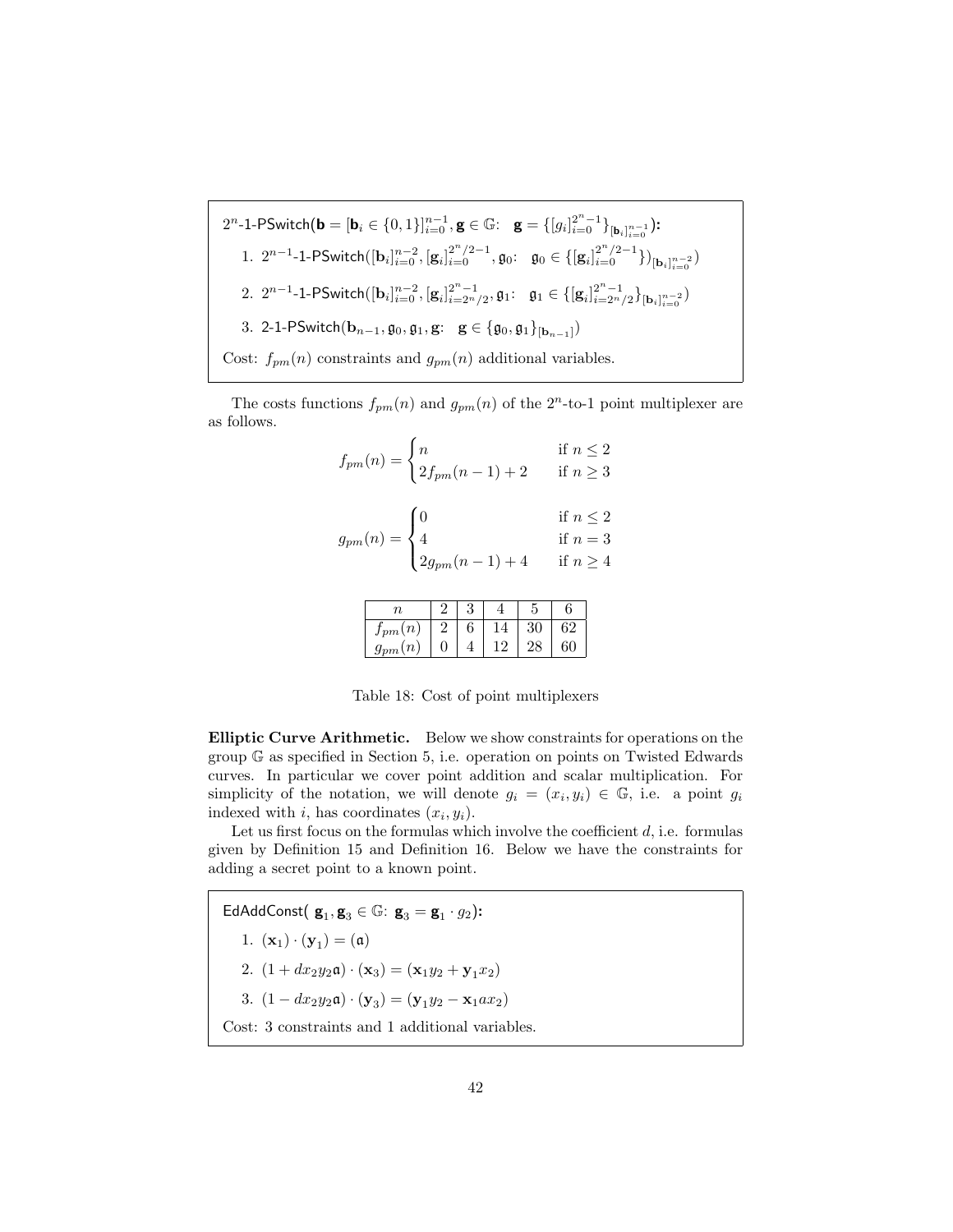Note that the relation  $\textsf{EdAddConst}(g_1 \in \mathbb{G}: g_3 = g_1 \cdot g_2)$  might be done exactly as EdAddConst( $g_1, g_3 \in \mathbb{G}$ :  $g_3 = g_1 \cdot g_2$ ), with that difference that  $g_3$  is a known constant. Addition of two secret points is slightly more complex.

EdAdd $(\mathbf{g}_1, \mathbf{g}_2, \mathbf{g}_3 \in \mathbb{G}: \mathbf{g}_3 = \mathbf{g}_1 \cdot \mathbf{g}_2)$ : 1.  $({\bf x}_1) \cdot ({\bf y}_2) = (\mathfrak{a})$ 2.  $({\bf y}_1) \cdot ({\bf x}_2) = (b)$ 3.  $(\mathbf{y}_1) \cdot (\mathbf{y}_2) = (\mathfrak{c})$ 4.  $(\mathbf{x}_1) \cdot (\mathbf{x}_2) = (\mathfrak{d})$ 5.  $(c) \cdot (0) = (c)$ 6.  $(1 + d\mathbf{e}) \cdot (\mathbf{x}_3) = (\mathbf{a} + \mathbf{b})$ 7.  $(1-d\mathfrak{e}) \cdot (\mathbf{y}_3) = (\mathfrak{c} - a\mathfrak{d})$ Cost: 7 constraints and 5 additional variables.

Fast point doubling may be done by using the formula without the d coefficient as given by Definition 18.

EdDouble $(\mathbf{g}_1, \mathbf{g}_3 \in \mathbb{G}: \mathbf{g}_3 = 2\mathbf{g}_1)$ : 1.  $({\bf x}_1) \cdot ({\bf y}_1) = (\mathfrak{a})$ 2.  $({\bf x}_1) \cdot ({\bf x}_1) = (b)$ 3.  $(\mathbf{y}_1) \cdot (\mathbf{y}_1) = (\mathfrak{c})$ 4.  $(ab + c) \cdot (\mathbf{x}_3) = (2\mathfrak{a})$ 5.  $(2 - a\mathfrak{b} - \mathfrak{c}) \cdot (\mathbf{y}_3) = (\mathfrak{c} - a\mathfrak{b})$ Cost: 5 constraints and 3 additional variables.

Unfortunately, it turns out that using the formula from Definition 17 results in a more complex constraint system, than addition using the formula from Definition 15.

Additionally, we will need point addition which is conditioned on a bit. This is done by simply adding two points, and then chaining the output with a 2-1 point multiplexer. Below we show conditional point addition for two cases. The first case is when the added point is a known constant, whereas the second case is when both input points are variables. The design concept for both cases is exactly the same, the difference is the cost of both circuits.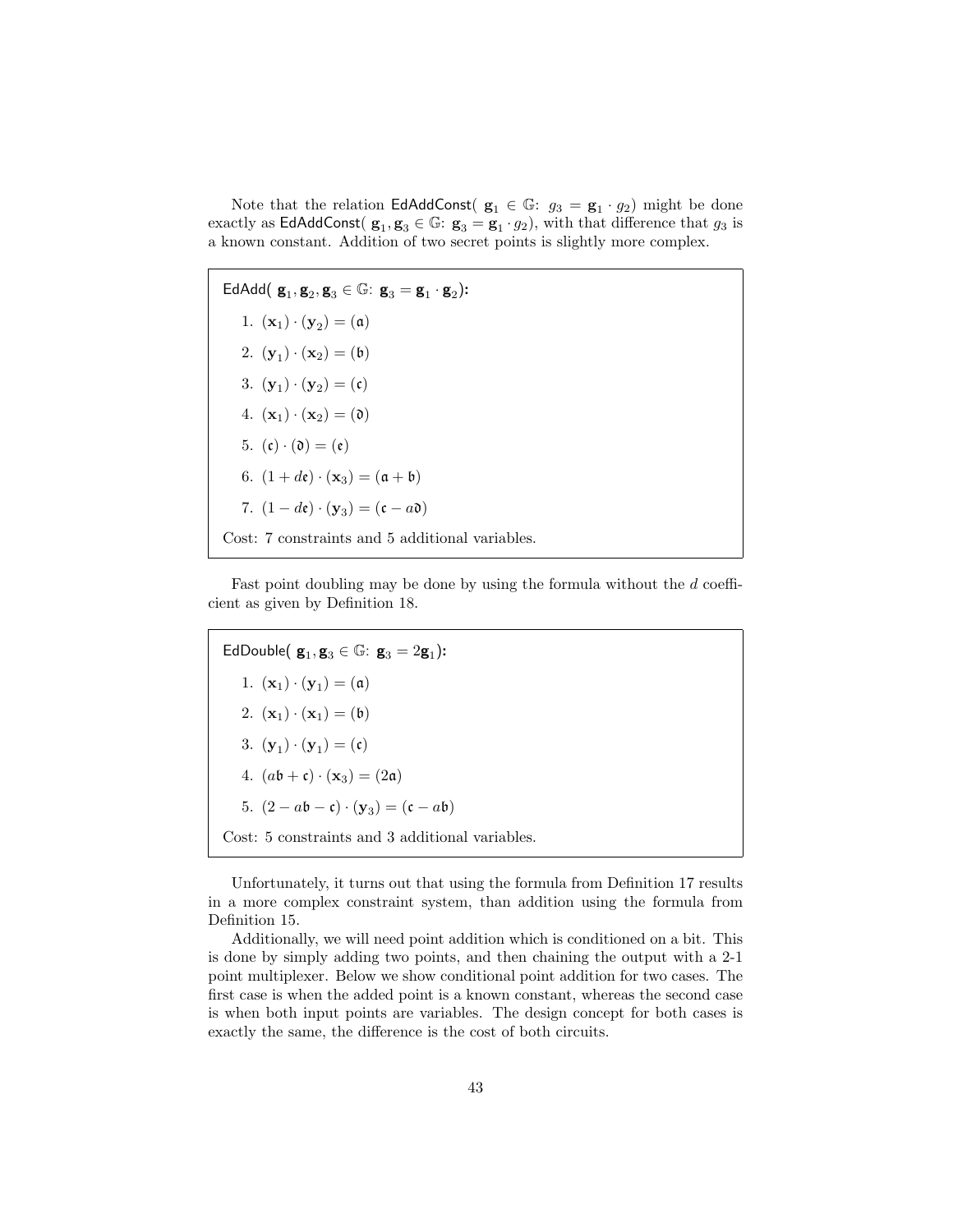$\mathsf{EdAddConst}$  $\mathsf{F}(\mathbf{g}_1, \mathbf{g}_3 \in \mathbb{G}, \mathbf{b} \in \{0,1\}$ :  $(\mathbf{g}_3 = \mathbf{g}_1)_{\mathbf{b}=0}, (\mathbf{g}_3 = \mathbf{g}_1 \cdot g_2)_{\mathbf{b}=1})$ :

1. EdAddConst $(\mathbf{g}_1, \mathfrak{g} \in \mathbb{G} : \mathfrak{g} = \mathbf{g}_1 \cdot g_2)$ 

2. 2-1-PSwitch $({\bf b},{\bf g}_1,{\frak g},{\bf g}_3:({\bf g}_3={\bf g}_1)_{{\bf b}=0},({\bf g}_3={\frak g})_{{\bf b}=1})$ 

Cost: 5 constraints and 3 additional variables.

 $\mathsf{EdAddIF}(\mathbf{g}_1, \mathbf{g}_2, \mathbf{g}_3 \in \mathbb{G}, \mathbf{b} \in \{0, 1\}: (\mathbf{g}_3 = \mathbf{g}_1)_{\mathbf{b}=0}, (\mathbf{g}_3 = \mathbf{g}_1 \cdot \mathbf{g}_2)_{\mathbf{b}=1})$ :

1.  $\mathsf{EdAdd}(\mathbf{g}_1, \mathfrak{g}\in \mathbb{G}:\mathfrak{g}=\mathbf{g}_1\cdot \mathbf{g}_2)$ 

2. 2-1-PSwitch $({\bf b},{\bf g}_1,{\frak g},{\bf g}_3:({\bf g}_3={\bf g}_1)_{{\bf b}=0},({\bf g}_3={\frak g})_{{\bf b}=1})$ 

Cost: 9 constraints and 7 additional variables.

Similarly as in case of the multiplexers, we may implement the relation EdAddConstlF $(g_1 \in \mathbb{G}, b \in \{0,1\}: g_3 = g_1 \cdot g_2$  if  $b = 0, g_3 = g_1$  if  $b = 1$ ) the same way as the conditioned addition above, simply by using a different kind of multiplexer. The cost remains the same.

Now we will construct a constraint system for a hash function based on DLP. The constraint system uses a precomputed table  $\{h_0, h_1, h_2, \ldots, h_n\}$ . Note that we always add  $h_n$  and the bit size of the input to the CRHF is n.

CRHFDLP([**x**<sub>i</sub> ∈ {0, 1}]<sup>n-1</sup><sub>i=0</sub></sub>, **h**:  $h_n \prod_{i=0}^{n-1} h_i^{x_i} = h$ ): 1. 2-1-PSwitch $(\mathbf{x}_0, \mathbf{g}_0 : (\mathbf{g}_0 = (0, 1))_{\mathbf{x}_0 = 0}, (\mathbf{g}_0 = h_0)_{\mathbf{x}_0 = 1})$ 2.  $\forall_{i\in\{1,...,n-1\}}$ (a)  $\mathsf{EdAddConstF}(\mathfrak{g}_{i-1}, \mathfrak{g}_{i}, \mathbf{x}_{i} : (\mathfrak{g}_{i} = \mathfrak{g}_{i-1})_{\mathbf{x}_{i}=0}, (\mathfrak{g}_{i} = \mathfrak{g}_{i-1} \cdot h_{i})_{\mathbf{x}_{i}=1})$ 3. EdAddConst $(\mathfrak{g}_{n-1}, \mathbf{h} : \mathbf{h} = \mathfrak{g}_{n-1} \cdot h_n)$ Cost: 5n constraints and  $5n - 2$  additional variables.

An analogical constraint system, for which the target point  $h$  is known proceeds as above, except the last step is done by EdAddConstIF $(g_{n-2}, x_{n-1} \in$  ${0,1} : h = \mathfrak{g}_{n-2}$  if  $\mathbf{x}_{n-1} = 0, h = \mathfrak{g}_{n-2} \cdot h_{n-1}$  if  $\mathbf{x}_{n-1} = 1$ ). It is easy to see that the cost is exactly the same.

Now, we will construct a constraint system for scalar multiplication where the base point is unknown. Basically, the constrained system represents the Double-and-Add algorithm.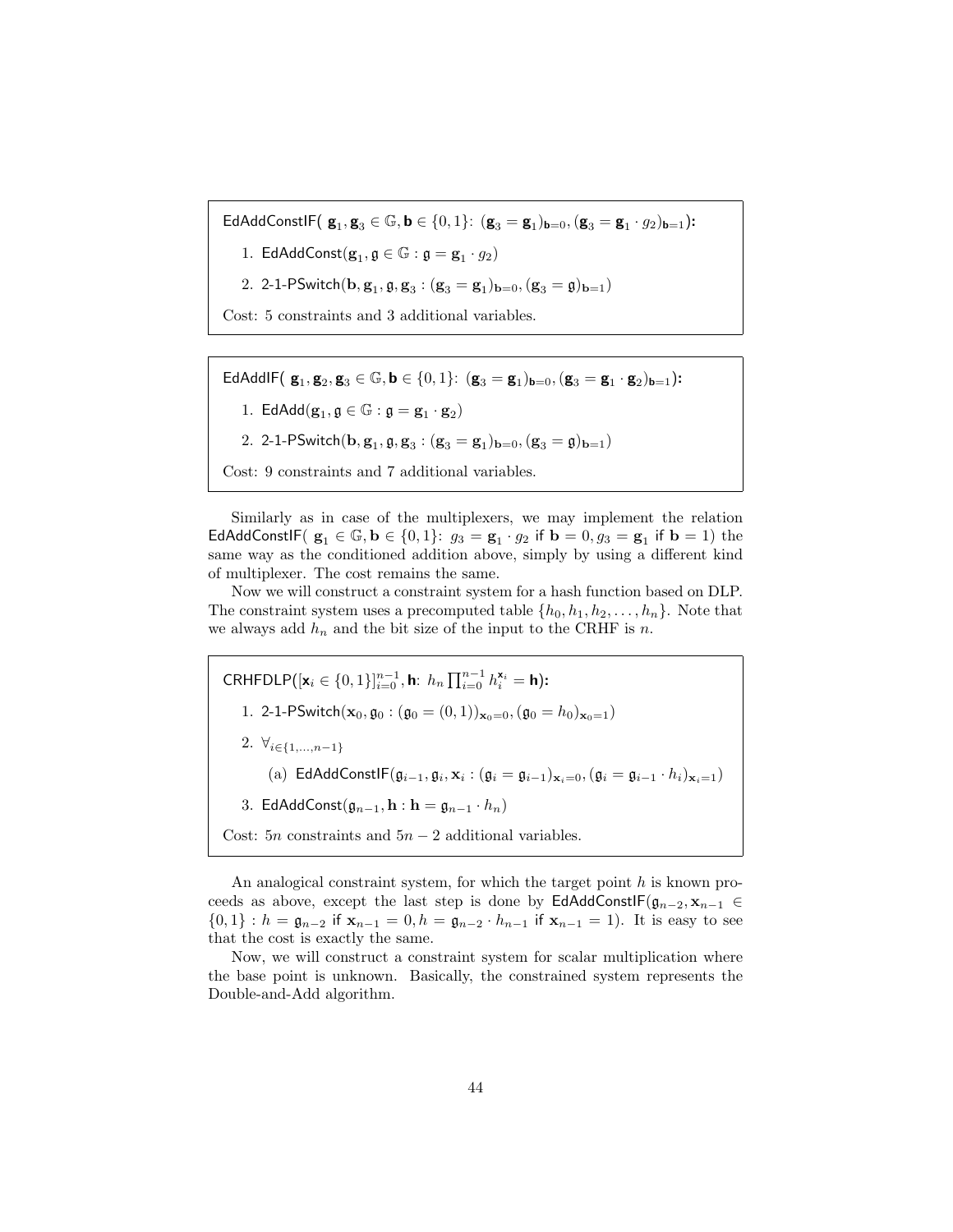Double-Add $([x_i \in \{0, 1\}]_{i=0}^{n-1}, g, h: g^x = h)$ : 1. EdDouble $(g, \mathfrak{h}_0 : \mathfrak{h}_0 = g \cdot g)$ 2.  $\forall_{i\in\{1,...,n-1\}}$ (a) EdDouble $(\mathfrak{h}_{i-1}, \mathfrak{h}_i : \mathfrak{h}_i = \mathfrak{h}_{i-1} \cdot \mathfrak{h}_{i-1})$ 3. 2-1-PSwitch $(\mathbf{x}_0, \mathbf{g} : (\mathfrak{h}_0 = (0, 1))_{\mathbf{x}_0 = 0}, (\mathfrak{h}_0 = \mathbf{g})_{\mathbf{x}_0 = 1})$ 4.  $\forall_{i\in\{1,...,n-2\}}$ (a)  $\mathsf{EdAddIF}(\mathfrak{g}_{i-1}, \mathfrak{g}_{i}, \mathbf{x}_{i} : (\mathfrak{g}_{i} = \mathfrak{g}_{i-1})_{\mathbf{x}_{i}=0}, (\mathfrak{g}_{i} = \mathfrak{g}_{i-1} \cdot \mathfrak{h}_{i})_{\mathbf{x}_{i}=1})$ 5. EdAddIF $(\mathfrak{g}_{n-2}, \mathbf{h}, \mathbf{x}_{n-1} : (\mathbf{h} = \mathfrak{g}_{n-2})_{\mathbf{x}_{n-1}=0}, (\mathbf{h} = \mathfrak{g}_{n-2} \cdot \mathfrak{h}_{n-1})_{\mathbf{x}_{n-1}=1})$ Cost:  $14n - 7$  constraints and  $14n - 9$  additional variables.

We will also need a system for scalar multiplication where the base point is constant. We can use the fact the base point is constant and perform some precomputation which might significantly improve the efficiency of the circuit. The first method proceeds similarly to CRHFDPL. We will have a precomputed table  $[g^{2^i}]_{i=0}^n$ , and given the bits of a scalar  $[\mathbf{x}_i \in \{0,1\}]_{i=0}^n$  we check that  $h = \prod_{i=0}^{n} g^{2^{i} \times i}$ . As may be expected, the cost is the same as for CRHFDPL. Let us denote  $g^{2^i} = h_i$  for  $i \in \{0, ..., n-1\}$ .

ScalarMul $([x_i \in \{0,1\}]_{i=0}^{n-1},$  h:  $\prod_{i=0}^{n-1} g^{2^i x_i} =$  h): 1. 2-1-PSwitch( $\mathbf{x}_0, \mathbf{g}_0$ : ( $\mathbf{g}_0 = (0, 1)$ ) $_{\mathbf{x}_0=0}$ , ( $\mathbf{g}_0 = h_0$ ) $_{\mathbf{x}_0=1}$ ) 2.  $\forall_{i\in\{1,...,n-2\}}$ (a)  $\mathsf{EdAddConstF}(\mathfrak{g}_{i-1}, \mathfrak{g}_{i}, \mathbf{x}_{i} : (\mathfrak{g}_{i} = \mathfrak{g}_{i-1})_{\mathbf{x}_{i}=0}, (\mathfrak{g}_{i} = \mathfrak{g}_{i-1} \cdot h_{i})_{\mathbf{x}_{i}=1})$ 3. EdAddConstIF $(\mathfrak{g}_{n-2}, \mathbf{h}, \mathbf{x}_{n-1} : (\mathbf{h} = \mathfrak{g}_{n-2})_{\mathbf{x}_i=0}, (\mathbf{h} = \mathfrak{g}_{n-2} \cdot h_{n-1})_{\mathbf{x}_i=1}]$ Cost:  $5n-3$  constraints and  $5(n-1)$  additional variables.

In particular, we will use the sliding window method. The idea is that we divide the secret bit string into smaller bit strings, precompute all possible output points for these smaller bit strings. Then in the circuit, instead of checking multiplications within the small bit strings, we sample out the precomputed point using a multiplexer. In more detail, to check  $\mathbf{h} = g^{\sum_{i=0}^{n} 2^{i} \mathbf{x}_i}$ , we will set a window size w and divide the input bits  $\{x_0, \ldots, x_n\}$  into groups of w bits. Finally, the relation which needs to be checked may be written as  $\mathbf{h} = \prod_{j=0}^{n/w-1} g^{\sum_{k=0}^w 2^{jw+k} \mathbf{x}_{jw+k}}$ . Note that if we precompute  $g^{\sum_{k=0}^w 2^{jw+k} \mathbf{x}_{jw+k}}$ for all possible bits in  $[\mathbf{x}_{jw+k}]_{k=0}^w$ , then we do not need to perform the check in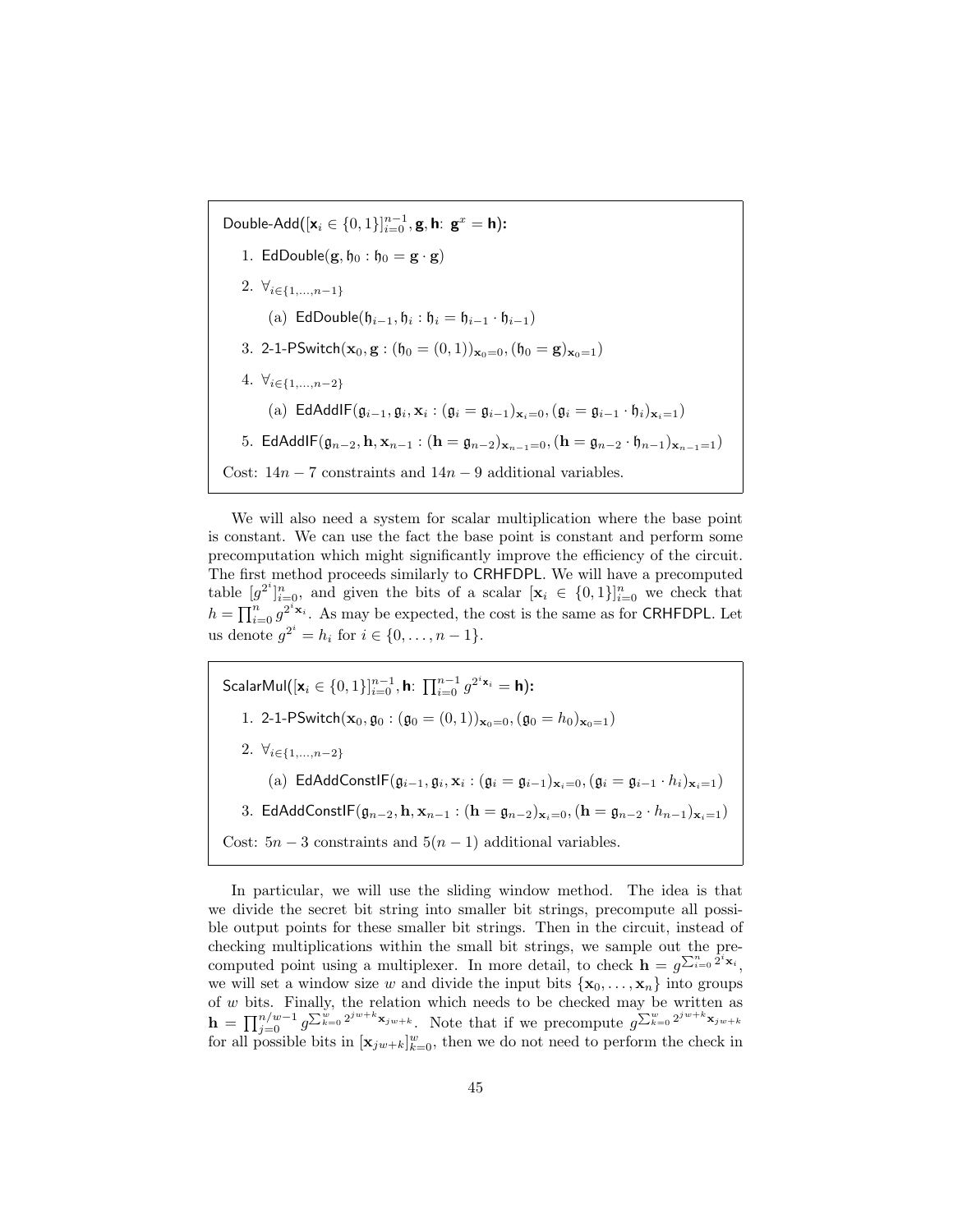the circuit, but we will use a  $2^w$ -to-1 point multiplexer to sample out the correct value. However, due to the pre-computation step, we will need to publish a lookup table of size  $\frac{n2^w}{w}$  $\frac{2^{\omega}}{w}$  group elements. The general procedure is depicted below.

WindowMul $\left([\mathsf{x}_i \in \{0,1\}]_{i=0}^{n-1}, \mathsf{h}: \ g^x = \mathsf{h} \right)$ : 1. 2<sup>w</sup>-PSwitch $([\mathbf{x}_k]_{k=0}^w, \mathfrak{h}_0 : \mathfrak{h}_0 = g^{\sum_{k=0}^w 2^k \mathbf{x}_k})$ 2.  $\forall_{j\in\{1,...,n/w-2\}}$ (a)  $2^w$ -PSwitch $([\mathbf{x}_{jw+k}]_{k=0}^w, \mathfrak{g}_j : \mathfrak{g}_j = g^{\sum_{k=0}^w 2^{jw+k} \mathbf{x}_{jw+k}})$ (b) EdAdd( $\mathfrak{h}_{j-1}, \mathfrak{g}_j, \mathfrak{h}_j : \mathfrak{h}_j = \mathfrak{h}_{j-1} \cdot \mathfrak{g}_j$ ) 3. 2<sup>w</sup>-PSwitch $([x_{n/w-1+k}]_{k=0}^w, \mathfrak{g}_{n/w-1} : \mathfrak{g}_{n/w-1} = g^{\sum_{k=0}^w 2^{n-w+k} \mathbf{x}_{n-w+k}})$ 4. EdAdd( $\mathfrak{h}_{n/w-2}, \mathfrak{g}_{n/w-1}, \mathbf{h} : \mathbf{h} = \mathfrak{h}_{n/w-2} \cdot \mathfrak{g}_{n/w-1}$ ) Cost:  $\frac{n}{w}(f_{pm}(w) + 7) - 7$  constraints and  $\frac{n}{w}(g_{pm}(w) + 9) - 9$  additional variables.

The constraint complexity and size complexity of the above heavily depends on the window size  $w$ . The window determines what kind of multiplexer we need to use and how many additions we will need to perform.

For sake of completeness, below we show an analogous constraint system for the DPL CRHF. In this case the relation is rewritten as  $\mathbf{h} = h_n \prod_{j=0}^{n/w-1} \prod_{k=0}^w h_{jw+k}^{x_{jw+k}}$ Thus, for every  $j \in \{0, \ldots, n/w - 1\}$  we will need to pre-compute  $\prod_{k=0}^{w} h_{jw+k}^{x_{jw+k}}$ for every combination of the bits. In order to save one multiplication by the constant point  $h_n$ , we simply add this point in one of the windows.

.

WindowCRHFDLP $([\mathsf{x}_{i} \in \{0,1\}]_{i=0}^{n-1}$ , h:  $\prod_{i=0}^{n-1} h_{i}^{\mathsf{x}_{i}} = \mathsf{h})$ : 1. 2<sup>*w*</sup>-PSwitch( $[\mathbf{x}_k]_{k=0}^w$ ,  $\mathfrak{h}_0 : \mathfrak{h}_0 = \prod_{k=0}^w h_k^{\mathbf{x}_k}$ ) 2.  $\forall_{j\in\{1,...,n/w-2\}}$ (a)  $2^w$ -PSwitch $([\mathbf{x}_{jw+k}]_{k=0}^w, \mathfrak{g}_j : \mathfrak{g}_j = \prod_{k=0}^w h_{jw+k}^{\mathbf{x}_{jw+k}})$ (b) EdAdd( $\mathfrak{h}_{i-1}, \mathfrak{g}_i, \mathfrak{h}_i : \mathfrak{h}_i = \mathfrak{h}_{i-1} \cdot \mathfrak{g}_i$ ) 3. 2<sup>w</sup>-PSwitch( $[\mathbf{x}_{n/w-1+k}]_{k=0}^w, \mathfrak{g}_{n/w-1} : \mathfrak{g}_{n/w-1} = \prod_{k=0}^w h_{n-w+k}^{x_{n-w+k}}$ ) 4. EdAdd( $\mathfrak{h}_{n/w-2}, \mathfrak{g}_{n/w-1}, \mathbf{h} : \mathbf{h} = \mathfrak{h}_{n/w-2} \cdot \mathfrak{g}_{n/w-1}$ ) Cost:  $\frac{n}{w}(f_{pm}(w) + 7) - 7$  constraints and  $\frac{n}{w}(g_{pm}(w) + 9) - 9$  additional variables.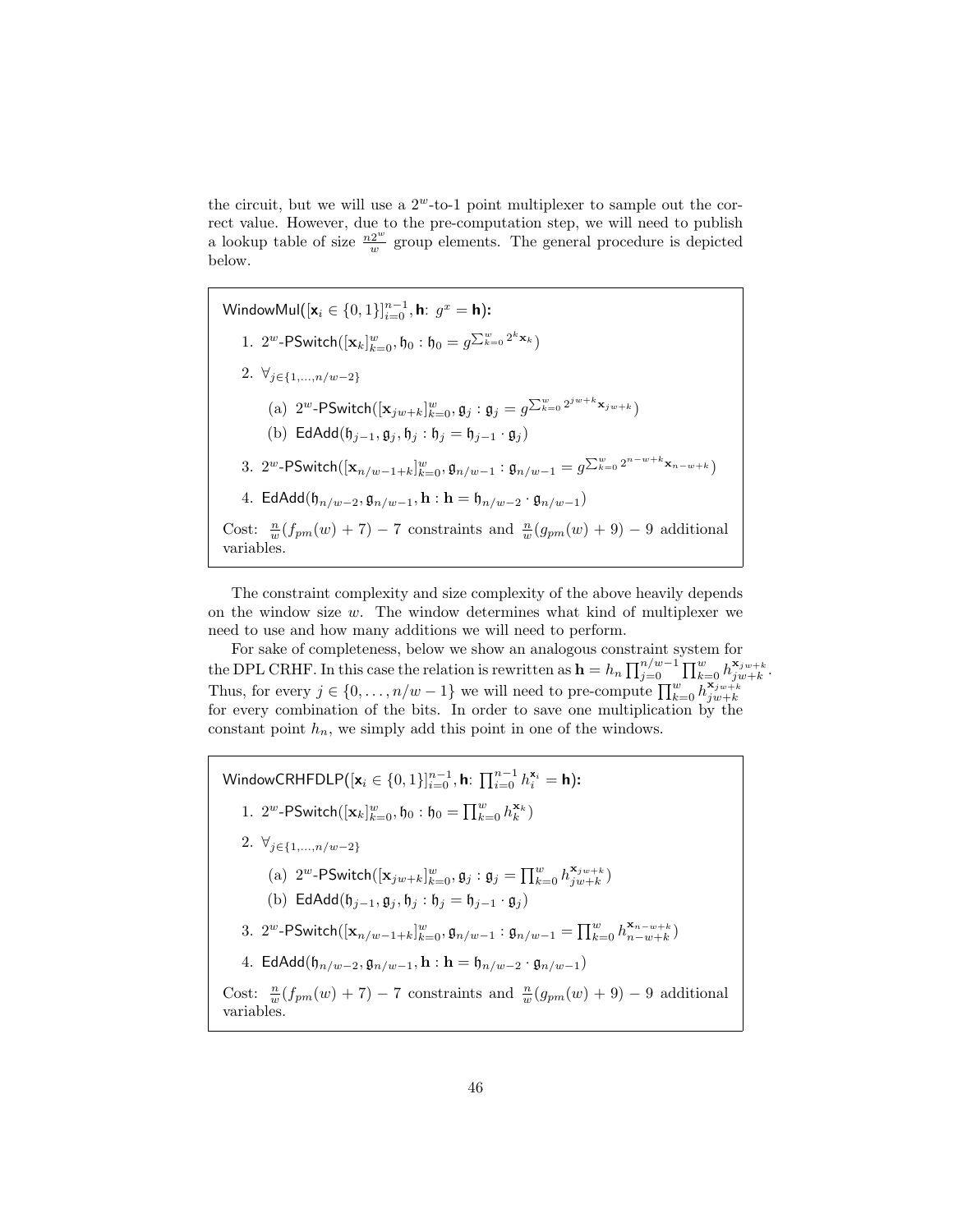Finally, using the previous constraint systems, we are now able to design a system for the Pedersen commitment scheme. In our case, however, we make the description more general, i.e. we show a system for an arbitrary number of bits of the message to be committed.

WindowComm $\mathsf{P}([\mathsf{x}_i \in \{0,1\}]_{i=0}^{n-1}, [\mathsf{r}_i \in \{0,1\}]_{i=0}^{\log(p)-1}, \mathsf{c}\colon g^\mathsf{x}\cdot h^\mathsf{r}=\mathsf{c})$ : 1. Window $\text{Mul}([\mathbf{x}_i \in \{0, 1\}]_{i=0}^{n-1}, \mathfrak{g}; g^{\mathbf{x}} = \mathfrak{g})$ 2. Window $\text{Mul}([\mathbf{x}_i \in \{0, 1\}]_{i=0}^{n-1}, \mathfrak{h}: h^{\mathbf{r}} = \mathfrak{h})$ 3. EdAdd $(\mathfrak{g}, \mathfrak{h}, \mathbf{c}: \mathbf{c} = \mathfrak{g} \cdot \mathfrak{h})$ Cost:  $\frac{n + \log(p)}{w}(f_{pm}(w) + 7) - 7$  constraints and  $\frac{n + \log(p)}{w}(g_{pm}(w) + 9) - 9$ additional variables.

Ajtai Hash Function. In this paragraph we show a simple constraint system for the Ajtai hash function.

Ajtai $([\mathbf{b}_i \in \{0,1\}]_{i=0}^{m-1}, [\mathbf{z}_j]_{j=0}^{n-1} \colon \forall_{j=0}^{m-1} z_j = \sum_{i=0}^{m-1} \mathbf{b}_i a_{i,j})$ : 1.  $\forall_{j=0}^{n-1}$ (a)  $(\sum_{i=0}^{n-1} \mathbf{b}_i a_j) \cdot (1) = (\mathbf{z}_j)$ Cost: n constraints and 0 additional variables.

Merkle Trees. In this paragraph we will design constraint systems to show that an element is in a Merkle tree. In order to keep our design as general as possible, we will assume that we have a black box CRHF H. Later H can be instantiated with any hash function which matches our specification. In particular, we will use the DLP and Ajtai hash functions. We specify the general hash function as  $H: \{0,1\}^n \to \mathbb{F}_q^m$ , thus it maps a bit vector of length n into a vector of integers of length  $m$ . Since, we will use the hash function in  $k$ -ary hash trees we require that  $n = km \cdot \log(q)$ . The hash tree is binary, for the special case of  $K = k$ . We denote the constraint system for checking the input/output consistency of H as Check-H $(x \in \{0,1\}^{km \log(q)}, h \in \mathbb{F}_q^m$ : H $(x) = h$ ). Moreover, we denote as  $f_H(k,m)$  and  $g_H(k,m)$ , the number of constraints and additional variables of this verification procedure respectively.

In our case, the constraint system will take as secret input a leaf and its path to the root. The goal is to show that the leaf and its path belongs to the tree, but we cannot reveal which leaf and path it is. Hence the constraint system cannot, by itself, reveal whether a node is the right or left input to its parent. Therefore, we will need to show that a particular shift of the inputs to H is correct.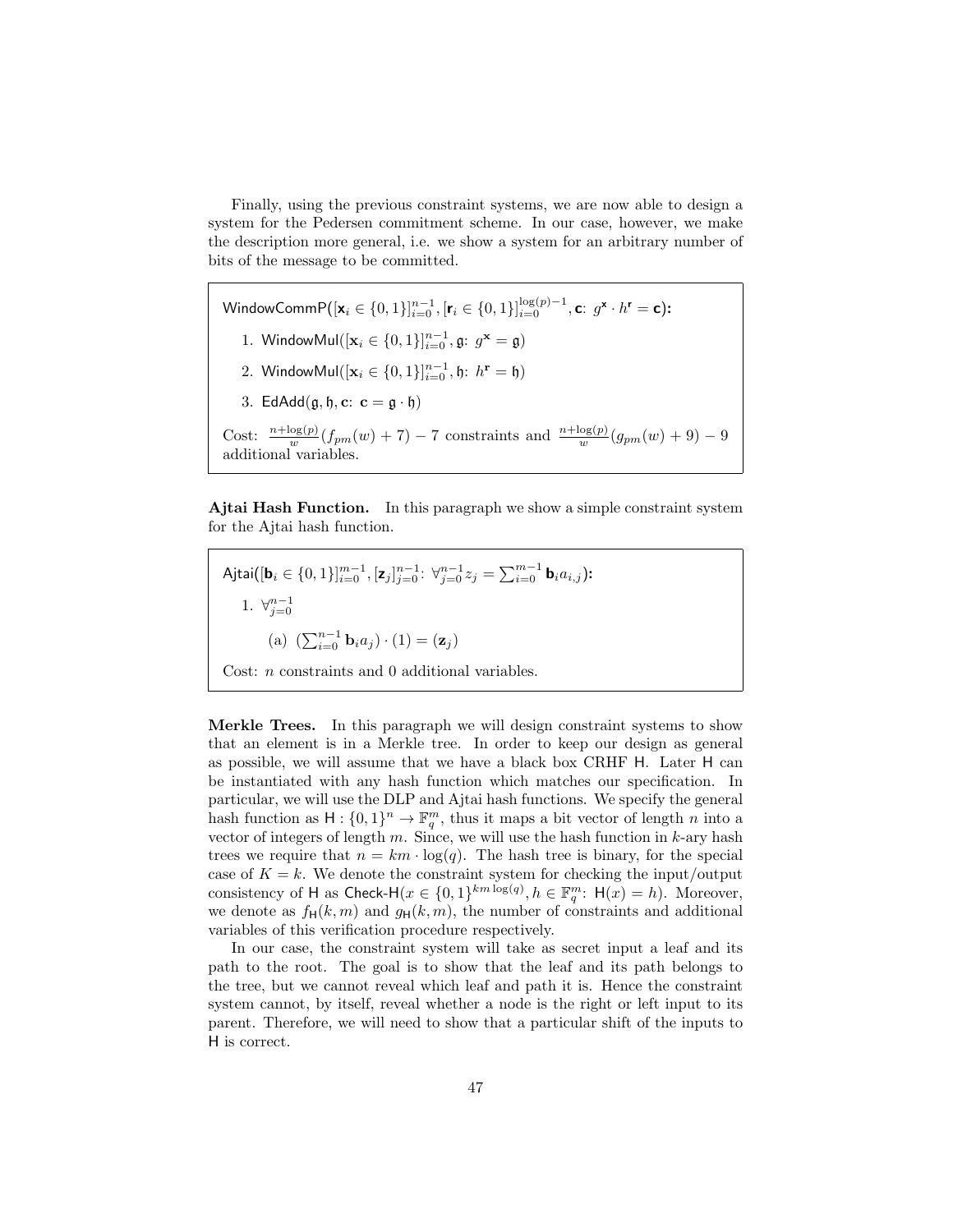We start with a constraint system which checks whether two output integers are a correct shift of the two input integers.

2-Shift( $\mathbf{b} \in \{0,1\}$ , x, y, x', y':  $((\mathbf{x}', \mathbf{y}') = (\mathbf{x}, \mathbf{y}))_{b=0}, ((\mathbf{x}', \mathbf{y}') = (\mathbf{y}, \mathbf{x}))_{b=1}$ ): 1. (**b**)(**y** – **x**) = (**x**' + **x**) 2. (**b**)(**x** - **y**) = (**y**' + **y**) Cost: 2 constraints and 0 additional variables.

Now we can generalize the above shift method, to the case of  $k$  elements.

 $k$ -Shift([**b**<sub>i</sub> ∈ {0, 1}] $_{i=0}^{k-2}$ , [**x**<sub>i</sub>] $_{i=0}^{k-1}$ , [**x**'<sub>i</sub>] $_{i=0}^{k-1}$ : ...): 1. 2-Shift( $b_0, x_0, x_1, x'_0, \eta_1$ :  $((x'_0, \eta_1) = (x_0, x_1))_{b_0=0}, ((x'_0, \eta_1) =$  $(\mathbf{x}_1, \mathbf{x}_0))_{\mathbf{b}_0=1}$ 2.  $\forall_{i\in\{1,...,k-3\}}$ (a) 2-Shift( $\mathbf{b}_i, \mathbf{y}_i, \mathbf{x}_{i+1}, \mathbf{x}'_i, \mathbf{y}_{i+1}$ :  $((\mathbf{x}'_i, \mathbf{y}_{i+1})$  =  $(\mathbf{x}_{i+1},\mathfrak{y}_{i}))_{\mathbf{b}_{i}=\mathbf{0}},((\mathbf{x}'_{i},\mathfrak{y}_{i+1})=(\mathfrak{y}_{i},\mathbf{x}_{i+1}))_{\mathbf{b}_{i}=\mathbf{1}})$ 3. 2-Shift $(b_{k-2}, y_{k-2}, x_{k-1}, x'_{k-2}, x'_{k-1}:$   $((x'_{k-2}, x'_{k-1}, x'_{k-1}, x'_{k-1}, x'_{k-1}, x'_{k-1}, x'_{k-1}))$  $\equiv$ Cost:  $2(k-1)$  constraints and  $k-2$  additional variables.

Below, we show a strightforward application of the  $k$ -Shift constraint system to vectors of  $m$  elements. The idea is simply to make a  $k$ -Shift for every coordinate, all with the same shift specification (i.e. the same control bits). We denote as  $\mathbf{x}_{i,j}$  the *j*-th coordinate in the *i*-th vector  $\mathbf{x}_i$ .

 $(m, k)$ -Shift $({\bf \vec{b}} = [{\bf b}_i \in \{0, 1\}]_{i=0}^{k-2}, [\vec{\bf x}_i, \vec{\bf x}_i' \in \mathbb{F}_q^m]_{i=0}^k$ : ...): 1.  $\forall_{j=0}^{m-1}$ (a)  $k$ -Shift( $\vec{b}$ ,  $[\mathbf{x}_{i,j}]_{i=0}^{k-1}$ ,  $[\mathbf{x}'_{i,j}]_{i=0}^{k-1}$ : ...) Cost:  $2m(k-1)$  constraints and  $m(k-2)$  additional variables.

An example use case is shifting points. For points we will have an  $m = 2$ dimensional vector, thus we shift all coordinates by the same position. It is easy to see that the cost of shifting two points, is 4 constraints and 0 additional variables, given that the control bits are already checked.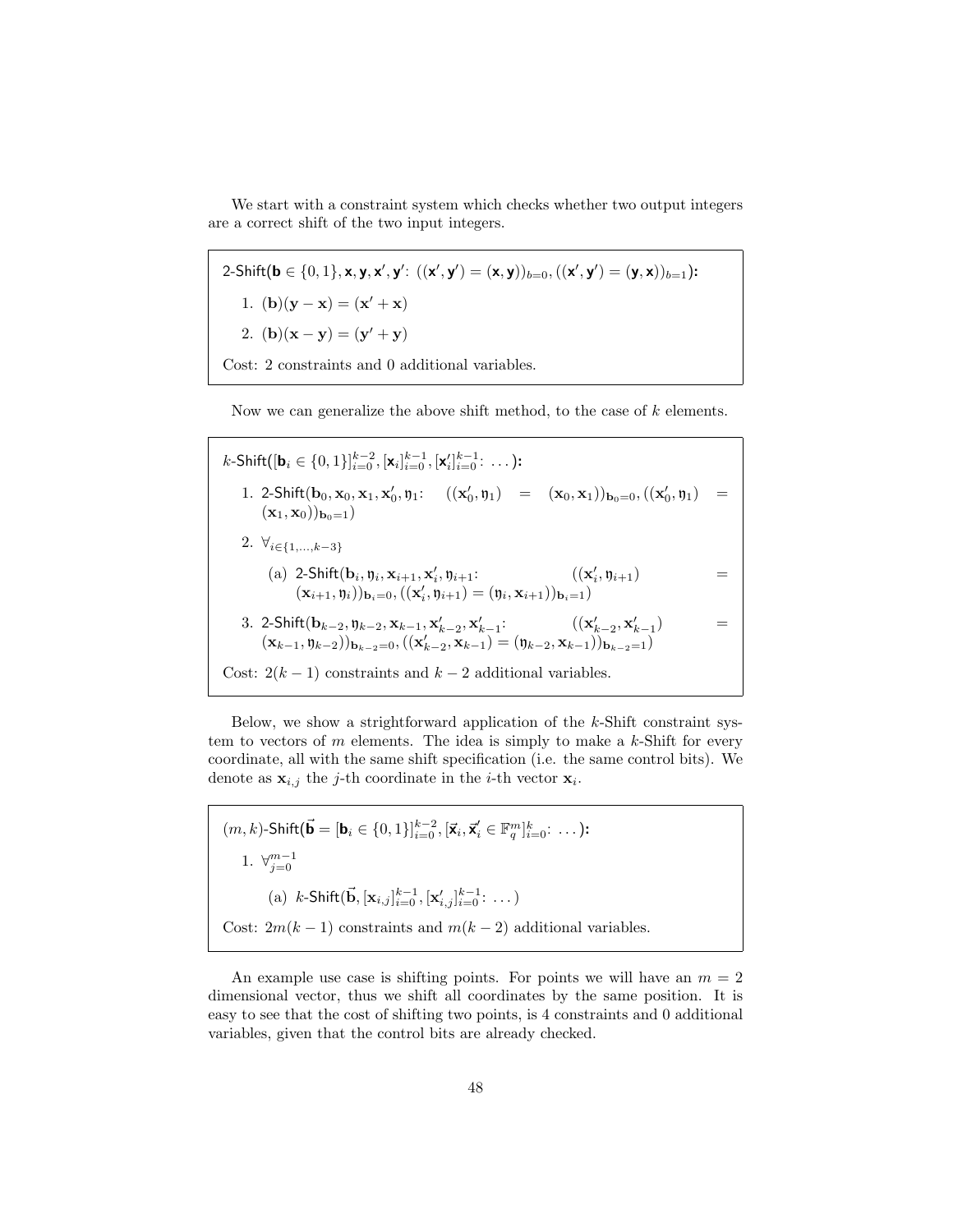$\mathsf{SplitVector}([\mathbf{a}]_{i=0}^{m-1}, [\mathbf{b}_{i,j}]_{i=0,j=0}^{\ell-1,m-1} \colon\,\, \forall_{i \in \{0,...,m-1\}} \mathbf{a}_i \;=\; \sum_{j=0}^{\ell-1} 2^j \mathbf{b}_{i,j} \,\wedge\, [\mathbf{b}_{i,j} \; \in$  $\{0,1\}\}_{j=0}^{\ell-1}$ ): 1.  $\forall_{i \in \{0,...,m\}}$  $\mathbf{a}_i$  SplitIntegerToBit $(\mathbf{a}_i, [\mathbf{b}_{i,j}]_{j=0}^{\ell-1}:\quad \mathbf{a}_i \;\;=\;\; \sum_{j=0}^{\ell-1} 2^j \mathbf{b}_{i,j} \;\wedge\; [\mathbf{b}_{i,j} \;\;\in\; \;$  $\{0,1\}\}_{j=0}^{\ell-1}$ Cost:  $m(\ell + 1)$  constraints and 0 additional variables.

Finally, we show the constraint system for verifying membership of a  $k$ -ary hash tree of height N. The notational convention is as follows.  $\mathbf{x}_0 \in \mathbb{F}_q^m$  is the element which we want to proof membership of. The idea is to go through each level of the tree, and shift the input element to its right position, hiding the subtree in which the input element is. As each level, the input element is treated as the first element for the shift. Then, we split all the integers into bits and pass this bits to the hash function, obtaining an input element for the next level.

 $(N, k, m, H)$ -Tree $([\mathbf{b}_j \in \{0, 1\}^{k-1}]_{j=0}^{N-1}, [\mathbf{x}_j \in \mathbb{F}_q^m]_{j=0}^{N-1}, M_{root} \in \mathbb{F}_q^m$ :  $[\mathbf{x}_j]_{j=0}^{N-1}$ is a path to  $M_{root}$ ): 1.  $\forall_{j=0}^{N-2}$ (a)  $(k, m)$ -Shift $(\mathbf{b}_j, \mathbf{x}_j, [\mathfrak{y}_{j,i}]_{i=1}^{k-1}, \mathfrak{s}_j = [\mathfrak{s}_{j,i}]_{i=0}^{k-1}: ...)$ (b) SplitVector $(\mathfrak{s}_j, \mathfrak{b}_j : \mathfrak{b}_j = \mathfrak{s}_j \wedge \mathfrak{b}_j \in \{0,1\}^{km \log(q)})$ (c) Check-H $(\mathfrak{b}_j, \mathbf{x}_{j+1}: H(\mathfrak{b}_j) = \mathbf{x}_{j+1})$ 2.  $(k, m)$ -Shift $(\mathbf{b}_{N-1}, \mathbf{x}_{N-1}, [\mathfrak{y}_{N-1,i}]_{i=1}^{k-1}, \mathfrak{s}_j = [\mathfrak{s}_{N-1,i}]_{i=0}^{k-1}: ...$ 3. SplitVector $(\mathfrak{s}_{N-1}, \mathfrak{b}_{N-1}: \mathfrak{b}_{N-1} = \mathfrak{s}_{N-1} \wedge \mathfrak{b}_{N-1} \in \{0,1\}^{km \log(q)})$ 4. Check-H $(\mathfrak{b}_{N-1}, M_{root}: H(\mathfrak{b}_{N-1}) = M_{root})$ Cost:  $N(mk(\log(q) + 3) + f_H(k, m) - 2m)$  constraints and  $N(mk(\log(q) + 3))$  $3 + g_H(k, m) - 3m$  additional variables.

Counting the cost of checking the Merkle tree is a bit more complicated. Let us first observe that we are repeating tree operations  $N$  times, i.e. one on each level of the tree. The shift operation costs  $2m(k-1)$  constraints and  $m(k-2)$ additional variables, however we introduce additionally  $m(2k-1)$  variables. Now all the  $mk$  variables are treated as a single vector (concatenation is for free), and splitting it into bits costs  $mk(\log(q) + 1)$  constraints and we introduce  $mk \log(q)$ new variables. Finally, checking the hash cost  $f_H(k, m)$  constraints and  $g_H(k, m)$ new variables.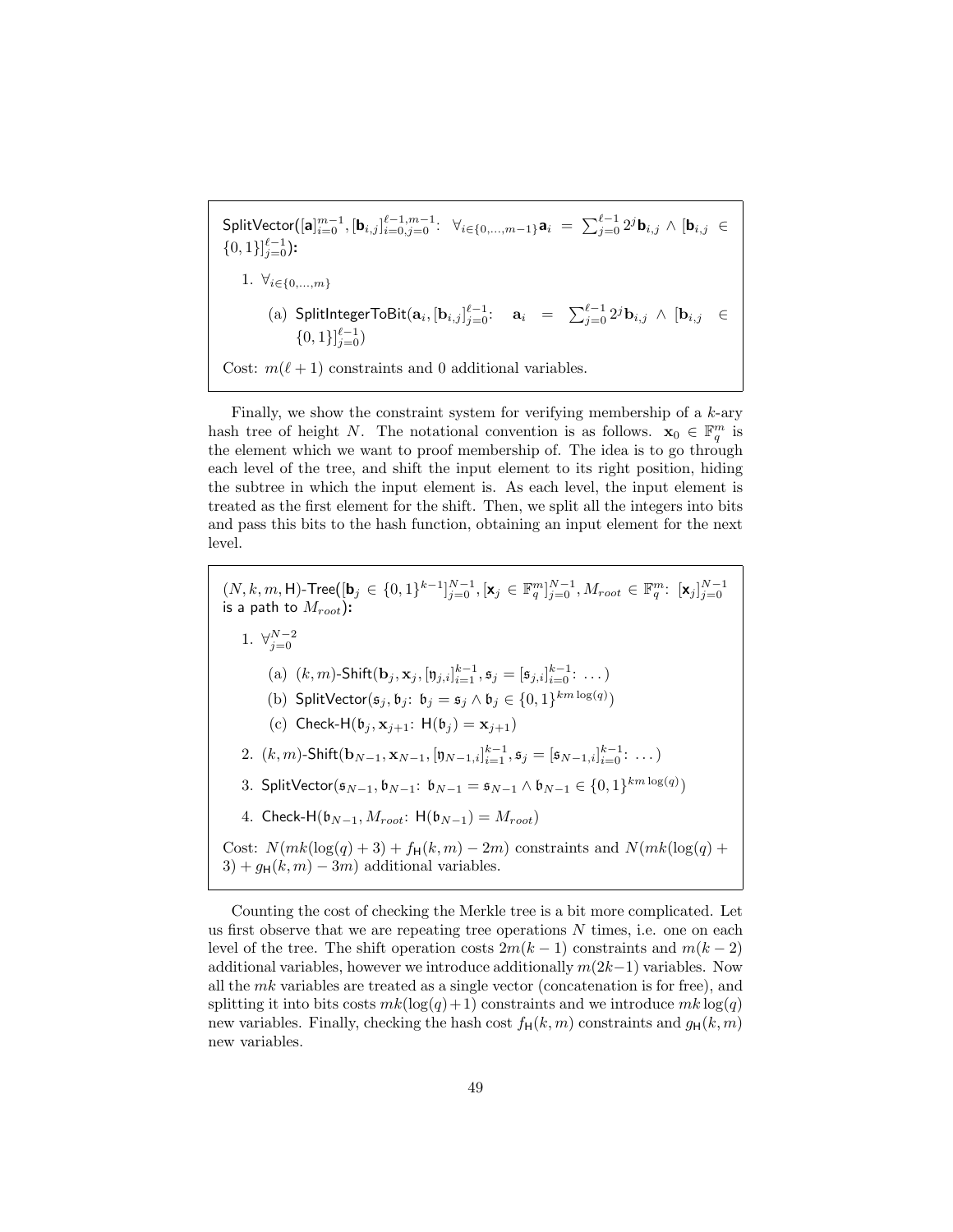For the path we need  $N(k-1)$  control bits and  $N \cdot m$  elements (N hash values).

# B Dodis-Yampolskiy PRF

In this section we recall the security reduction for the Dodis-Yampolskiy Verifiable PRF. However, we slightly alter the reduction. In the original work [27] the the reduction is made to the  $q$ -DBDHI assumption. However, as we don't need pairings in the group on which the PRF is instantiated we reduce the pseudorandomness to the weaker q-DHI problem. In [27] the reduction also assumed that the input space is small, in order to guess the point from the challenge. In our case the input space will be the output of a programmable random oracle and the guess will be made for one of the oracle queries. beside, this changes the reduction proceeds identically.

- *Proof.* Input to the reduction: The solver S is given a tuple  $(g, g^{\alpha}, \ldots, g^{\alpha^q}) \in \mathbb{G}$ and an element  $\Gamma \in \mathbb{G}$ . The goal is to distinguish whether  $\Gamma = g^{1/\alpha}$  or random.
- key generation: We guess that A will choose to distinguish  $x_0 \in \mathbb{Z}_p$ , i.e. one of the outputs of the  $q_H$  queries to the hash oracle. Let  $\beta = \alpha - x_0$ . We can compute  $(g^{\beta}, \ldots, g^{\beta^q})$  form  $(g^{\alpha}, \ldots, g^{\alpha^q})$ . Let  $f(z)$  be define as follows.

$$
f(z) = \prod_{w_i, x_i \neq x_0} (z + w_i) = \sum_{j=0}^{q-1} c_j z^j,
$$

for some  $c_0, \ldots, c_{q-1}$  and whether  $w_i$  are the outputs of the hash oracle. Then, we compute  $h = g^{f(\beta)} = \prod_{j=0}^{q-1} (g^{\beta^j})c^j$  and  $h^{\beta} = \prod_{j=1}^{q} (g^{\beta^j})c^{j-1}$ . We set the public key as  $h^{\beta}$  and the basepoint as h.

responding to oracle queries: For the *i*-th query, if  $x_i = x_0$  we fail. Otherwise, we compute

$$
g^{f_i(\beta)} = \prod_{j=0}^{q-2} g^{d_j \beta^j} = h^{1/(x_i + \beta)}
$$

where  $f_i(z)$  is defined as

$$
f_i(z) = f(z)/(z + x_i) = \sum_{j=0}^{q-2} d_j z^j
$$
,

for some coefficients  $d_0, \ldots, d_{q-2}$ .